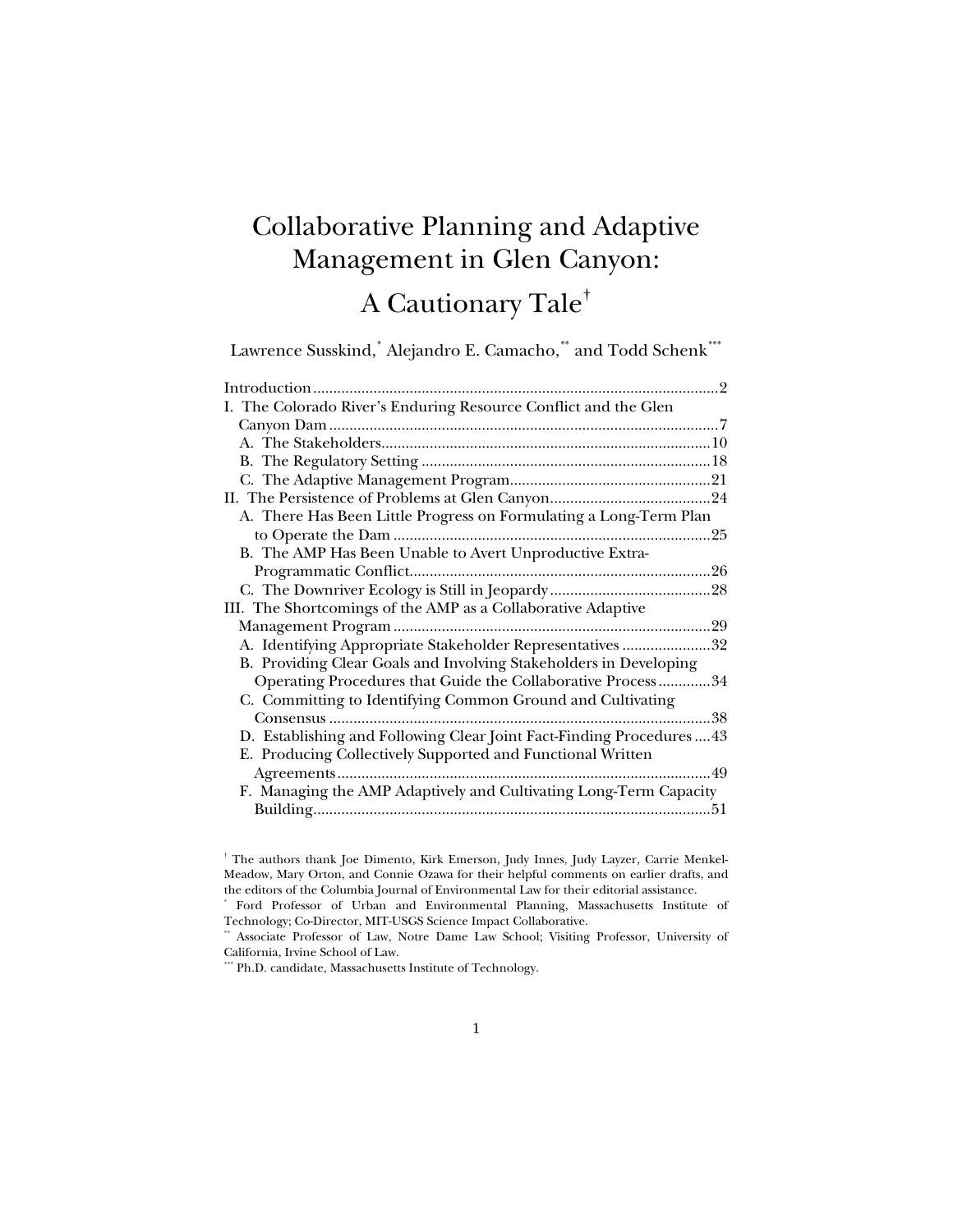<span id="page-1-0"></span>

| COLUMBIA JOURNAL OF ENVIRONMENTAL LAW | [Vol. $35:1$ ] |
|---------------------------------------|----------------|
|                                       |                |

Conclusion [.....................................................................................................54](#page-53-0)

#### **INTRODUCTION**

Increasingly, governmental bodies<sup>[1](#page-1-1)</sup> and scholars<sup>[2](#page-1-2)</sup>—including the authors<sup>[3](#page-1-3)</sup>—have been promoting the integration of adaptive management and collaborative planning into regulatory processes to address deficiencies in conventional regulatory decision making. Adaptive management advocates stress that resource management should be more dynamic, changing over time to adjust to new information and shifting ecological and social conditions.<sup>[4](#page-1-4)</sup> Proponents of collaborative planning maintain that the best management processes involve stakeholders working jointly to

<span id="page-1-2"></span>2*. See, e.g.*, Jody Freeman, *Collaborative Governance in the Administrative State*, 45 UCLA L. REV. 1, 21–33 (1997) (proposing a normative model of collaborative governance as a more effective and legitimate process for resolving regulatory disputes); J.B. Ruhl, *Taking Adaptive Management Seriously: A Case Study of the Endangered Species Act*, 52 U. KAN. L. REV. 1249, 1271– 84 (2004); J.B. Ruhl, *Regulation by Adaptive Management—Is It Possible?*, 7 MINN. J. L. SCI. & TECH. 21, 28 n.12 (2005).

<span id="page-1-3"></span>3*. See, e.g.*, Alejandro E. Camacho, *Can Regulation Evolve? Lessons from a Study in Maladaptive Management*, 55 UCLA L. REV. 293 (2007) [hereinafter Camacho, *Can Regulation Evolve?*]; Alejandro E. Camacho, *Mustering the Missing Voices: A Collaborative Model for Fostering Equality, Community Involvement and Adaptive Planning in Land Use Decisions, Installment Two*, 24 STAN. ENVTL. L.J. 269 (2005) [hereinafter Camacho, *Mustering the Missing Voices*]; Lawrence Susskind et al., *Integrating Scientific Information, Stakeholder Interests, and Political Concerns in Resource and Environmental Planning and Management*, *in* FOSTERING INTEGRATION: CONCEPTS AND PRACTICE IN RESOURCE AND ENVIRONMENTAL MANAGEMENT 181–203 (Kevin S. Hanna & D. Scott Slocombe eds., 2007); Herman A. Karl et al., *A Dialogue, Not A Diatribe: Effective Integration of Science and Policy Through Joint Fact Finding*, 49 ENV'T 20, 22–24 (2007).

<span id="page-1-4"></span>4. Description of the Collaborative Adaptive Management Network, http://www.adaptivemanagement.net (last visited Jan. 22, 2010).

<span id="page-1-1"></span><sup>1</sup>*. See, e.g.*, Negotiated Rulemaking Act of 1990, 5 U.S.C. §§ 561–570a (2000) (promoting collaborative planning in the federal administrative rulemaking process); Notice of Availability of a Final Addendum to the Handbook for Habitat Conservation Planning and Incidental Take Permitting Process, 65 Fed. Reg. 35,242, 35,252 (June 1, 2000) (adopting U.S. Fish and Wildlife Service ("FWS") guidance seeking to integrate adaptive management and collaborative planning under the Endangered Species Act); U.S. FISH & WILDLIFE SERV., STRATEGIC HABITAT CONSERVATION: THE USFWS FRAMEWORK FOR LANDSCAPE CONSERVATION (2008), *available at* http://www.fws.gov/science/doc/SHCFactSheet1008pdf.pdf (adopting "Strategic Habitat Conservation" policy framework to promote the use of adaptive management in identified priority areas or regions); Office of the Secretary of Interior, Protection and Enhancement of Environmental Quality, 43 C.F.R. § 46.145 (2008) (incorporating adaptive management into Department of the Interior rules implementing the National Environmental Policy Act); Regulatory Reinvention (XL) Pilot Projects, 60 Fed. Reg. 27,282 (May 23, 1995) (setting up collaborative planning process for negotiation of Final Project Agreements under the Environmental Protection Agency's Project XL).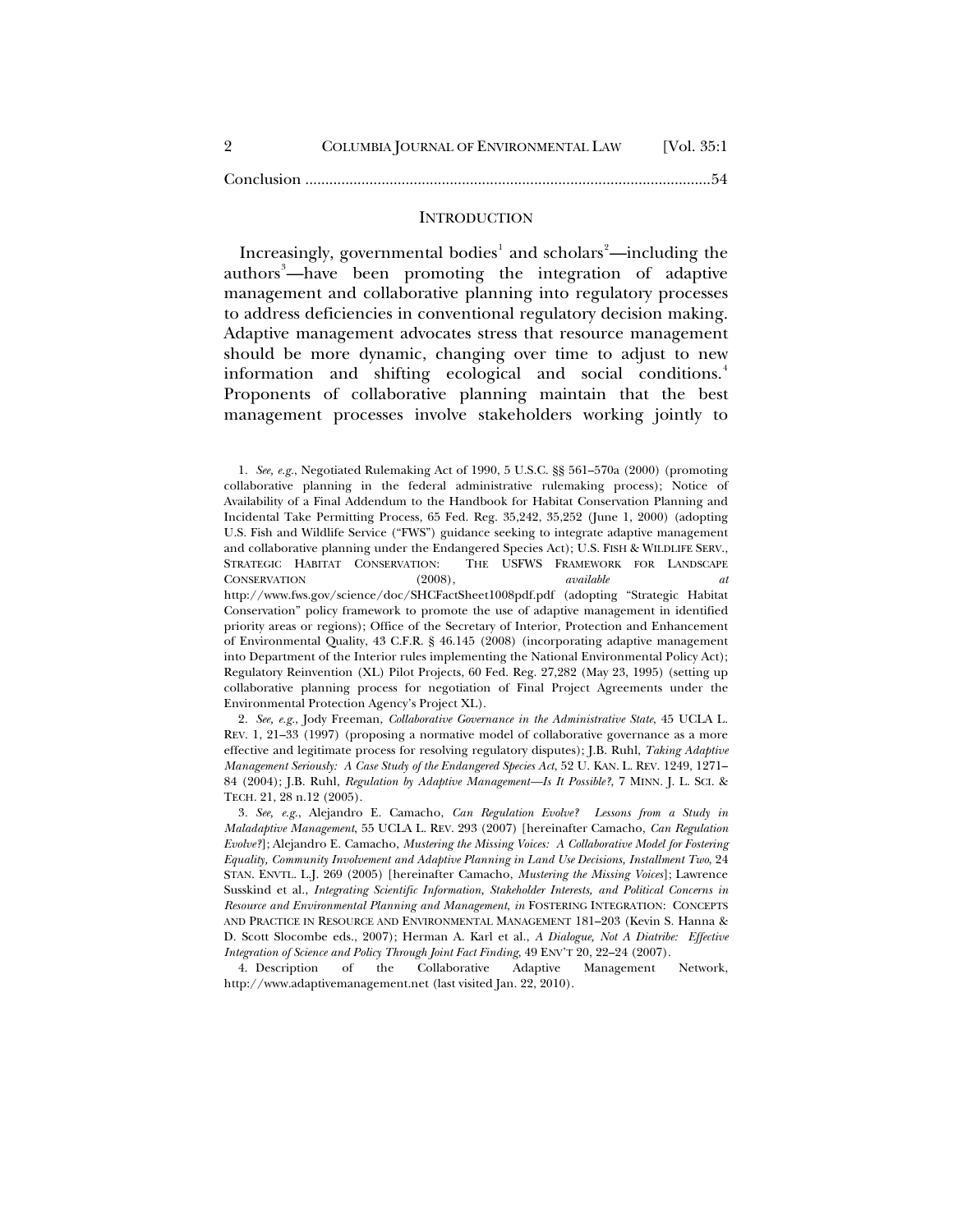make decisions, rather than government agencies ordaining resource management decisions independently.<sup>[5](#page-2-0)</sup> Involving all stakeholders from the beginning is likely to lead to more broadly supported and thus more successful agreements.<sup>[6](#page-2-1)</sup> When combined, these two innovations are sometimes referred to as collaborative adaptive management ("CAM").<sup>[7](#page-2-2)</sup>

One of the most prominent attempts at CAM involves the Department of the Interior's ("DOI") decision to rely on CAM, in principle, to carry out its responsibilities under the Grand Canyon Protection Act of 1992<sup>[8](#page-2-3)</sup> to monitor the operation of the Glen Canyon Dam,<sup>[9](#page-2-4)</sup> operate the Dam in compliance with a range of laws and regulations,<sup>[10](#page-2-5)</sup> and mitigate any significant environmental impacts.<sup>11</sup> The Act stipulates that a variety of stakeholders— The Act stipulates that a variety of stakeholders including several federal agencies, states, power generators, recreational users, and environmental organizations—must be consulted regarding dam operations.<sup>[12](#page-2-7)</sup> An Environmental Impact Statement ("EIS") released in 1995 recommended "adaptive management" as the best approach to accomplish these tasks.<sup>[13](#page-2-8)</sup> The 1995 EIS recommended using CAM because of the significant uncertainties surrounding the socio-ecological systems involved, as well as the importance of learning from practice and ongoing research to improve operations over time.<sup>[14](#page-2-9)</sup>

Bruce Babbitt, the Secretary of the Interior at the time, responded to the 1995 EIS by creating the Glen Canyon Dam

7*. See* Description of the Collaborative Adaptive Management Network, *supra* note 4.

<span id="page-2-4"></span><span id="page-2-3"></span><span id="page-2-2"></span>8. Grand Canyon Protection Act of 1992, Pub. L. No. 102-575, §§ 1801–1809, 106 Stat. 4600 (1992), *available at* http://www.usbr.gov/uc/rm/amp/legal/gcpa1992.html.

9*. Id.* § 1805.

10*. Id.* § 1804.

11*. Id.* § 1802.

12*. Id.* § 1803(b).

<span id="page-2-9"></span><span id="page-2-8"></span><span id="page-2-7"></span><span id="page-2-6"></span><span id="page-2-5"></span>13. U.S. BUREAU OF RECLAMATION, U.S. DEP'T OF THE INTERIOR, FINAL ENVTL. IMPACT STATEMENT FOR OPERATION OF GLEN CANYON DAM, COLO. RIVER STORAGE PROJECT, ARIZ. 34– 38 (1995) [hereinafter FINAL EIS], *available at* http://www.usbr.gov/uc/envdocs/eis/gc/gcdOpsFEIS.html.

14*. Id.* at 34.

<span id="page-2-0"></span><sup>5</sup>*. See, e.g.*, Freeman, *supra* note 2, at 28–29; Camacho, *Can Regulation Evolve?*, *supra* note 3, at 307, 309–10.

<span id="page-2-1"></span><sup>6</sup>*. See* Thomas C. Beierle & Jerry Cayford, *Dispute Resolution as a Method of Public Participation*, *in* THE PROMISE AND PERFORMANCE OF ENVIRONMENTAL CONFLICT RESOLUTION 53, 63–66 (Rosemary O'Leary & Lisa B. Bingham eds., 2003) [hereinafter ENVIRONMENTAL CONFLICT RESOLUTION] (discussing the instrumental value of public participation).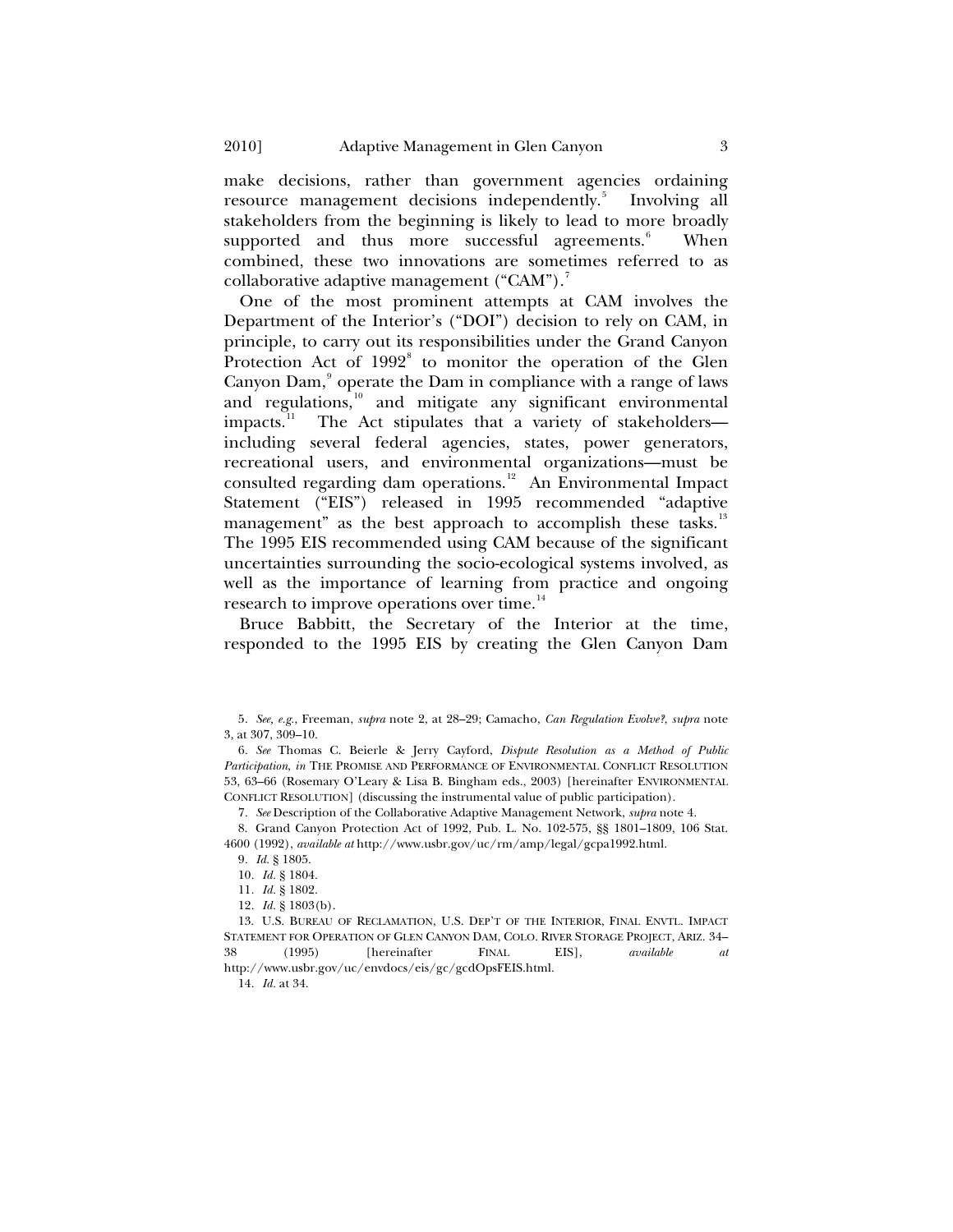Adaptive Management Program ("AMP").<sup>[15](#page-3-0)</sup> At the heart of the AMP is the Adaptive Management Working Group ("AMWG"), which is a formal federal advisory committee whose charter was signed in January 1997.<sup>[16](#page-3-1)</sup> In addition to the AMWG, the AMP now includes the Technical Working Group ("TWG"), the Grand Canyon Monitoring and Research Center ("GCMRC"), and Independent Review Panels ("IRP"), and has an annual operating budget of approximately eleven million dollars.<sup>[17](#page-3-2)</sup>

Many of its public and private participants, as well as observers of the decade-old participatory experiment, have described the AMP in glowing terms.<sup>[18](#page-3-3)</sup> Secretary of the Interior Dirk Kempthorne and other key Interior officials identified the AMP as one of the most successful examples of adaptive management in America.<sup>[19](#page-3-4)</sup> Dr. Carl Walters of the University of British Columbia's Fisheries Centre went so far as to suggest that Glen Canyon's AMP, while not perfect, is one of the few successful efforts to implement adaptive management.<sup>[20](#page-3-5)</sup> Dennis Kubly—the Bureau of Reclamation's program manager for the AMP—offers a more tempered analysis, but ultimately points toward the research that has been conducted to date as a sign of success. $21$ 

We disagree, and the proof is in the results.<sup>[22](#page-3-7)</sup> After thirteen years

<span id="page-3-1"></span><span id="page-3-0"></span>15. Glen Canyon Dam Adaptive Management Program, Background, http://www.usbr.gov/uc/rm/amp/background.html (last visited Jan. 22, 2010).

16*. Id.*

<span id="page-3-2"></span>17. U.S. BUREAU OF RECLAMATION & U.S. GEOLOGICAL SURVEY, GLEN CANYON DAM ADAPTIVE MGMT. PROGRAM BIENNIAL BUDGET AND WORK PLAN, FISCAL YEARS 2010–11 (2009), *available at* http://www.usbr.gov/uc/rm/amp/amwg/mtgs/09aug12/FY10- 11\_DraftWorkPlan.pdf.

<span id="page-3-3"></span>18*. See, e.g.*, Michael Gabaldon, Secretary's Designee, Adaptive Management Work Group, Address at the Colorado River Ecosystem Science Symposium (Oct. 25–27, 2005) ("[F]rom the perspective of experimentation and reducing uncertainty, the Glen Canyon program is one of the most successful in the world. We have undertaken and accomplished large-scale experiments repeatedly . . . . We must not underestimate the difficulty of moving forward with these tests within the context of a stakeholder process; the fact that they have occurred at all is remarkable.").

<span id="page-3-4"></span>19. Secretary of the Interior Order No. 3270, Adaptive Management (2007) ("[Adaptive management] has proved to be a useful approach in cases such as the Bureau of Reclamation's management of Glen Canyon Dam.").

20. Gabaldon, *supra* note 18.

<span id="page-3-7"></span><span id="page-3-6"></span><span id="page-3-5"></span>21. Dennis M. Kubly, *Environmental Protection: Using Adaptive Management at Glen Canyon Dam*, HYDRO REV., Oct. 2009, *available at* http://www.hydroworld.com/index/display/articledisplay/9751553848/articles/hydro-review/volume-28/issue-7/articles/environmentalprotection.html.

22*. See infra* Part II.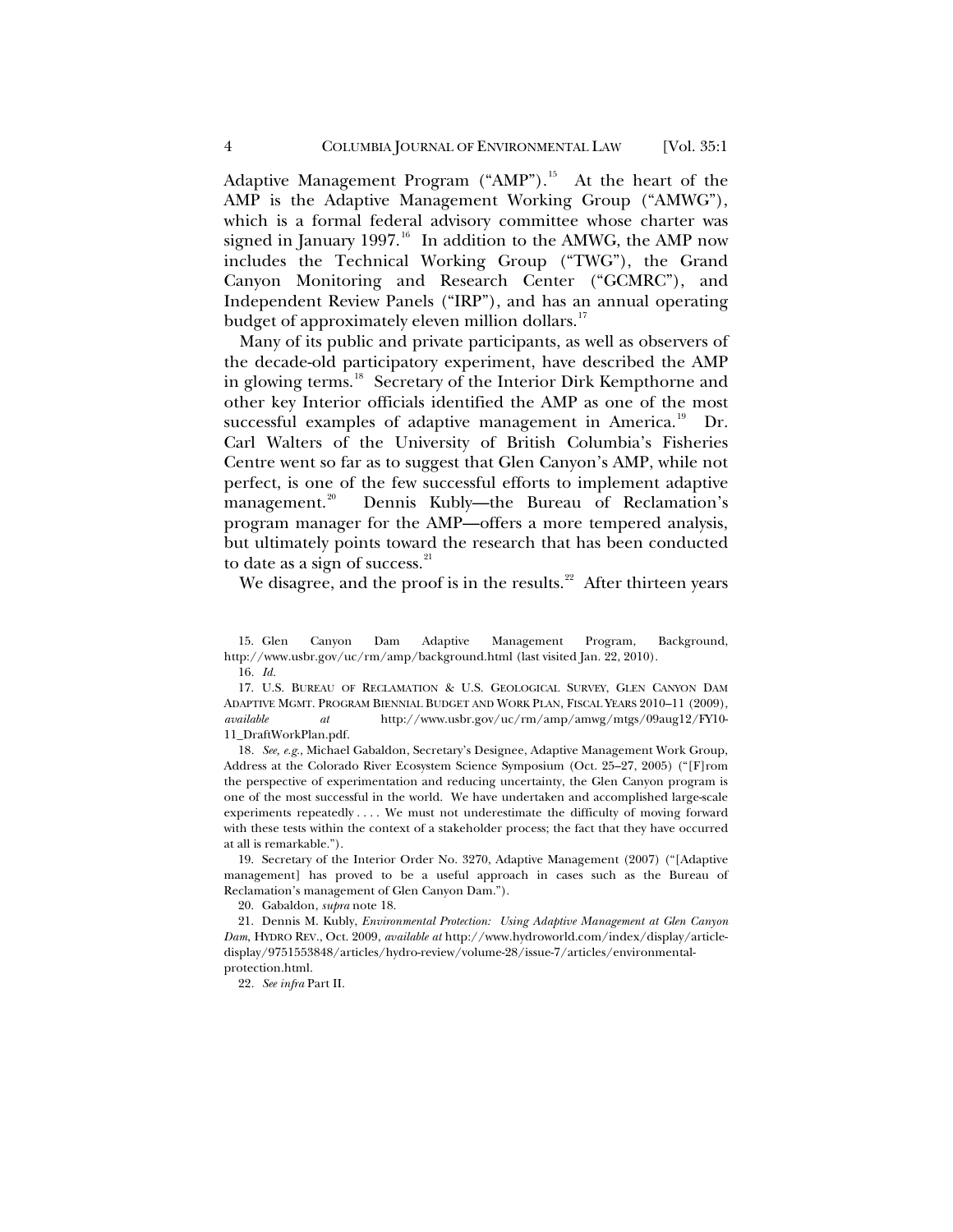and millions of dollars, the AMP has failed to stabilize or otherwise improve the quality of the fragile downstream ecosystem.<sup>[23](#page-4-0)</sup> Furthermore, the AMP has been unable to make substantial progress toward resolving the significant resource conflicts at the heart of the Dam's operations.<sup>[24](#page-4-1)</sup> Kubly notes that for adaptive management to succeed, "knowledge must make its way into policy decisions that promote a balance between the historical primary purposes of Glen Canyon Dam (i.e., water delivery and hydropower production) and the more recently considered protection of natural resources in the Colorado River ecosystem."<sup>[25](#page-4-2)</sup> This fundamentally has not happened, and stakeholders have grown restless.<sup>[26](#page-4-3)</sup>

What has gone wrong? The adoption of a collaborative adaptive management approach is not the problem. In fact, CAM is a technique well suited for managing the Glen Canyon Dam, and the AMP incorporates a number of important innovations, including a well-funded research program that has conducted experiments providing valuable scientific information about the downstream

<span id="page-4-2"></span><span id="page-4-1"></span>24. The fact that environmental groups have filed several lawsuits indicates a breakdown in the AMP as a collaborative instrument for dispute resolution. *See New Suit Filed over Glen Canyon Dam*, ASSOCIATED PRESS, Dec. 9, 2007, *available at* http://www.deseretnews.com/article/1,5143,695234557,00.html; Shaun McKinnon, *Lawsuit Targets Arizona Dam; Says Native Fish Near Extinction*, ARIZ. REPUBLIC, Feb. 17, 2006, at 1A.

25. Kubly, *supra* note 21.

<span id="page-4-3"></span>26*. Id.*

<span id="page-4-0"></span><sup>23.</sup> A 2006 USGS study suggested that humpback chub populations are stabilizing, and that the low summer steady flow experiment from June through August 2000 may be one reason. News Release, Grand Canyon Monitoring and Research Center, Endangered Humpback Chub Population in Grand Canyon Stabilizing (Aug. 2006), *available at* http://www.gcmrc.gov/research/humpback\_chub/20060802.aspx. Environmental groups counter that it is premature to say that this is a stabilization or recovery, claiming that twice as many chub are needed to make that claim. April Reese, *New Experimental Plan for Glen Canyon Dam Operations Likely to Fall Short, Critics Say*, LAND LETTER, Mar. 8, 2007, *available at*  http://www.eenews.net/Landletter/2007/03/08/2. More recent FWS research also disputes that the test flows in 2000 can be given any credit, as recent modeling suggests that the increased recruitment took place at least four years earlier. *See* STEVEN L. SPANGLE, U.S. FISH & WILDLIFE SERV., FINAL BIOLOGICAL OPINION FOR THE OPERATION OF GLEN CANYON DAM 20 (2008) [hereinafter FINAL BIOLOGICAL OPINION], *available at* http://www.usbr.gov/uc/envdocs/bo/FinalGCDBO2-26-08.pdf; Letter from John Weisheit, Conservation Dir., Living Rivers and Colorado Riverkeeper, & Michelle Harrington, Rivers Program Dir., Center for Biological Diversity to the Hon. Dirk Kempthorne, Sec'y, U.S. Dep't of the Interior, on Scoping Comments for the Environmental Impact Statement for the Long-Term Experiment Plan for the Future Operations of Glen Canyon Dam (Feb. 28, 2007), *available at* http://www.livingrivers.org/pdfs/LRletterKempthorneFeb2007.pdf.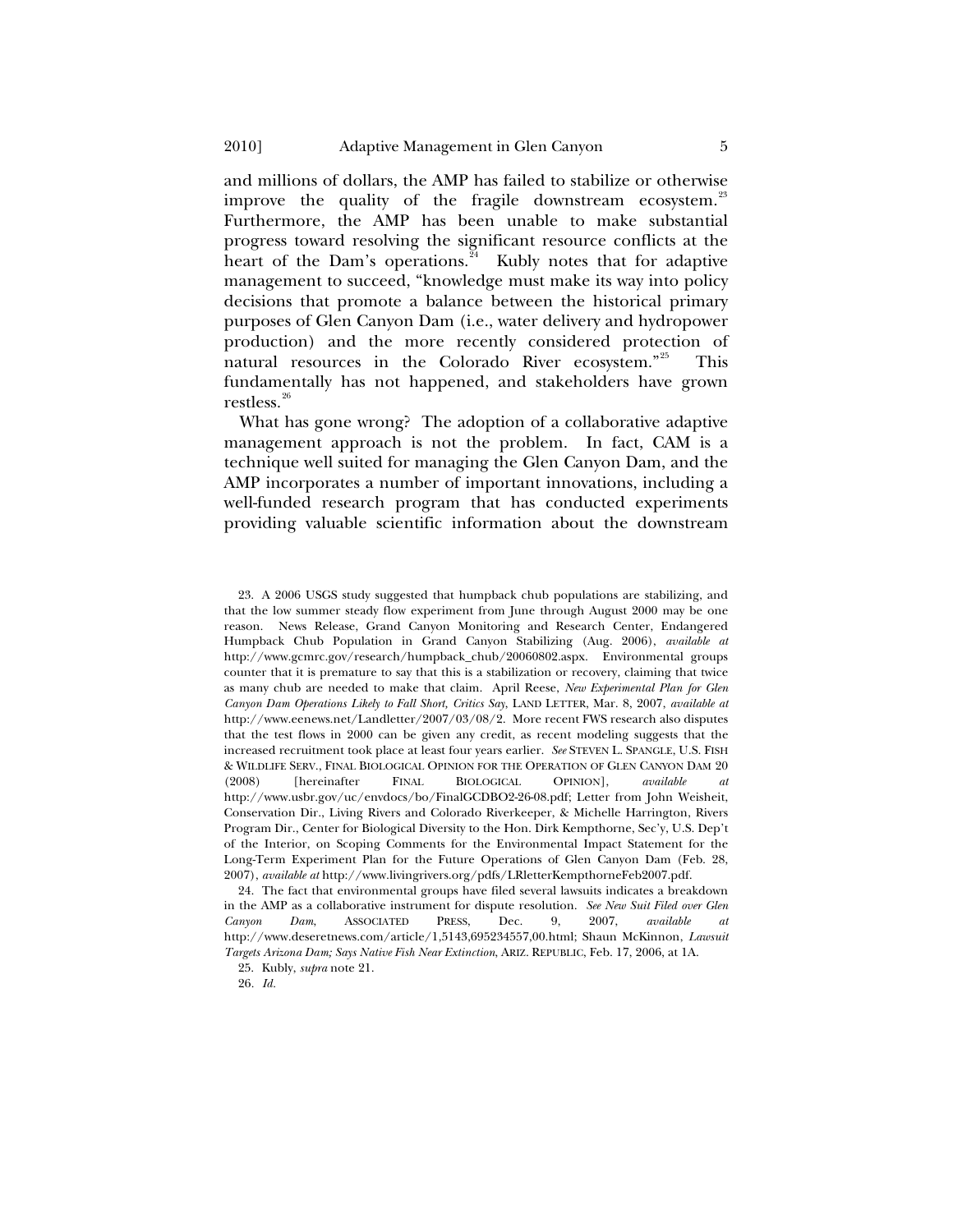ecosystem.<sup>[27](#page-5-0)</sup> The Glen Canyon Dam offers an ideal opportunity for the systematic application of collaborative adaptive management, especially since scientific uncertainty and disagreements have been central to the ongoing acrimony among stakeholders. If implemented effectively, CAM can lead to more sustainable management of natural resources and increase public support for whatever tradeoffs have to be made among ecological, economic development, and social welfare objectives. By bringing all parties to the table, more information—including a clearer presentation of the risks associated with managing the area's resources—can be obtained. When trust is fostered, parties are more open to searching for ways of meeting the interests of others rather than simply fighting for their personal interests. CAM can encourage careful review of how previous management efforts have and have not worked.<sup>[28](#page-5-1)</sup>

The problem is that the Glen Canyon Dam AMP has implemented CAM ineffectively, largely due to Congress and the DOI's deficient initial design. Congress abdicated its responsibility to provide clear guidance regarding the relative priority of competing resource goals and the importance of various program components. Equally importantly, the DOI failed to follow commonly identified best practices in collaborative and adaptive resource management in structuring the AMP. Without clear direction or a commitment to resolving the ongoing resource management conflicts, the AMP missed multiple opportunities both to foster agency and stakeholder learning and to cultivate constructive engagement of the stakeholders who care the most about the Colorado River and the socio-ecological system it

<sup>27</sup>*. See infra* notes 135–37 and 217–18 and accompanying text.

<span id="page-5-1"></span><span id="page-5-0"></span><sup>28</sup>*. See generally* BYRON K. WILLIAMS ET AL., U.S. DEP'T OF THE INTERIOR, ADAPTIVE MANAGEMENT: THE U.S. DEPARTMENT OF THE INTERIOR TECHNICAL GUIDE 2 (2009) [hereinafter TECHNICAL GUIDE], *available at* http://www.doi.gov/initiatives/AdaptiveManagement/TechGuide.pdf; ADAPTIVE ENVIRONMENTAL ASSESSMENT AND MANAGEMENT (C.S. Holling ed., 1978); KAI N. LEE, COMPASS AND GYROSCOPE: INTEGRATING SCIENCE AND POLITICS FOR THE ENVIRONMENT (1993); PANARCHY: UNDERSTANDING TRANSFORMATIONS IN HUMAN AND NATURAL SYSTEMS (Lance H. Gunderson & C.S. Holling eds., 2002); Kai N. Lee, *Appraising Adaptive Management*, 3(2) CONSERVATION ECOLOGY 3 (1999) [hereinafter Lee, *Appraising Adaptive Mangement*], *available at* http://www.consecol.org/vol3/iss2/art3; Per Olsson et al., *Shooting the Rapids: Navigating Transitions to Adaptive Governance of Social-Ecological Systems*, 11(1) ECOLOGY & SOC'Y 18 (2006), *available at* http://www.ecologyandsociety.org/vol11/iss1/art18.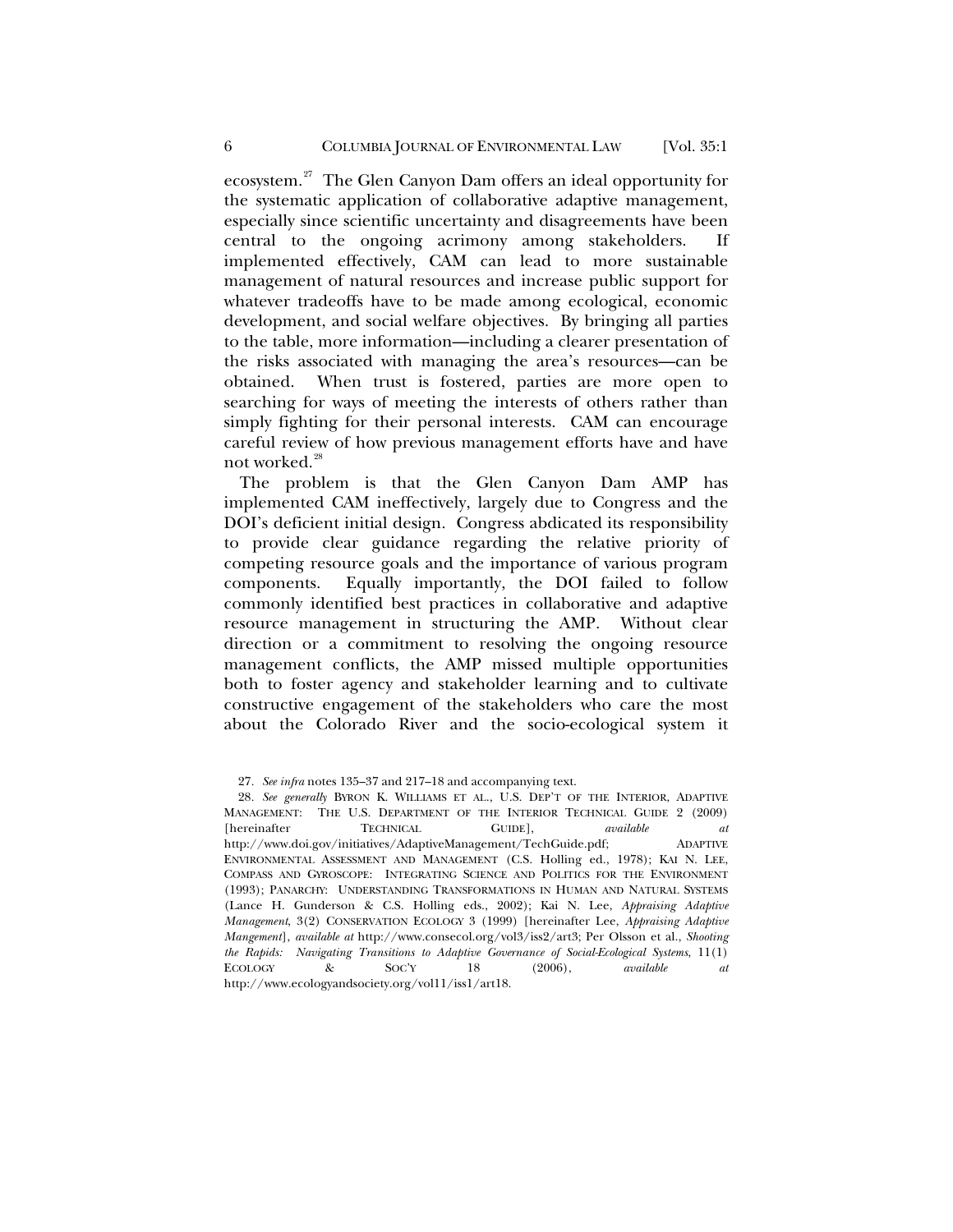supports.

Though the Glen Canyon Dam AMP has fallen short of its promise, its experience offers important lessons that can guide future regulatory innovations. When Congress or federal agencies encourage CAM, they can take steps to help harness the full potential of this approach to collaborative governance. Through its shortcomings, the Glen Canyon AMP demonstrates that successful CAM requires careful institutional design at the outset along with continuing systematic assessment and joint reflection among stakeholders throughout the regulatory process.

In Part I of this article, we introduce the resource conflicts on the Colorado River, outline the Glen Canyon Dam's regulatory setting, and explain how the Glen Canyon Dam AMP functions. In Part II, we present persistent problems at Glen Canyon. In Part III, we identify six best practices in collaborative adaptive management that the AMP has failed to follow: (1) identifying appropriate stakeholder representatives; (2) involving stakeholders in developing a collaborative process; (3) using professional neutrals and encouraging consensus building; (4) incorporating joint factfinding to deal with scientific uncertainty; (5) producing collectively supported written agreements; and (6) committing to build long-term management capabilities. We explain the benefits of utilizing each best practice and analyze the extent to which, based on available evidence, the Glen Canyon Dam AMP appears to fall short in putting the practice to use. Finally, we conclude by suggesting how legislatures and agencies can avoid the Glen Canyon Dam AMP's shortcomings when implementing future collaborative adaptive management programs.

## I. THE COLORADO RIVER'S ENDURING RESOURCE CONFLICT AND THE GLEN CANYON DAM

The Colorado River is the lifeblood of much of the western United States, providing water to seven American states and Mexico. What was once a wild river, flowing from the Rocky Mountains through parched deserts and the Grand Canyon into the Gulf of California, is now heavily utilized and highly regulated. The Law of the River<sup>[29](#page-6-1)</sup>—a collection of statutes, agreements,

<span id="page-6-0"></span>

<span id="page-6-1"></span><sup>29.</sup> The "Law of the River," a collection of "numerous compacts, federal laws, court decisions and decrees, contracts, and regulatory guidelines," governs the use and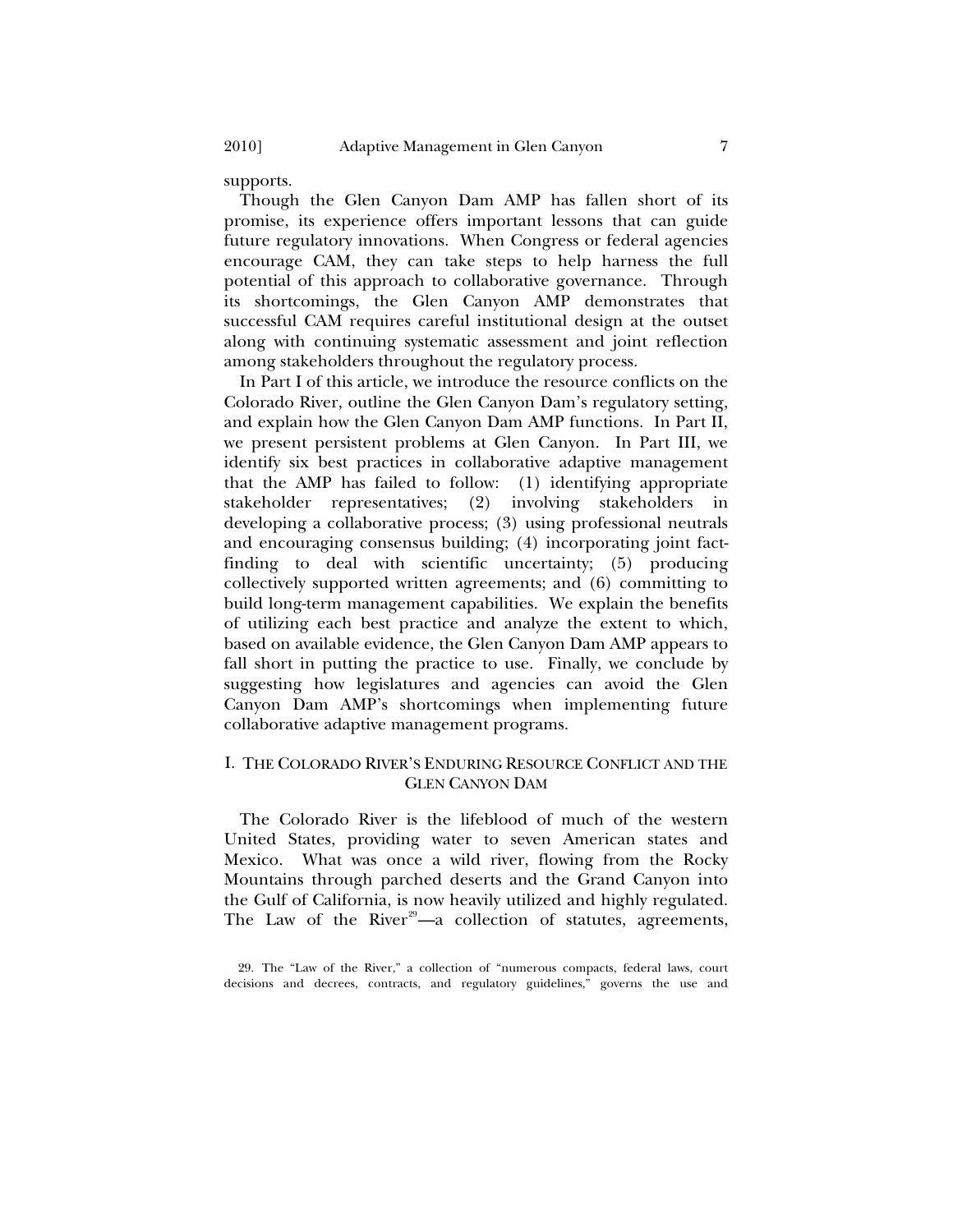regulations, and numerous court decisions—dictates how the river will be managed, including how water will be allocated among the various users and territories.

To improve management and storage of water from the river, the Bureau of Reclamation constructed the Glen Canyon Dam above Lee's Ferry, Arizona and created Lake Powell between 1956 and 1963.<sup>[30](#page-7-0)</sup> The total cost of the project was \$[31](#page-7-1)4 million.<sup>31</sup> This location was chosen because Lee's Ferry marks an important division between the upper and lower basins of the Colorado River—the upper being the States of Colorado, New Mexico, Utah, and Wyoming, and the lower being Arizona, California, and Nevada. Each basin is entitled to 7.5 million acre-feet of water each year under the Colorado River Compact of  $1922$ .<sup>[32](#page-7-2)</sup> That leaves 1.5

<span id="page-7-0"></span>30. U.S. Bureau of Reclamation, Glen Canyon Dam Construction History, http://www.usbr.gov/uc/rm/crsp/gc/history.html (last visited Jan. 22, 2010).

<span id="page-7-2"></span><span id="page-7-1"></span>31. This includes the cost of dam and power plant construction, as well as related infrastructure, including the construction of the town of Page, Arizona. U.S. Geological Survey, Statistics About Glen Canyon Dam, http://3dparks.wr.usgs.gov/glca/html/glen1860.htm (last visited Jan. 22, 2010).

32. U.S. Bureau of Reclamation, Lower Colorado Region, Law of the River,

management of the Colorado River among the seven basin states and Mexico. U.S. Bureau of Reclamation, Law of the River, http://www.usbr.gov/lc/region/g1000/lawofrvr.html (last visited Jan. 22, 2010). *See, e.g.*, Colorado River Compact, 70 CONG. REC. 324, 324–25 (1928), *available at* http://www.usbr.gov/lc/region/g1000/pdfiles/crcompct.pdf; Boulder Canyon Project Act, ch. 42, 45 Stat. 1057 (1928) (codified as amended at 43 U.S.C. §§ 617–617t (2006)); Boulder Canyon Project, Agreement Requesting Apportionment of California's Share of the Colorado River Among the Applicants in the State (the "Seven Party Agreement"), Aug. 18, 1931, *available at* http://www.usbr.gov/lc/region/g1000/pdfiles/ca7pty.pdf; Utilization of Waters of the Colorado and Tijuana Rivers and of the Rio Grande, U.S.-Mex., Nov. 8, 1945, T.S. 994 [hereinafter Water Utilization Treaty], *available at* http://www.usbr.gov/lc/region/g1000/pdfiles/mextrety.pdf; Upper Colorado River Basin Compact of 1948, art. IV, Apr. 16, 1949, 63 Stat. 31, *available at* http://www.usbr.gov/lc/region/g1000/pdfiles/ucbsnact.pdf; Colorado River Storage Project Act, ch. 203, 70 Stat. 105 (1956) (codified as amended at 43 U.S.C. §§ 620–620o (2006)), *available at* http://www.usbr.gov/lc/region/g1000/pdfiles/crspuc.pdf; Arizona v. California, 373 U.S. 546 (1963); Colorado River Basin Project Act (Lower Colorado River Basin Project Act), 82 Stat. 885 (1968) (codified as amended at 43 U.S.C. §§ 1501–1556 (2008)), *available at* http://www.usbr.gov/lc/region/g1000/pdfiles/crbproj.pdf; Criteria for Coordinated Long-Range Operation of Colorado River Reservoirs Pursuant to the Colorado River Basin Project Act of September 30, 1968 (P.L. 90-537), 35 Fed. Reg. 8951 (June 5, 1970), *available at* http://www.usbr.gov/lc/region/g1000/pdfiles/opcriter.pdf; INT'L BOUNDARY & WATER COMMISSION, U.S. & MEX., MINUTE NO. 242, PERMANENT & DEFINITIVE SOLUTION TO THE INTERNATIONAL PROBLEM OF THE SALINITY OF THE COLORADO RIVER (1973), *available at* http://www.usbr.gov/lc/region/g1000/pdfiles/min242.pdf; Colorado River Basin Salinity Control Act, 88 Stat. 266 (1974) (codified as amended at 43 U.S.C. §§1571–1599).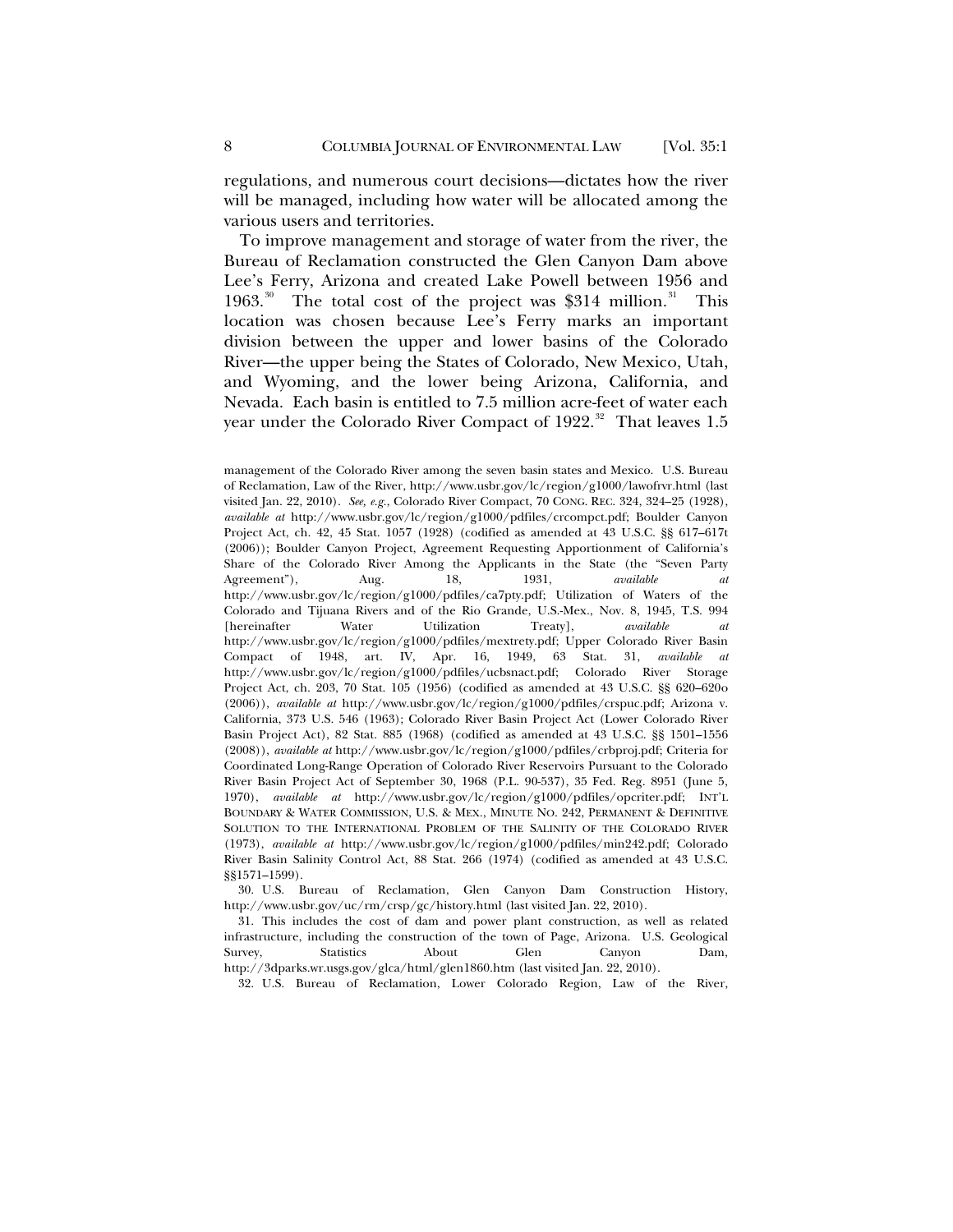million acre-feet for Mexico, in accordance with the Mexican Water Treaty of 1944.<sup>[33](#page-8-0)</sup> The Dam allows the upper basin to meet its treaty obligations by releasing nine million acre-feet while holding back its share.<sup>[34](#page-8-1)</sup> The Bureau of Reclamation can store water in Lake Powell—and Lake Mead downstream—and release it when necessary to smooth out the Colorado's significant year-over-year variability in flow and ameliorate the impacts of droughts. $35$  As detailed in this Part, in light of the various stakeholders with diverging interests in the Dam's operation, as well as the wide range of often conflicting laws that influence the management of the Dam and the surrounding natural resources, Congress established the Glen Canyon AMP as an innovative experiment in resource management.



<span id="page-8-0"></span>http://www.usbr.gov/lc/region/g1000/lawofrvr.html (last visited Jan. 22, 2010).

33. Water Utilization Treaty, *supra* note 29, art. 10, ¶ (a).

<span id="page-8-1"></span>34. GLEN CANYON DAM ADAPTIVE MGMT. WORK GROUP, U.S. DEP'T OF THE INTERIOR, GLEN CANYON DAM ADAPTIVE MANAGEMENT PROGRAM: AMWG FACA COMMITTEE GUIDANCE (2000), *available at* 

http://www.usbr.gov/uc/rm/amp/amwg/mtgs/00jan20/Attach\_07b.pdf.

<span id="page-8-2"></span>35. Glen Canyon Dam Adaptive Management Program, Water Storage and Delivery, http://www.gcdamp.gov/keyresc/waterSD.html (last visited Jan. 22, 2010).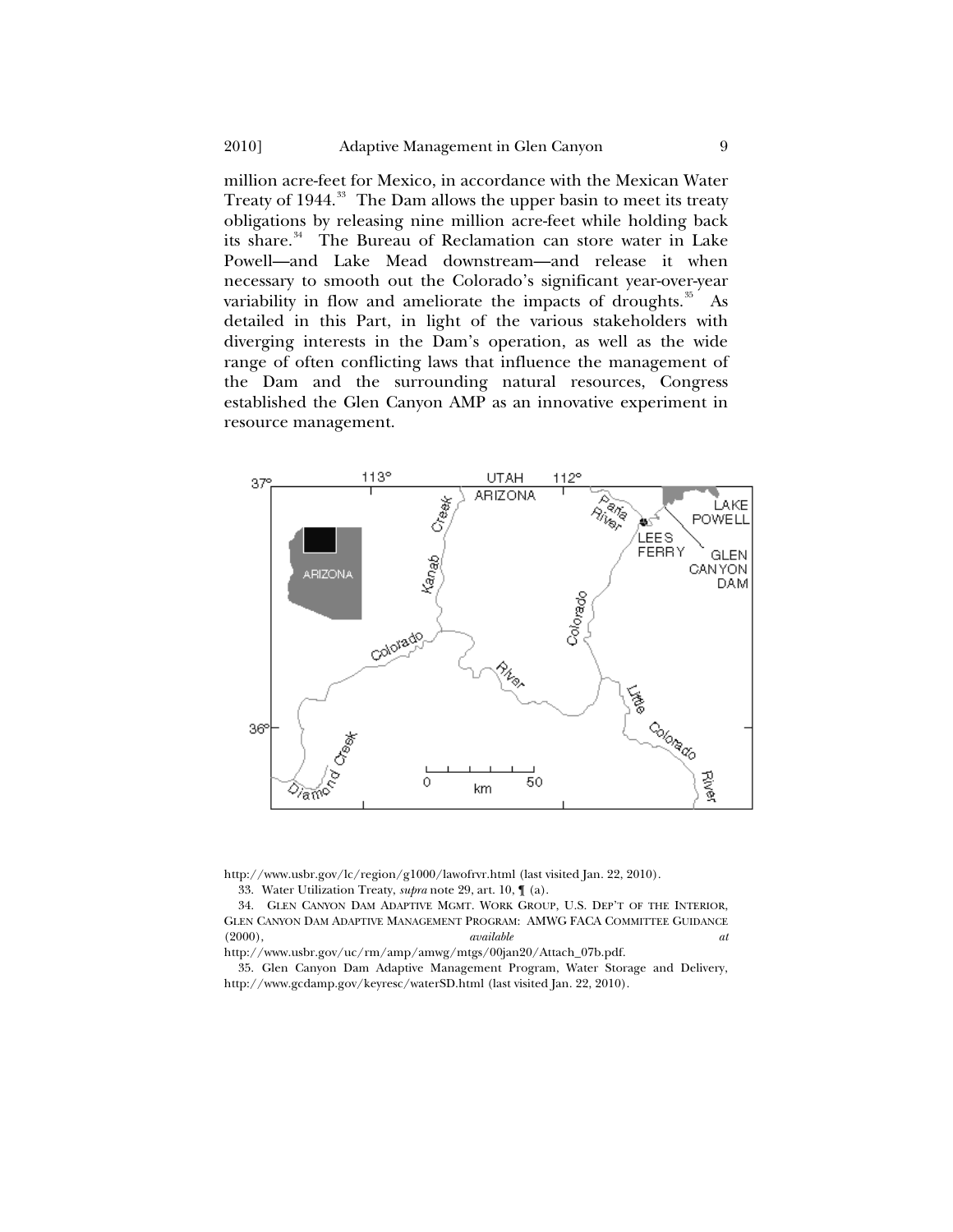<span id="page-9-0"></span>SOURCE: Map of Glen Canyon Dam,

http://walrus.wr.usgs.gov/grandcan/images/map.gif (last visited Jan. 24, 2010).

## A. The Stakeholders

In addition to operating the Dam to ensure that obligations under the Law of the River are met, other competing considerations influence how the Dam is operated. First, while the primary purpose of constructing the Glen Canyon Dam was to regulate the flow of the river, a secondary objective has always been to generate hydroelectric power.<sup>[36](#page-9-1)</sup> Revenue from power sales is paying off the Dam's construction debt, albeit slowly.<sup>[37](#page-9-2)</sup> Operating the Dam optimally for hydroelectric power generation requires fluctuating water releases throughout the course of each day, depending on demand.<sup>[38](#page-9-3)</sup> Second, some advocate for operating the Dam in a manner that alleviates environmental impacts. Over time, concerns arose regarding the Dam's impacts on the environment and endangered species such as the humpback chub. Traditionally, the Colorado swelled in the spring with sedimentladen snowmelt, then receded in the summer, depositing the sediment and replenishing sandbars in the process.<sup>[39](#page-9-4)</sup> Species indigenous to the area, including the humpback chub, adapted to these conditions over time.<sup> $40$ </sup> The operations regime favored by hydroelectric interests and used in practice disrupts these natural conditions: water is impounded, making it cooler and allowing the sediment to settle, then released through turbines in fluctuations defined by electricity needs.<sup>[41](#page-9-6)</sup> Conservationists have, therefore,

<sup>36. 43</sup> U.S.C. § 620 (2006).

<span id="page-9-2"></span><span id="page-9-1"></span><sup>37.</sup> Glen Canyon Dam Adaptive Management Program, Frequently Asked Questions, http://www.gcdamp.gov/faq.html (last visited Jan. 22, 2010); Glen Canyon Institute, Frequently Asked Questions About Restoring Glen Canyon, http://www.glencanyon.org/aboutgci/faq.php (last visited Jan. 22, 2010).

<span id="page-9-3"></span><sup>38.</sup> Glen Canyon Dam Adaptive Management Program, Hydropower, http://www.gcdamp.gov/keyresc/hydropower.html (last visited Jan. 22, 2010) [hereinafter Hydropower].

<span id="page-9-4"></span><sup>39.</sup> MARK T. ANDERSON ET AL., U.S. GEOLOGICAL SURVEY, CONTROLLED FLOODING OF THE COLORADO RIVER IN GRAND CANYON: THE RATIONALE AND DATA-COLLECTION PLANNED (1996), *available at* http://water.usgs.gov/wid/FS\_089-96/FS\_089-96.pdf.

<span id="page-9-5"></span><sup>40.</sup> GLEN CANYON DAM ADAPTIVE MGMT. PROGRAM, HISTORICAL NATIVE FISHES OF GLEN AND GRAND CANYONS 1 (2006), *available at* http://www.gcdamp.gov/fs/histNF.pdf.

<span id="page-9-6"></span><sup>41.</sup> Glen Canyon Dam Adaptive Management Program, Sediment and River Sand Bars in the Grand Canyon, http://www.gcdamp.gov/keyresc/sediment.html (last visited Jan. 22, 2010); Hydropower, *supra* note 38.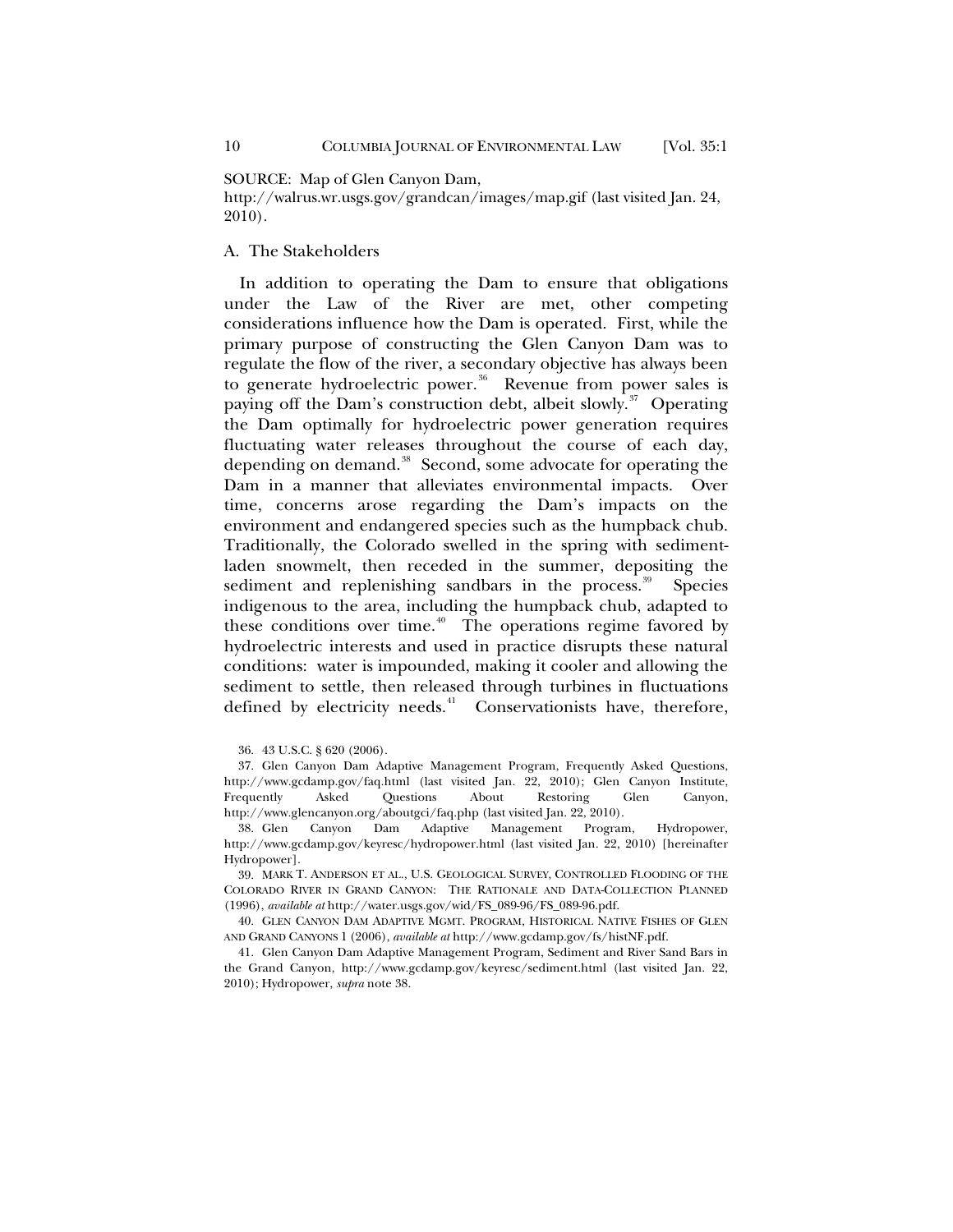called for changes in water releases aimed at ameliorating these impacts, including slower ramping rates and high-flow releases in spring.<sup>[42](#page-10-0)</sup> Finally, groups with other interests—such as sport fishing, whitewater rafting, other recreational interests, and protecting cultural sites—influence how the Dam should be operated.

The Bureau of Reclamation and the states are interested primarily in the water storage services the Dam provides.<sup>[43](#page-10-1)</sup> Their overriding objectives are to meet the demand for water in the arid southwest and fulfill their obligations under the Law of the River.<sup>[44](#page-10-2)</sup> Lake Powell, the reservoir behind Glen Canyon Dam, stores more than 26.2 million acre-feet of water and provides consistent flows to downstream withdrawers even in times of drought.<sup>[45](#page-10-3)</sup> Lowering the reservoir or removing the Dam altogether for environmental reasons could negatively impact storage and usage capabilities, particularly for the upper basin states.<sup>[46](#page-10-4)</sup> The water stored in Lake Powell created by Glen Canyon Dam "serves as a 'bank account'

<span id="page-10-0"></span>42. April Reese, *Colorado River Adaptive Management Program Needs Overhaul, Critics Say*, LAND LETTER, May 7, 2009, *available at* http://www.eenews.net/public/Landletter/2009/05/07/1.

<span id="page-10-1"></span>43*. See generally* GLEN CANYON DAM ADAPTIVE MGMT. WORK GROUP, U.S. DEP'T OF THE INTERIOR, MEETING MINUTES 1997–PRESENT [hereinafter MEETING MINUTES], *available at* http://www.usbr.gov/uc/rm/amp/mtgmin.html (select desired meeting date from either "Select 2006–2010 Meeting Date" or "Archive: 1997–2005" drop-down menus; then follow "Draft Meeting Minutes" hyperlink). For example, at the August 9–11, 2004 AMWG meeting, Tom Ryan, a Bureau of Reclamation employee, reported that "the big concern in the basin continues to be the drought," but that they were working with basin states to analyze options and develop contingency plans. *See* GLEN CANYON DAM ADAPTIVE MGMT. WORK GROUP, U.S. DEP'T OF THE INTERIOR, MINUTES OF AUG. 9–11, 2004 MEETING 15 (2004) [hereinafter FINAL MEETING MINUTES AUGUST 2004], *available at* http://www.usbr.gov/uc/rm/amp/amwg/mtgs/04aug09/Final\_Mins.pdf. At the same meeting, representatives of Colorado and Nevada voiced opposition to the implementation of experimental floods in Water Year 2005 because of the drought conditions. *See id.* at 17.

44*. See, e.g.*, FINAL MEETING MINUTES AUGUST 2004, *supra* note 43, at 17.

<span id="page-10-3"></span><span id="page-10-2"></span>45*. See* U.S. Bureau of Reclamation, Upper Colorado Region: Colorado River Storage Project, http://www.usbr.gov/uc/rm/crsp/gc/index.html (last visited Jan. 22, 2010); COMMITTEE ON THE SCIENTIFIC BASES OF COLORADO RIVER BASIN WATER MGMT. ET AL., COLORADO RIVER BASIN WATER MANAGEMENT: EVALUATING AND ADJUSTING TO HYDROCLIMATIC VARIABILITY 36 (2007) [hereinafter COLORADO RIVER BASIN WATER MGMT. ET AL.], *available at* http://www.nap.edu/catalog.php?record\_id=11857 ("With a reservoir comparable in size to Lake Mead, storage provided by Lake Powell helps ensure that the upper basin states meet their water delivery obligations to the lower basin.").

<span id="page-10-4"></span>46. Ronald K. Christensen, The Proposed Draining of Lake Powell: An Inequitable Taking of Upper Colorado River Basin States Rights 39–42 (2000), *available at*  http://www.riversimulator.org/Resources/Controversy/DrainingPowellInequitableChristens en2000.pdf.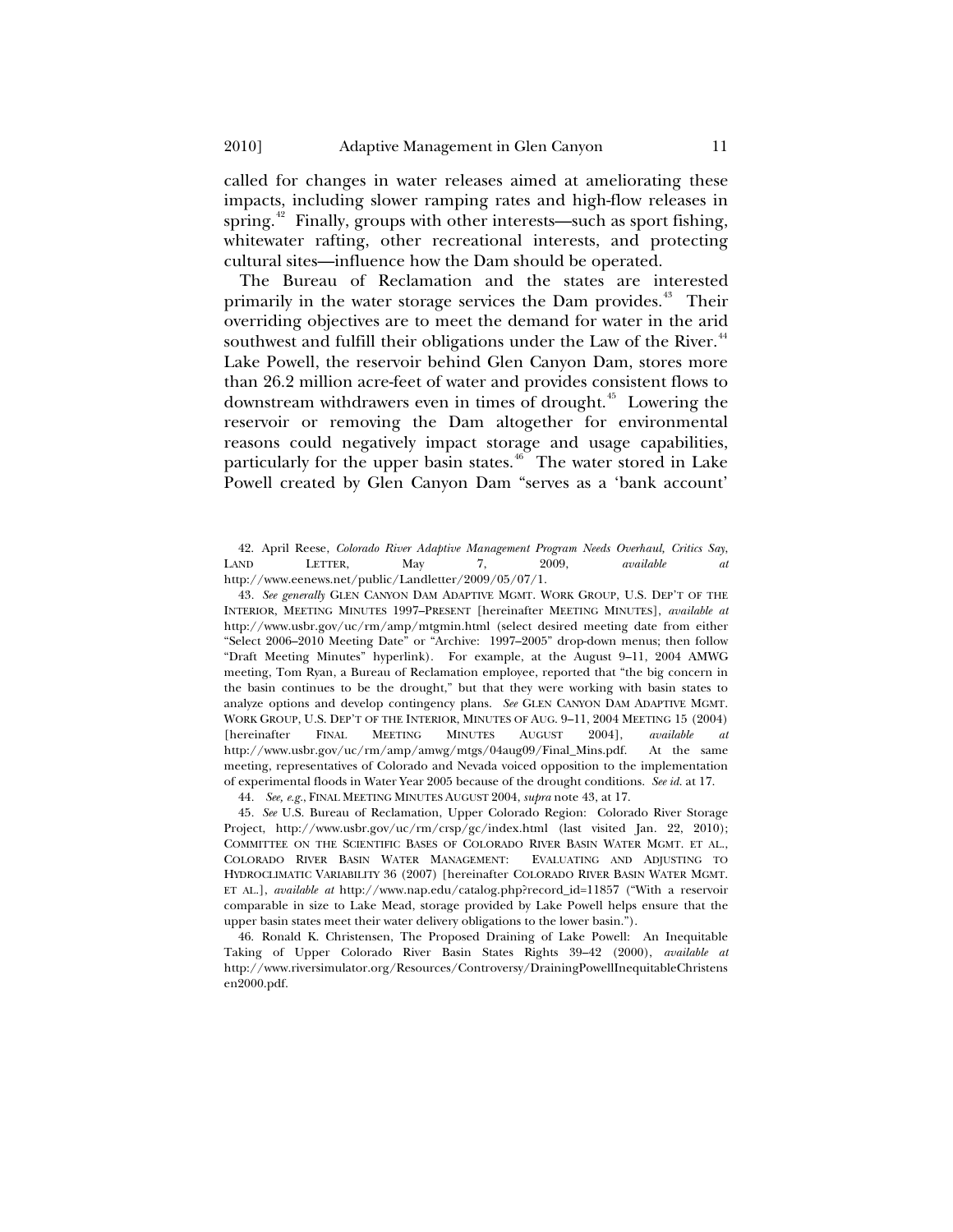that can be drawn on in times of drought."<sup>[47](#page-11-0)</sup> This stored water has made it possible to meet the needs of cities, industries, and agriculture throughout the West during dry periods.<sup>[48](#page-11-1)</sup>

The Bureau of Reclamation, the states, the Western Area Power Administration, and the contractors that purchase power are also concerned about maximizing power generation.<sup>[49](#page-11-2)</sup> The Dam is an important source of power for the region, producing approximately 4.5 billion kilowatt-hours annually, which offsets about 2.5 million tons of coal or eleven million barrels of oil.<sup>[50](#page-11-3)</sup> The "controlled floods" advocated by some conservation and recreation interests lower the Dam's power generating potential.<sup>[51](#page-11-4)</sup> changes to the permitted ramping rate (i.e., the speed at which releases change) or seasonal and/or daily restrictions also undercut power generation.<sup>[52](#page-11-5)</sup>

Environmental organizations, including the Sierra Club, opposed

<span id="page-11-2"></span><span id="page-11-1"></span><span id="page-11-0"></span>49*. See* Hydropower, *supra* note 38; FINAL MEETING MINUTES AUGUST 2004, *supra* note 43. For example, at the August 9–11, 2004 meeting, the issue of maintaining a healthy basin fund—the pool of funds generated by hydroelectric generation used to pay for the AMP was raised in defense of forgoing experimental high flow releases. *Id.*

<span id="page-11-3"></span>50. U.S. Bureau of Reclamation, Colorado River Storage Project, Frequently Asked Questions About Glen Canyon Dam, http://www.usbr.gov/uc/rm/crsp/gc/faq.html (last visited Jan. 22, 2010).

<span id="page-11-4"></span>51. Controlled flows undercut power generation. Flows can be managed to maximize profit by responding to shifting changes in electricity prices, but the flows required to achieve these goals are not necessarily the flows that ensure maximum environmental protection. Furthermore, during controlled high flows, water is released via bypass tubes, representing lost generation capacity. Hydropower, *supra* note 38. According to Western Area Power Administration projections, the total cost of purchasing power elsewhere to compensate for reduced generation during the 2008 high flow test year was estimated to be \$4.1 million. U.S. BUREAU OF RECLAMATION, U.S. DEP'T OF THE INTERIOR, FINAL ENVIRONMENTAL ASSESSMENT FOR EXPERIMENTAL RELEASES FROM GLEN CANYON DAM, ARIZ., 2008 THROUGH 2012 6 (2008) [hereinafter FINAL ENVIRONMENTAL ASSESSMENT], *available at* http://www.usbr.gov/uc/envdocs/ea/gc/2008hfe/GCD-finalEA2-29-08.pdf. represented a 9.4% increase in the amount required to purchase power. *Id.* at 37.

<span id="page-11-5"></span>52. Hydropower *supra* note 38; GLEN CANYON DAM ADAPTIVE MGMT. WORK GROUP, U.S. DEP'T OF THE INTERIOR, FINAL MINUTES OF APRIL 29-30, 2009 MEETING 14 (2009)<br>[hereinafter FINAL MEETING MINUTES APRIL 2009], available at [hereinafter FINAL MEETING MINUTES APRIL 2009], *available at* http://www.usbr.gov/uc/rm/amp/amwg/mtgs/09apr29/Final\_Minutes.pdf ("If you equalize the months, it causes us to be short of power to meet our contracts during those peak months and it will cause us to be long on power in the off-peak months. [We] would have to buy from the market in order to meet the contracts and peak months our prices tend to be higher and in the off-peak months we will be long on power. We will be selling the excess off in times when prices are down because they are off-peak months. So this would have a definite financial impact to power.").

<sup>47.</sup> U.S. Bureau of Reclamation, *supra* note 45.

<sup>48</sup>*. Id.*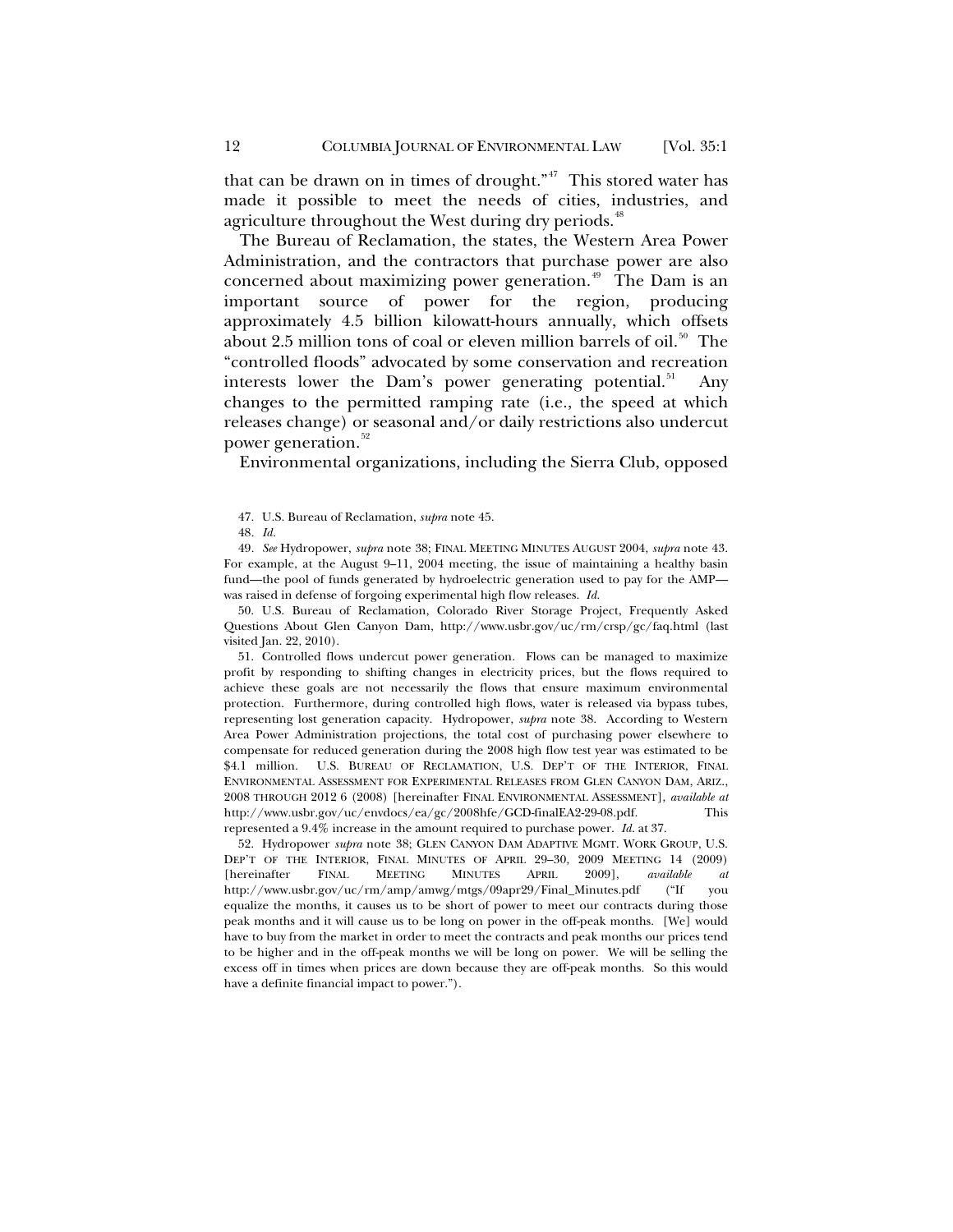the initial plan for what was to become the Colorado River Storage Project Act of 1956, which called for a series of dams along the Colorado River, including two in Dinosaur National Monument.<sup>[53](#page-12-0)</sup> The Sierra Club's primary concern at the time was that "no major scenic resource should be sacrificed for a power project."<sup>[54](#page-12-1)</sup> The Sierra Club eventually dropped its opposition to the Colorado River Storage Project Act, including the Glen Canyon Dam, in exchange for project modifications that canceled the two upstream dams at Echo Park and Split Mountain in Dinosaur National Monument.<sup>[55](#page-12-2)</sup> Many environmentalists came to regret this acquiescence.<sup>[56](#page-12-3)</sup> Indeed, in light of concerns about the impact of the Dam on the environment and endangered species, environmental groups have challenged the Dam's existence and management ever since.<sup>[57](#page-12-4)</sup>

There are eight endangered and three threatened species in the area: four of the endangered species—the southwestern willow flycatcher, humpback chub, razorback sucker, and Kanab ambersnail—have been adversely affected by dam operations.<sup>[58](#page-12-5)</sup>

<span id="page-12-2"></span><span id="page-12-1"></span>55. Echo Park and Split Mountain would have inundated Dinosaur National Monument, a protected area and natural treasure already being visited by thousands annually in the 1950s. Glen Canyon was less appreciated because it was not well known. *See, e.g.*, Mark W.T. Harvey, *Echo Park, Glen Canyon, and the Postwar Wilderness Movement*, 60 PAC. HIST. REV. 43, 44 (Feb. 1991) ("There had been relatively little concern about the beauties of Glen Canyon during the debate over the [Colorado River Storage Project], in part because only a handful of people had seen the canyon."); MARK W.T. HARVEY, A SYMBOL OF WILDERNESS: ECHO PARK AND THE AMERICAN CONSERVATION MOVEMENT 222 (1994) ("A generation of environmentalists became so enchanted with Glen Canyon and the surrounding landscape of the Colorado Plateau [in the aftermath of the Echo Park controversy] that much has been forgotten about its obscurity in the early 1950s. At the time of the controversy over Echo Park, Glen Canyon remained largely unknown but for a handful of river runners in Utah.").

<span id="page-12-3"></span>56. For example, Sierra Club executive director and Friends of the Earth founder David Brower later stated, "Glen Canyon died in 1963 and I was partly responsible for its needless death . . . . Neither you nor I, nor anyone else, knew it well enough to insist that at all costs it should endure. When we began to find out it was too late." David R. Brower, *Foreword* to ELIOT PORTER, THE PLACE NO ONE KNEW: GLEN CANYON ON THE COLORADO 8 (David R. Brower ed., commemorative ed., Peregrine Smith Books 1988) (1963).

<span id="page-12-5"></span><span id="page-12-4"></span>57. National Wildlife Fed'n v. W. Area Power Admin., No. 88-C-11750 (C.D. Utah Sept. 29, 1989) (order granting iniunction). *available at* 29, 1989) (order granting injunction), *available at* http://www.riversimulator.org/Resources/Legal/GCD/NWFinjuntion1989.pdf, which led to the creation of the AMP in the first place, is one of the lawsuits filed by environmental organizations challenging the operation of the Glen Canyon Dam.

58. Glen Canyon Dam Adaptive Management Program, Endangered Species,

<span id="page-12-0"></span><sup>53. 43</sup> U.S.C. §§ 620–620o (2006); David R. Brower, *Let the River Run Through It*, 82 SIERRA MAG. 42 (1997), *available at* http://www.sierraclub.org/sierra/199703/brower.asp.

<sup>54.</sup> Brower, *supra* note 53.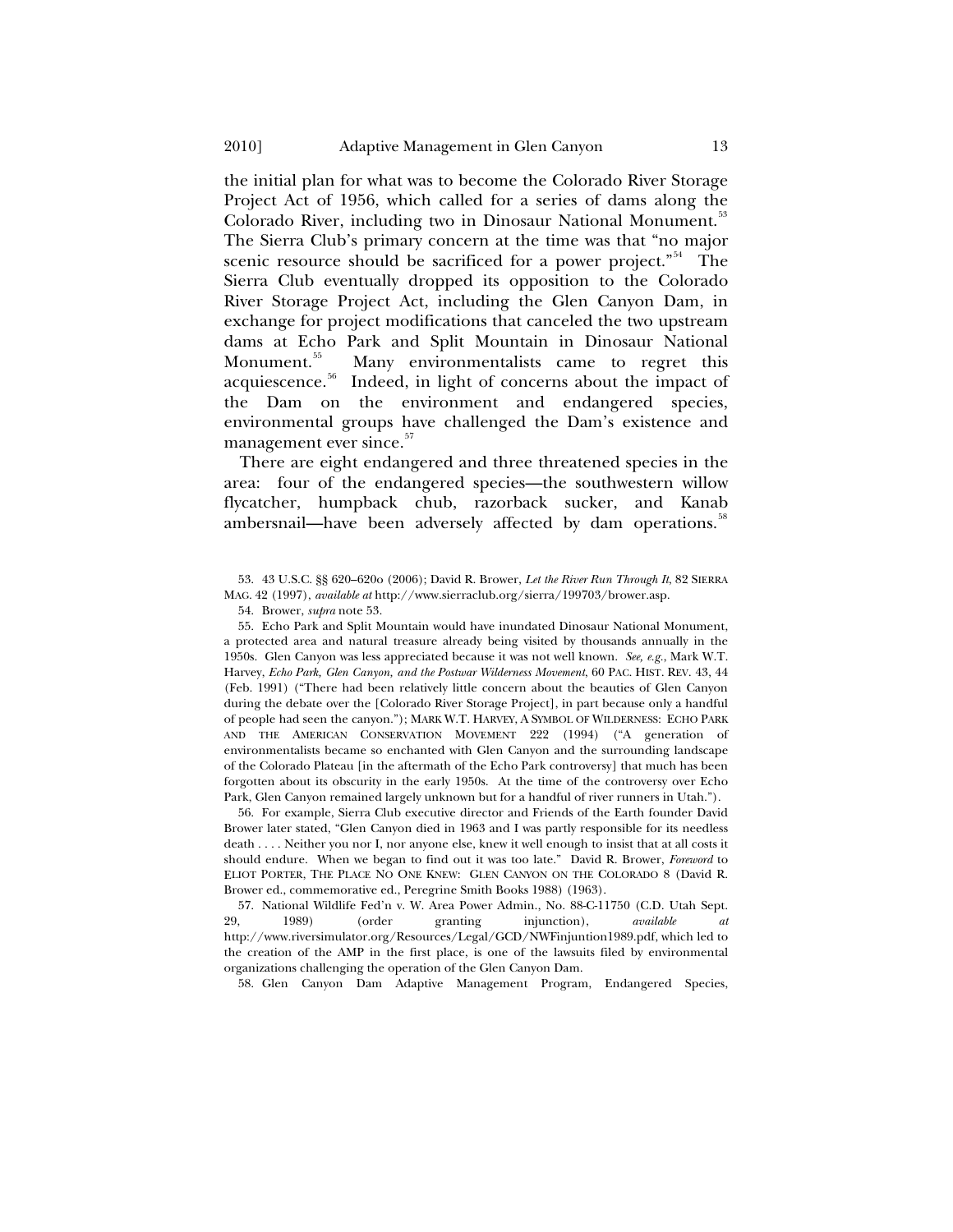The humpback chub and razorback sucker are of particular interest because they are found only in the Colorado River Basin.<sup>5</sup> Despite a recent stabilization in the estimated chub population, $60$ their current numbers are much lower than they were before the river was heavily modified.<sup>61</sup> According to conservationists, a According to conservationists, a number of changes caused by building the Dam present challenges to these endangered species, including decreased sediment load, cooler and more constant temperatures, more constant flows rather than natural seasonal variation, beach and bar erosion, and the arrival of invasive species.<sup>[62](#page-13-3)</sup>

Environmentalists also argue that the water storage services the dam provides are not particularly valuable, given that sufficient storage capacity exists elsewhere in the system and that a staggering volume is lost to evaporation from Lake Powell annually.<sup>6</sup> Recognizing that outright removal of the Dam is unlikely, environmental organizations and other conservation interests, including the U.S. Fish and Wildlife Service, advocate flow modifications, like controlled flood releases and restricted ramping rates.<sup>[64](#page-13-5)</sup> Such modified flow regimes would be designed to restore and maintain the habitat and other conditions essential for species like the humpback chub.<sup>[65](#page-13-6)</sup> Modified flow regimes, however, often conflict with water supply and power interests. $66$ 

The area around Glen Canyon remains only sparsely populated;

59*. Id.*

<span id="page-13-1"></span><span id="page-13-0"></span>60. MATTHEW E. ANDERSEN, U.S. GEOLOGICAL SURVEY, FACT SHEET 2009-3035: STATUS AND TRENDS OF THE GRAND CANYON POPULATION OF HUMPBACK CHUB 2 (2009), *available at* http://pubs.usgs.gov/fs/2009/3035/fs2009-3035.pdf.

<span id="page-13-2"></span>61*. Id.*; Upper Colorado River Endangered Fish Recovery Program, http://www.fws.gov/coloradoriverrecovery/Index.htm (last visited Jan. 22, 2010).

62. Endangered Species, *supra* note 58.

<span id="page-13-4"></span><span id="page-13-3"></span>63. Scott K. Miller, *Undamming Glen Canyon: Lunacy, Rationality, or Prophecy?*, 19 STAN. ENVTL. L.J. 121, 174–75 (2000).

<span id="page-13-5"></span>64. For example, during the August 2007 AMWG meeting, an environmental group representative with the support of the Fish and Wildlife Service and the National Park Service recommended that the Secretary implement seasonally-adjusted steady flows in 2008. However, few other members agreed. GLEN CANYON DAM ADAPTIVE MGMT. WORK GROUP, U.S. DEP'T OF THE INTERIOR, MINUTES OF AUG. 29-30, 2007 MEETING 10-11 (2007)<br>
[hereinafter FINAL MEETING MINUTES AUGUST 2007], *available at* [hereinafter FINAL MEETING MINUTES AUGUST 2007], *available at* http://www.usbr.gov/uc/rm/amp/amwg/mtgs/07aug29/Final\_Mins.pdf.

<span id="page-13-7"></span><span id="page-13-6"></span>65*. See* Recovery of Upper Colorado River Basin Fish: Protecting Stream Flows, Part 1, http://www.fws.gov/coloradoriverrecovery/Crrpflo1.htm (last visited Jan. 22, 2010).

66. Hydropower, *supra* note 38; FINAL MEETING MINUTES APRIL 2009, *supra* note 52.

http://www.gcdamp.gov/keyresc/es.html (last visited Jan. 22, 2010) [hereinafter Endangered Species].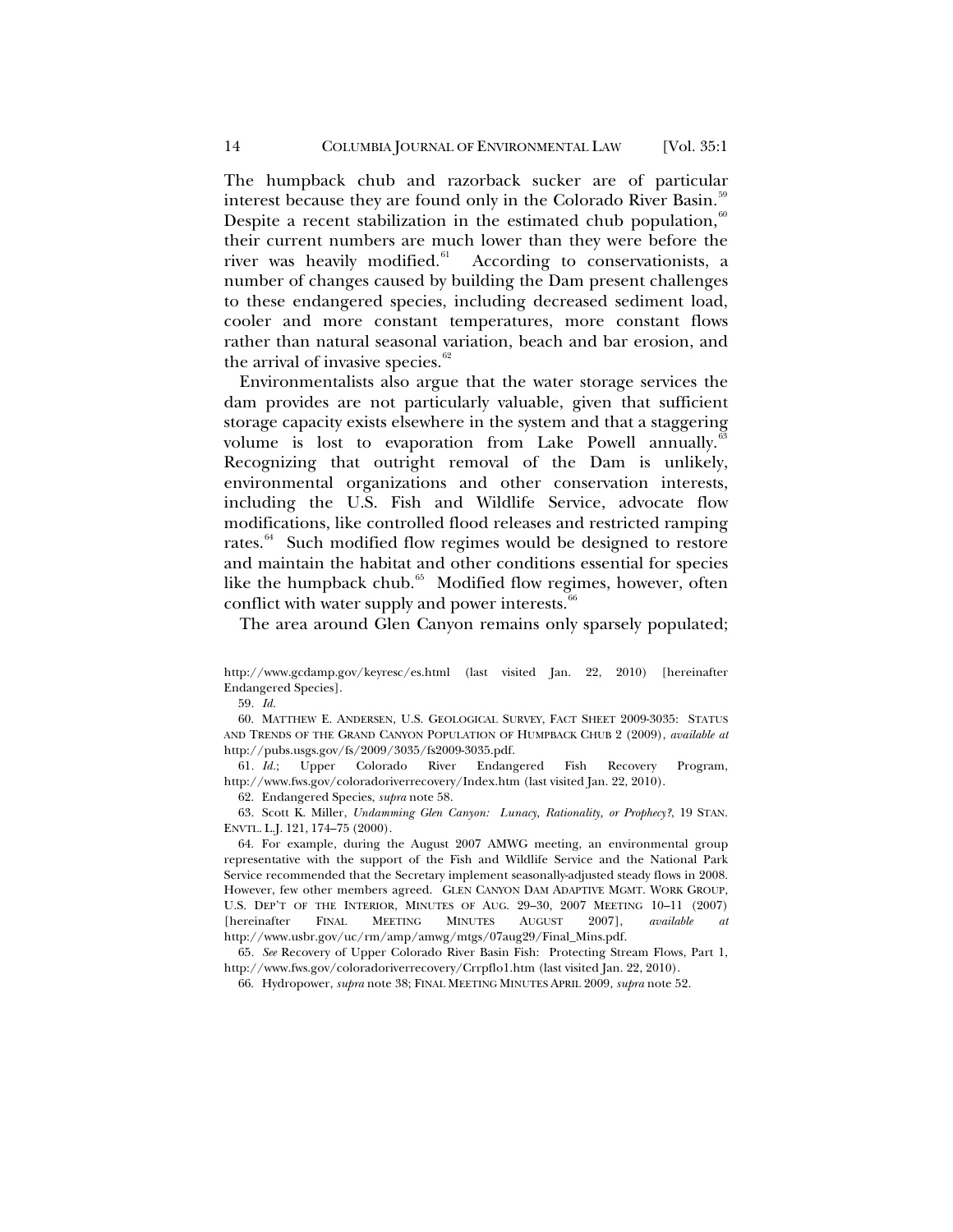with no roads and a harsh landscape, the area contained even fewer residents when the Dam was proposed. $67$  It is the traditional territory of the Havasupi, Hopi, Hualapi, Navajo, Pueblo, and Southern Paiute tribes, who attach great religious and cultural significance to sites within the canyons and along the river. $68$  It appears, however, that there was little opposition from the tribes at the time of construction, perhaps because the Dam brought tangible economic benefits in the form of employment opportunities, and the Navajo Nation was compensated for the land it lost. $69$ 

Overall, the impacts of the Dam on tribes have been mixed. The Dam and associated tourism are a major source of income for the Navajo Nation and other tribes;<sup>[70](#page-14-3)</sup> however, the flooding of the canyon, $n^2$  the erosion resulting from the modified downstream flow, $72$  and tourism<sup>[73](#page-14-6)</sup> have harmed important sacred and historical sites.<sup>[74](#page-14-7)</sup> Beyond specific places of historical and cultural significance that have been impacted, various zones, vistas, and the general

<span id="page-14-2"></span>69*. See* H.R. REP. No. 2789 (1956), *available at*  http://water.library.arizona.edu/body.1\_div.18.html.

<span id="page-14-3"></span>70*. See* Senate Concurrent Memorial 1002, 43d Leg., 1st Reg. Sess. (Ariz. 2001) ("Whereas, the Navajo Nation is concerned that the breaching of Glen Canyon Dam and the draining of Lake Powell would wreak disaster on the economic and social welfare of the Navajo Nation and would detrimentally and fundamentally alter the water preservation, delivery and supply system crafted by many decades of planning . . . ."), *available at* http://www.azleg.state.az.us/legtext/45leg/1r/bills/scm1002p.pdf.

<span id="page-14-4"></span>71*. See* Richard Ingebretsen, History of Glen Canyon and the Glen Canyon Institute, http://www.glencanyon.org/library/articles/presaccount.php (last visited Jan. 22, 2010).

<span id="page-14-5"></span>72. Jeffrey W. Jacobs & James L. Wescoat, Jr*.*, *Managing River Resources: Lessons from Glen Canyon Dam*, 44(2) ENV'T 8, 11 (2002).

<span id="page-14-6"></span>73*. See* Amy Corbin, Sacred Land Film Project: Rainbow Bridge, http://www.sacredland.org/index.php/rainbow-bridge/ (last visited Jan. 22, 2010) (explaining the damaging effects of tourism on Lake Powell); *Group's Challenge to Sacred Site Policy Rejected*, INDIANZ.COM, Mar. 31, 2004, http://indianz.com/News/archive/000949.asp ("Several tribes, including the Navajo Nation and the Hopi Tribe, consider Rainbow Bridge to be an important religious site that people should not approach for fear of upsetting the balance of life.").

<span id="page-14-7"></span>74. COMMITTEE ON GRAND CANYON MONITORING AND RESEARCH & NATIONAL RESEARCH COUNCIL, DOWNSTREAM: ADAPTIVE MANAGEMENT OF GLEN CANYON DAM AND THE COLORADO RIVER ECOSYSTEM 23 (1999) [hereinafter DOWNSTREAM], *available* http://books.nap.edu/catalog.php?record\_id=9590.

<span id="page-14-0"></span><sup>67.</sup> Shaun McKinnon, *At Age 50, Dam Still Generates Love, Hate*, ARIZ. REPUBLIC, May 28, 2007, *available at* http://www.azcentral.com/arizonarepublic/news/articles/0528damanniversary0528.html.

<span id="page-14-1"></span><sup>68.</sup> GLEN CANYON DAM ADAPTIVE MGMT. WORK GROUP, U.S. DEP'T OF THE INTERIOR, CULTURAL RESOURCES FACT SHEET 2 (2006) [hereinafter CULTURAL RESOURCES FACT SHEET], *available at* http://www.gcdamp.gov/fs/cultResc.pdf.<br>69. *See* H.R. REP. No. 2789 (1956).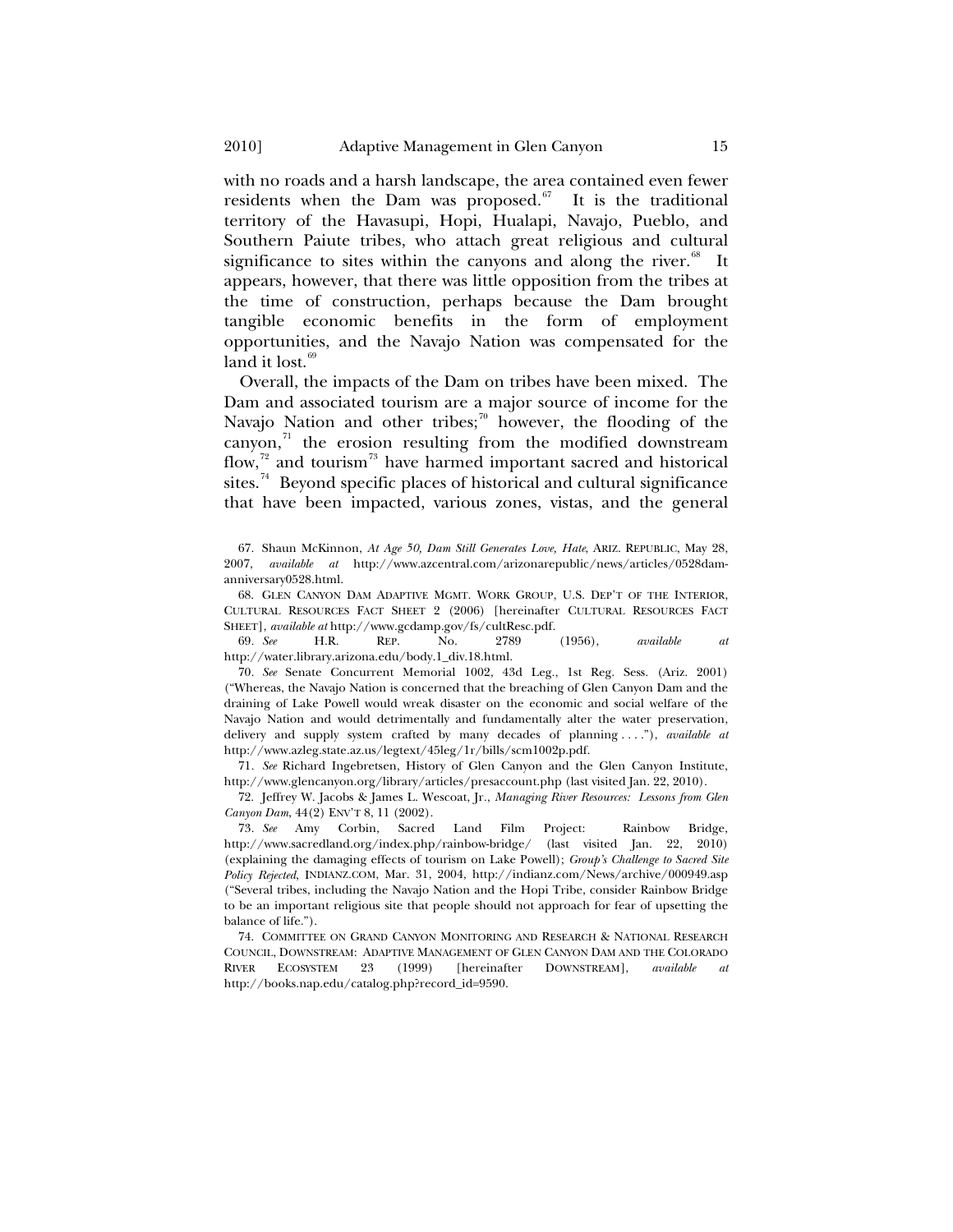attributes of the region are considered culturally important, and even sacred, by both Native American groups and non-native groups in the area, and these vistas and attributes have been altered as a result of the Dam's construction.<sup>[75](#page-15-0)</sup>

Over the years, other groups, such as anglers and rafters, have taken interest in the River, the Dam, and water resource management. A vibrant sport fishery has grown out of the trout that thrive in the cool, clear waters released from the Dam.<sup>[76](#page-15-1)</sup> Anglers from around the world come to the Lee's Ferry area to fish for rainbow trout in the fast-flowing river.<sup>[77](#page-15-2)</sup> While initially stocked, this fishery is now self-sustaining.<sup>[78](#page-15-3)</sup> It is, however, managed as a "blue ribbon" fishing experience.<sup>[79](#page-15-4)</sup> Anglers benefit from the Dam's operations because the conditions are conducive to the trout fishery.[80](#page-15-5) Rafting brings an estimated \$83 million into the local economy annually, generating approximately  $600$  jobs.<sup>[81](#page-15-6)</sup> While rafters generally benefit from the constant flow the Dam releases year-round, this flow and the Dam's trapping of sediment are eroding the beaches that serve as important launch and rest points for the rafting industry. $82$  Boating and recreation in and around Lake Powell are also important tourism draws; the Glen Canyon National Recreation Area receives approximately two million visitors annually.<sup>[83](#page-15-8)</sup>

The animosity among these stakeholders has increased over time, as their positions regarding releases have hardened and each has felt increasingly threatened by the demands of others. Though perhaps popular when approved, large dams like the Glen Canyon Dam have become controversial and politically unattractive.

<sup>75.</sup> CULTURAL RESOURCES FACT SHEET, *supra* note 68, at 2.

<span id="page-15-1"></span><span id="page-15-0"></span><sup>76.</sup> Glen Canyon Dam Adaptive Management Program, Lees [sic] Ferry Trout Fishery, http://www.gcdamp.gov/keyresc/tf.html (last visited Jan. 22, 2010).

<sup>77</sup>*. Id.*

<sup>78</sup>*. Id.*

<span id="page-15-5"></span><span id="page-15-4"></span><span id="page-15-3"></span><span id="page-15-2"></span><sup>79.</sup> A "blue ribbon" fishery is managed to provide a high quality experience for anglers, including larger fish and a high catch rate; such fisheries promote tourism. *Id.*

<sup>80.</sup> *Id.*

<span id="page-15-6"></span><sup>81.</sup> Glen Canyon Dam Adaptive Management Program, Whitewater Recreation— Colorado River in Grand Canyon, http://www.gcdamp.gov/keyresc/wr.html (last visited Jan. 22, 2010).

<sup>82</sup>*. Id.*

<span id="page-15-8"></span><span id="page-15-7"></span><sup>83.</sup> Press Release, Glen Canyon National Recreation Area, 2007 Budget and Annual Performance Plan for Glen Canyon and Rainbow Bridge Available for Public Review (June 20, 2007), *available at* http://www.nps.gov/glca/parknews/upload/07-16%20budget.pdf.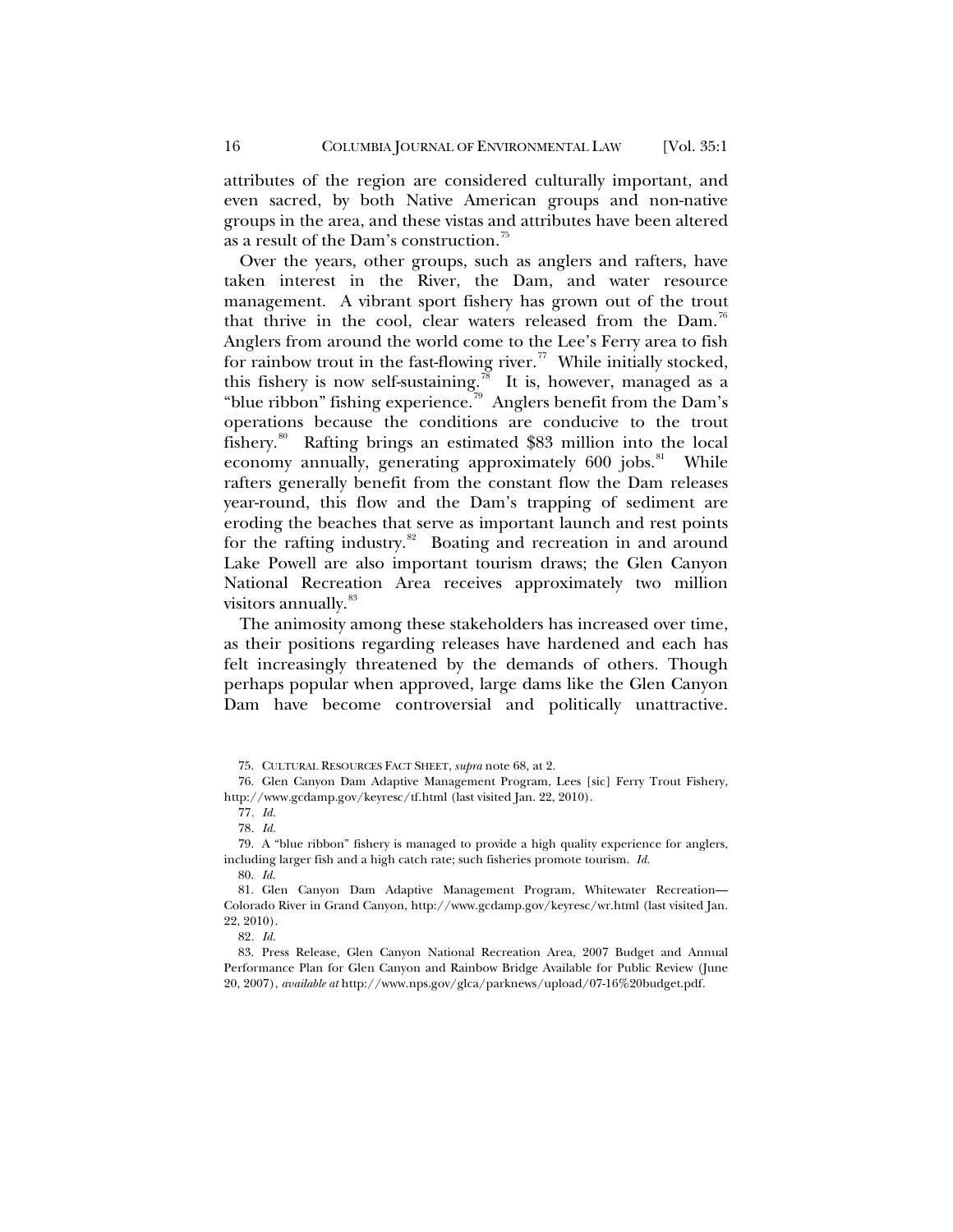Senator Barry Goldwater of Arizona, once a strong supporter of the Glen Canyon Dam, later reflected: "I have to be honest with you. I'd be happier if we didn't have the lake. I'd vote against it. I've become convinced that, while water is important, particularly for those of us who live in the desert, it's not that important."<sup>[84](#page-16-0)</sup> Additionally, serious conflicts have arisen regarding management of the Colorado River more generally as population growth, economic development, and climate change have exacerbated water scarcity, increased electricity demand, and compounded environmental impacts.<sup>[85](#page-16-1)</sup> Climate change threatens to magnify the problem in the longer term if it reduces stream flow as predicted.<sup>[86](#page-16-2)</sup>

The following table summarizes the primary interests of the stakeholder groups involved in the AMP as reflected in their legal mandates and stated interests.<sup>[87](#page-16-3)</sup> Each stakeholder group or agency gets one vote unless otherwise noted (i.e., each of the seven states

<span id="page-16-2"></span>86*. Id.* at 19 ("Global climate models that project warmer future temperatures—and, in turn, increased rates of evapotranspiration—have important implications for runoff, water storage, and water planning decisions.").<br>87. See generally U.S. Bu

<span id="page-16-3"></span>Bureau of Reclamation, About Us, http://www.usbr.gov/main/about/ (last visited Jan. 22, 2010); U.S. Dep't of the Interior, Indian Affairs, What We Do, http://www.bia.gov/WhatWeDo/index.htm (last visited Jan. 22, 2010); U.S. Fish & Wildlife Service, FWS at a Glance, http://www.fws.gov/fwsataglance.html (last visited Jan. 22, 2010); National Park Service, About Us, http://www.nps.gov/aboutus/index.htm (last visited Jan. 22, 2010); U.S. Dep't of the Interior, Western Area Power Administration, About Western, http://www.wapa.gov/about/default.htm (last visited Jan. 22, 2010); Arizona Game & Fish Dep't, Inside AZGFD, http://www.azgfd.gov/inside\_azgfd/inside\_azgfd.shtml (last visited Jan. 22, 2010); Inter Tribal Council of Arizona, Hopi Tribe, Introductory Information, http://www.itcaonline.com/tribes\_hopi.html (last visited Jan. 22, 2010); Inter Tribal Council of Arizona, Haulapai Tribe, Introductory Information, http://www.itcaonline.com/tribes\_hualapai.html (last visited Jan. 22, 2010); Official Site of the Navajo Nation, Introduction, http://www.navajo.org/history.htm (last visited Jan. 22, 2010); Inside the Wildlands Council, Our Mission, Goals, & Strategy, http://www.grandcanyonwildlands.org/insideMission.html (last visited Jan. 22, 2010); Grand Canyon Trust, About Us, http://www.grandcanyontrust.org/about.php (last visited Jan. 22, 2010); Grand Canyon River Guides, About Us, http://www.gcrg.org/aboutus.php (last visited Jan. 22, 2010); Federation of Fly Fishers, Our History & Mission, http://www.fedflyfishers.org/ (last visited Jan. 22, 2010); Colorado River Energy Distributors Association, About Us, http://www.creda.org/Pages/Who.html (last visited Jan. 22, 2010); Utah Associated Municipal Power Systems, About UAMPS, http://www.uamps.com/index.php/about-uamps (last visited Jan. 22, 2010).

<sup>84.</sup> McKinnon, *supra* note 67.

<span id="page-16-1"></span><span id="page-16-0"></span><sup>85.</sup> COLORADO RIVER BASIN WATER MGMT. ET AL., *supra* note 45, at 17 ("The legal and physical infrastructure for managing Colorado River water resources was designed to help address or ameliorate conflicts [among different water users], in part by creating systems to store water during wet periods so that demands during drought can be reliably met.").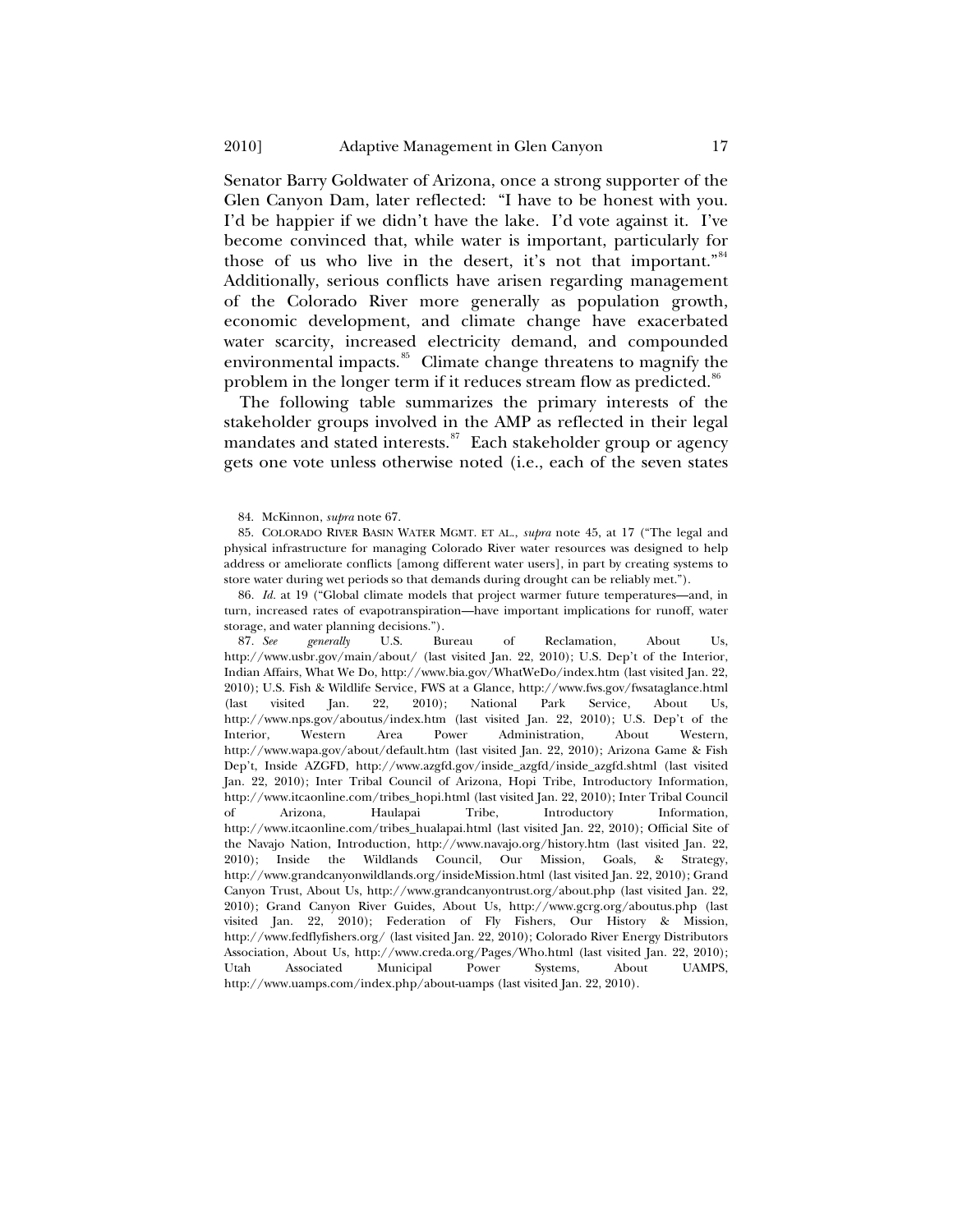<span id="page-17-0"></span>gets a vote, as do each of the environmental groups). These general views may vary from issue to issue, and certain stakeholder groups may split internally on a specific issue (e.g., though the states often agree, their interests on a particular matter may conflict in important respects).

| Stakeholder group/agency          | <b>Mandate</b>                     |
|-----------------------------------|------------------------------------|
| U.S. Bureau of Reclamation        | Hydroelectric power generation     |
|                                   | and water extraction               |
| U.S. Bureau of Indian Affairs     | Provide services to and manage     |
|                                   | land in trust for American Indian  |
|                                   | tribes                             |
| U.S. Fish and Wildlife Service    | Natural resource management        |
| <b>U.S. National Park Service</b> | Natural resource management        |
| Western Area Power Administration | Hydroelectric power generation     |
| Arizona Game and Fish             | Natural resource management        |
| Department                        |                                    |
| Tribes $(X 6)$                    | Protect the interests and enhance  |
|                                   | the wellbeing of tribe members,    |
|                                   | including fostering economic       |
|                                   | opportunities, protecting cultural |
|                                   | tradition, and maintaining a       |
|                                   | healthy environment                |
| States $(X 7)$                    | Water extraction and hydroelectric |
|                                   | power generation                   |
| Environmental groups $(X 2)$      | Nature conservation                |
| Recreation groups $(X 2)$         | Recreation                         |
| Power purchasers $(X 2)$          | Hydroelectric power generation     |

# B. The Regulatory Setting

The Bureau of Reclamation operates the Glen Canyon Dam in accordance with the Colorado River Storage Project Act of 1956. This law authorized construction of the Glen Canyon Dam—along with other dams, reservoirs, power plants, and transmission infrastructure in the upper Colorado basin—and enumerates the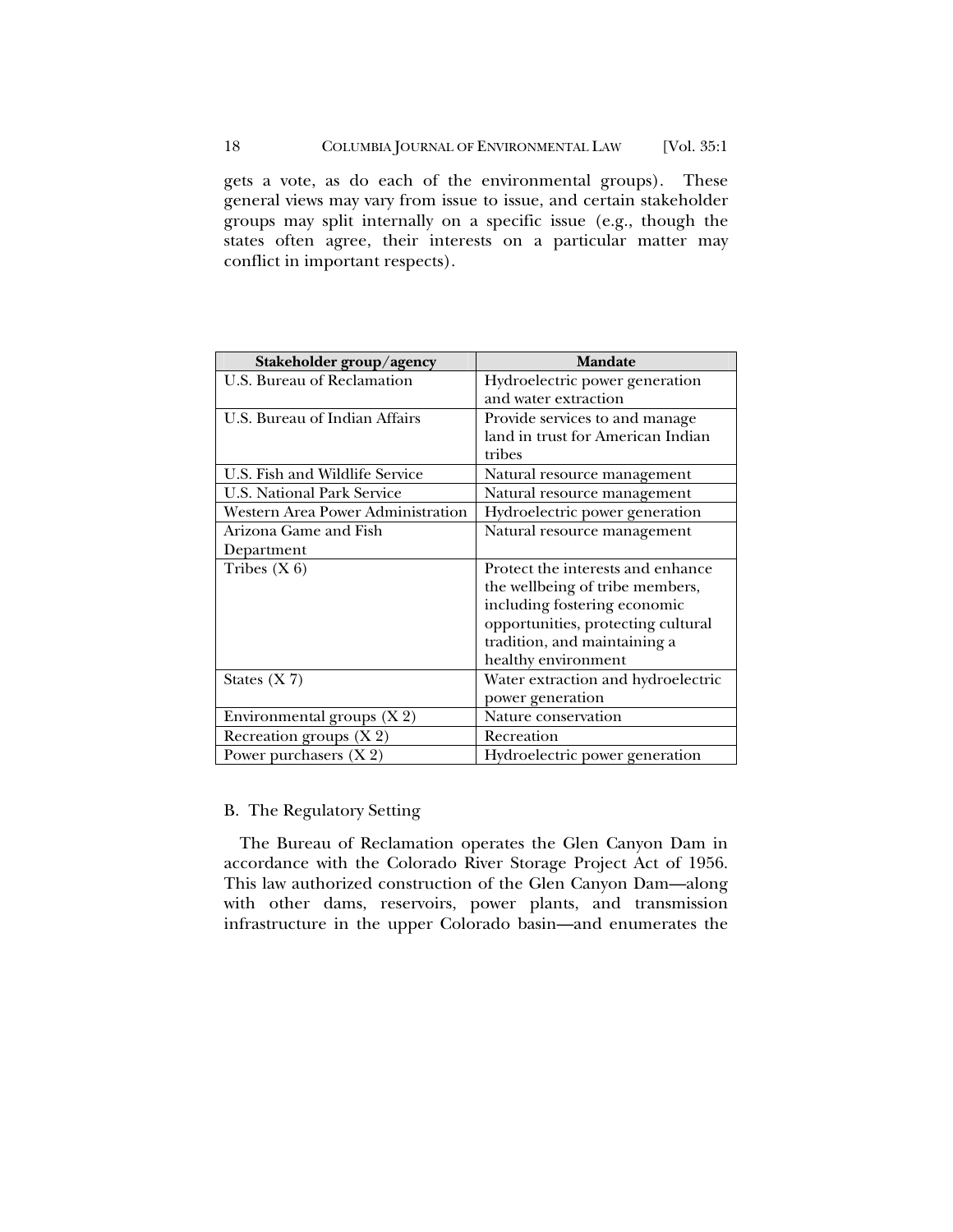numerous regulations. Dam's water management and power generation goals.<sup>[88](#page-18-0)</sup> The Bureau of Reclamation, a division of the DOI, was created in 1902 to promote settlement and economic development in the West by facilitating the capture and delivery of water to meet the needs of farmers and communities.<sup>[89](#page-18-1)</sup> Today, it is the largest water wholesaler in the country, and the second largest producer of hydroelectric power in the Western states.<sup>[90](#page-18-2)</sup> The Bureau's mission has evolved to recognize the various benefits and costs associated with its work of regulating rivers. Today, its declared goal is "to manage, develop, and protect water and related resources in an environmentally and economically sound manner in the interest of the American public."<sup>[91](#page-18-3)</sup> Fulfilling this mission involves making difficult choices regarding how dams like Glen Canyon Dam should be operated to balance a variety of interests and comply with

The regulations governing the Dam's management have changed over time, reflecting both shifting interests among stakeholders and increased scientific understanding. Perhaps as a result, the multiple, and often conflicting, laws and directives governing the operation of the Dam establish no clear prioritization among the various competing usage demands.<sup>[92](#page-18-4)</sup> The only cultural or environmental stipulation in the Colorado River Storage Project Act of 1956 is that the Secretary of the Interior must "take adequate protective measures to preclude impairment of the Rainbow Bridge National Monument."[93](#page-18-5) Various environmental and cultural preservation acts passed in subsequent years—particularly the National Historic Preservation Act (1966), the National

90*. Id.*

<span id="page-18-3"></span>91. U.S. Bureau of Reclamation, Mission Statement, http://www.usbr.gov/main/about/mission.html (last visited Jan. 22, 2010).

<span id="page-18-4"></span>92. Alejandro E. Camacho, *Beyond Conjecture: Learning About Ecosystem Management from the Glen Canyon Dam Experiment*, 8 NEV. L.J. 942, 947–49 (2008) [hereinafter Camacho, *Beyond Conjecture*] (explaining how the circular and confusing requirements of the Grand Canyon Protection Act of 1992 have led to conflicting and ineffective regulations governing the operation of the dam).

<span id="page-18-5"></span>93. 43 U.S.C. § 620 (2006). In 1974, Navajo tribe members filed a lawsuit alleging that Lake Powell's rising waters were impacting the site of Rainbow Bridge, but the court ruled against the tribe, stating that water storage needs outweighed their concerns. National Park Service, History & Culture of Rainbow Bridge National Monument, http://www.nps.gov/rabr/historyculture (last visited Jan. 22, 2010).

<sup>88. 43</sup> U.S.C. § 620 (2006).

<span id="page-18-2"></span><span id="page-18-1"></span><span id="page-18-0"></span><sup>89.</sup> U.S. Bureau of Reclamation, About Us, http://www.usbr.gov/main/about (last visited Jan. 22, 2010).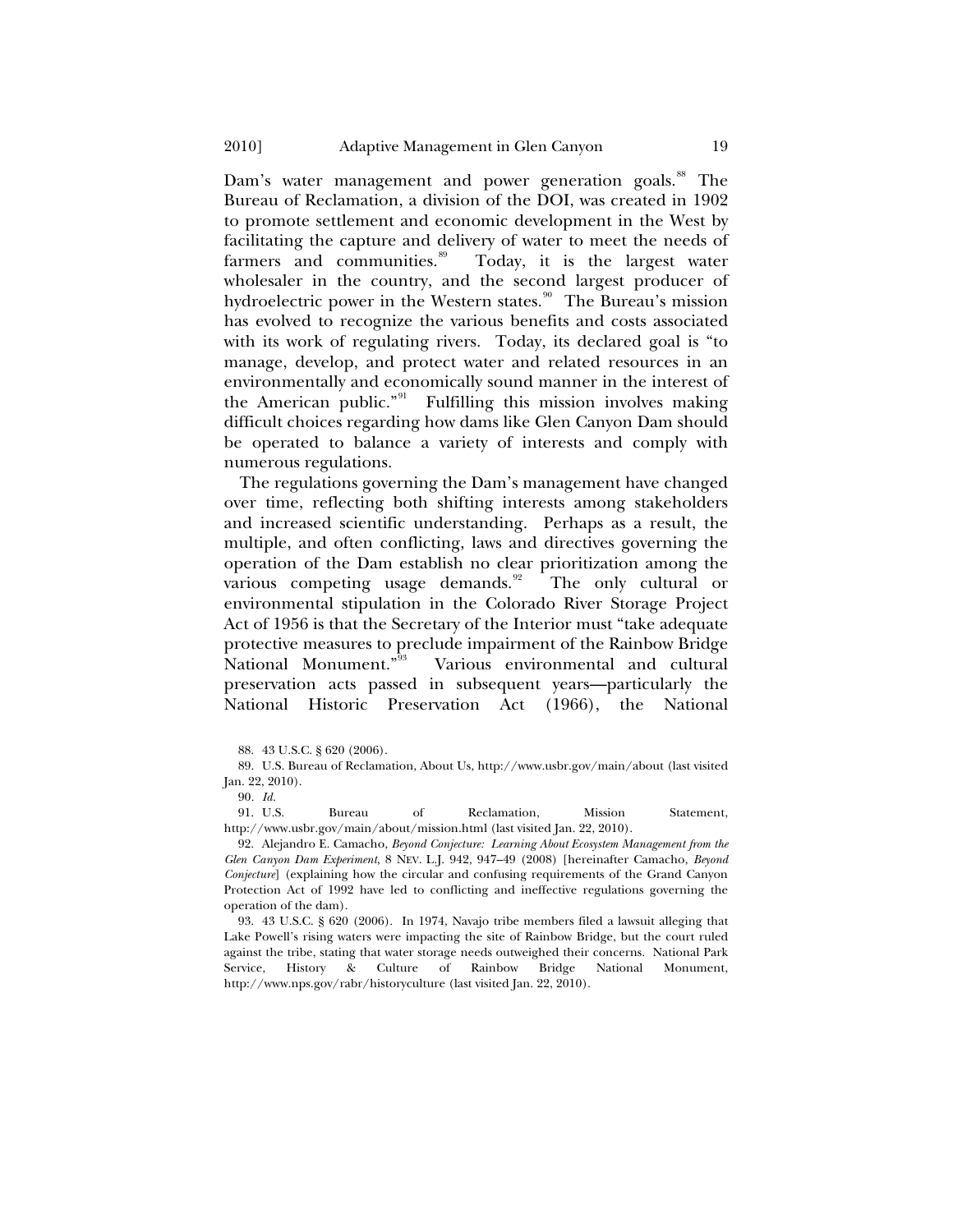Environmental Policy Act (1969), and the Endangered Species Act (1973)—have had major implications for the Dam's operation. For example, the Endangered Species Act explicitly protects the humpback chub, which the Dam has impacted adversely.<sup>[94](#page-19-0)</sup> This statutory protection has been the foundation of numerous lawsuits and biological opinions filed over the past few decades.<sup>[95](#page-19-1)</sup>

In 1992, Congress enacted the Grand Canyon Protection Act ("GCPA") in an effort to consolidate the body of regulations governing the Dam's operations.<sup>[96](#page-19-2)</sup> Rather than clarifying priorities and sorting out conflicting regulations, the GCPA confused matters. While allowing for a decrease in power generation, the GCPA reinforced the water management and hydroelectric priorities the Dam was initially meant to serve.  $\frac{97}{1}$  $\frac{97}{1}$  $\frac{97}{1}$  At the same time, it stated that the dam and water resources should be managed in "such a manner as to protect, mitigate adverse impacts to, and improve the values for which Grand Canyon National Park and Glen Canyon National Recreation Area were established, including natural and cultural resources and visitor use."<sup>[98](#page-19-4)</sup> Thus, the GCPA does not set priorities among cultural, environmental, and recreational interests; nor does it mandate how they should be reconciled with water management objectives when the interests conflict. In fact, the GCPA seems to suggest that all demands can be met, and that the GCPA should in no way affect water allocations or conflict with any federal environmental laws.

The GCPA did call upon the Secretary of the Interior to prepare an EIS evaluating the Dam's operations; given the uncertainties, the GCPA asked the Secretary to take responsibility for long-term monitoring of the Dam's impact so that operations could be adjusted over time to account for new information or changed

<span id="page-19-4"></span>98*. Id.*

<span id="page-19-0"></span><sup>94.</sup> Robert W. Adler, *Restoring the Environment and Restoring Democracy: Lessons from the Colorado River*, 25 VA. ENVTL. L.J. 55, 76 (2007).

<sup>95</sup>*. See, e.g.*, *id.* at 84–85.

<span id="page-19-2"></span><span id="page-19-1"></span><sup>96.</sup> Grand Canyon Protection Act of 1992, Pub. L. No. 102-575, § 1805, 106 Stat. 4600 (1992), *available at* http://www.usbr.gov/uc/rm/amp/legal/gcpa1992.html.

<span id="page-19-3"></span><sup>97</sup>*. Id.* ("The Secretary shall implement this section in a manner fully consistent with and subject to the Colorado River Compact, the Upper Colorado River Basin Compact, the Water Treaty of 1944 with Mexico, the decree of the Supreme Court in Arizona v. California, and the provisions of the Colorado River Storage Project Act of 1956 and the Colorado River Basin Project Act of 1968 that govern allocation, appropriation, development, and exportation of the waters of the Colorado River basin.").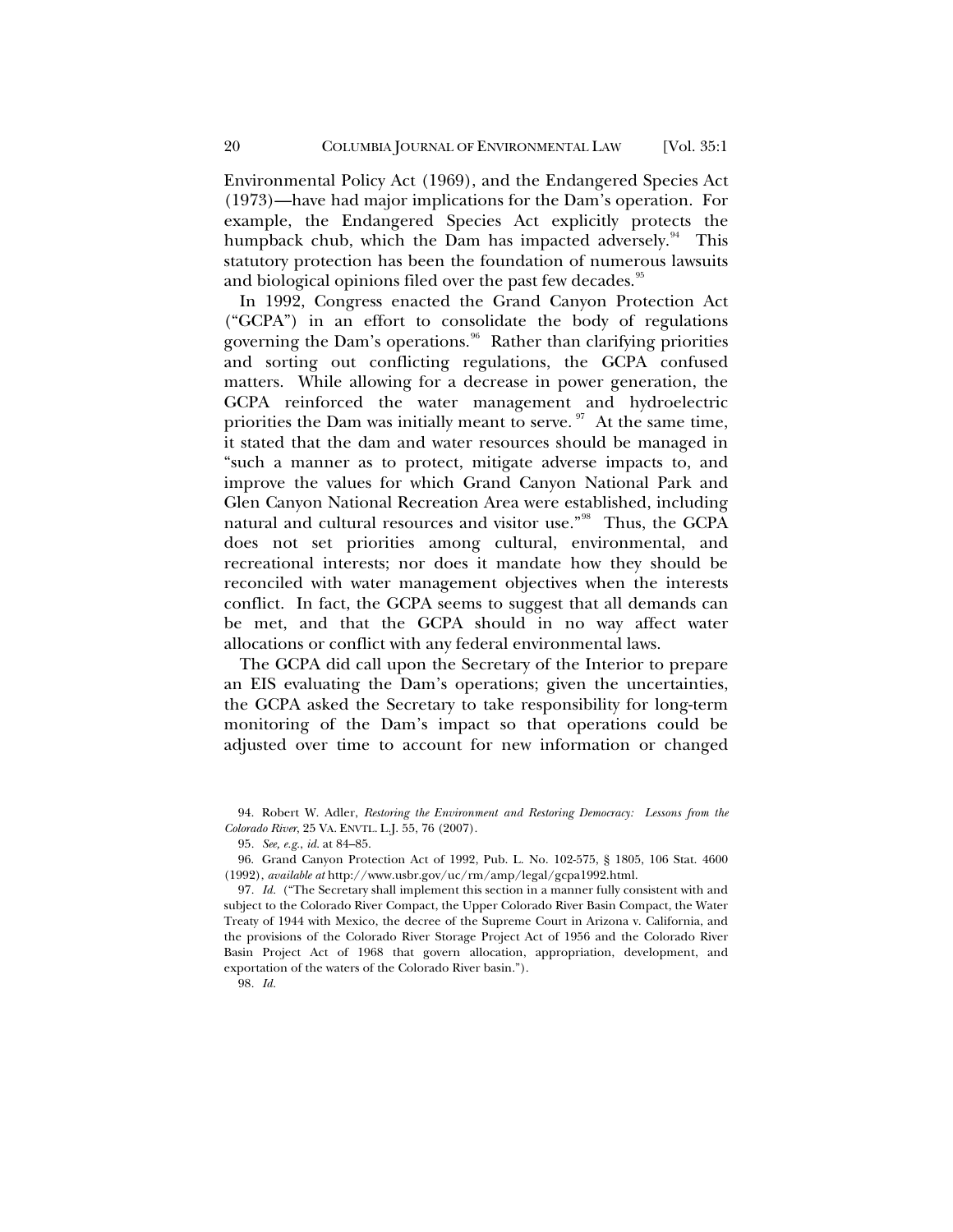<span id="page-20-0"></span>circumstances.[99](#page-20-1) Presumably, long-term monitoring would determine the impacts that management has on "the natural, recreational, and cultural resources of Grand Canyon National Park and Glen Canyon National Recreation Area."<sup>[100](#page-20-2)</sup> Furthermore, the GCPA requires that such monitoring be conducted in consultation with various stakeholders, ranging from the governors of the affected states to the recreation industry.

In 1996, Interior Secretary Bruce Babbitt signed the Record of Decision ("ROD") for the EIS.<sup>[101](#page-20-3)</sup> More than forty assessments, undertaken by fifteen different agencies, were incorporated into it.<sup>[102](#page-20-4)</sup> Among other things, the ROD mandated the creation of an Adaptive Management Working Group ("AMWG"), with various stakeholder representatives empowered to make recommendations regarding the Dam's management to the Secretary of the Interior in light of changing data and within the boundaries set by the relevant rules, regulations, and decisions.<sup>[103](#page-20-5)</sup>

## C. The Adaptive Management Program

The 1996 Record of Decision mandated the creation of the AMWG, but did not specify requirements beyond stating that it should be chartered in accordance with the Federal Advisory Committee Act ("FACA") to conduct experiments and undertake monitoring that might lead to operational changes, provided they comply with the National Environmental Policy Act ("NEPA").<sup>[104](#page-20-6)</sup>

In January 1997, Secretary of the Interior Bruce Babbitt signed a Charter for the AMWG, which prescribes the following duties for the group: establish operating procedures; advise the Secretary of the Interior in meeting the environmental and cultural commitments in the EIS Record of Decision; recommend a framework for AMP policy, goals, and direction; recommend resource management objectives for the long-term monitoring plan and any other research required to assess the impact of the Dam's

<sup>99</sup>*. Id.*

<sup>100</sup>*. Id.*

<span id="page-20-3"></span><span id="page-20-2"></span><span id="page-20-1"></span><sup>101.</sup> GLEN CANYON DAM ADAPTIVE MGMT. PROGRAM, U.S. DEP'T OF THE INTERIOR, ADAPTIVE MANAGEMENT PROGRAM ORIGINS 1 (2005) [hereinafter AMP ORIGINS], *available at* http://www.gcdamp.gov/fs/amp\_orig.pdf.

<sup>102</sup>*. Id.*; *see generally* FINAL EIS, *supra* note 13.

<sup>103</sup>*. Id.*

<span id="page-20-6"></span><span id="page-20-5"></span><span id="page-20-4"></span><sup>104.</sup> U.S. BUREAU OF RECLAMATION, RECORD OF DECISION: OPERATION OF GLEN CANYON DAM (1996), *available at* http://www.usbr.gov/uc/rm/amp/pdfs/sp\_appndxG\_ROD.pdf.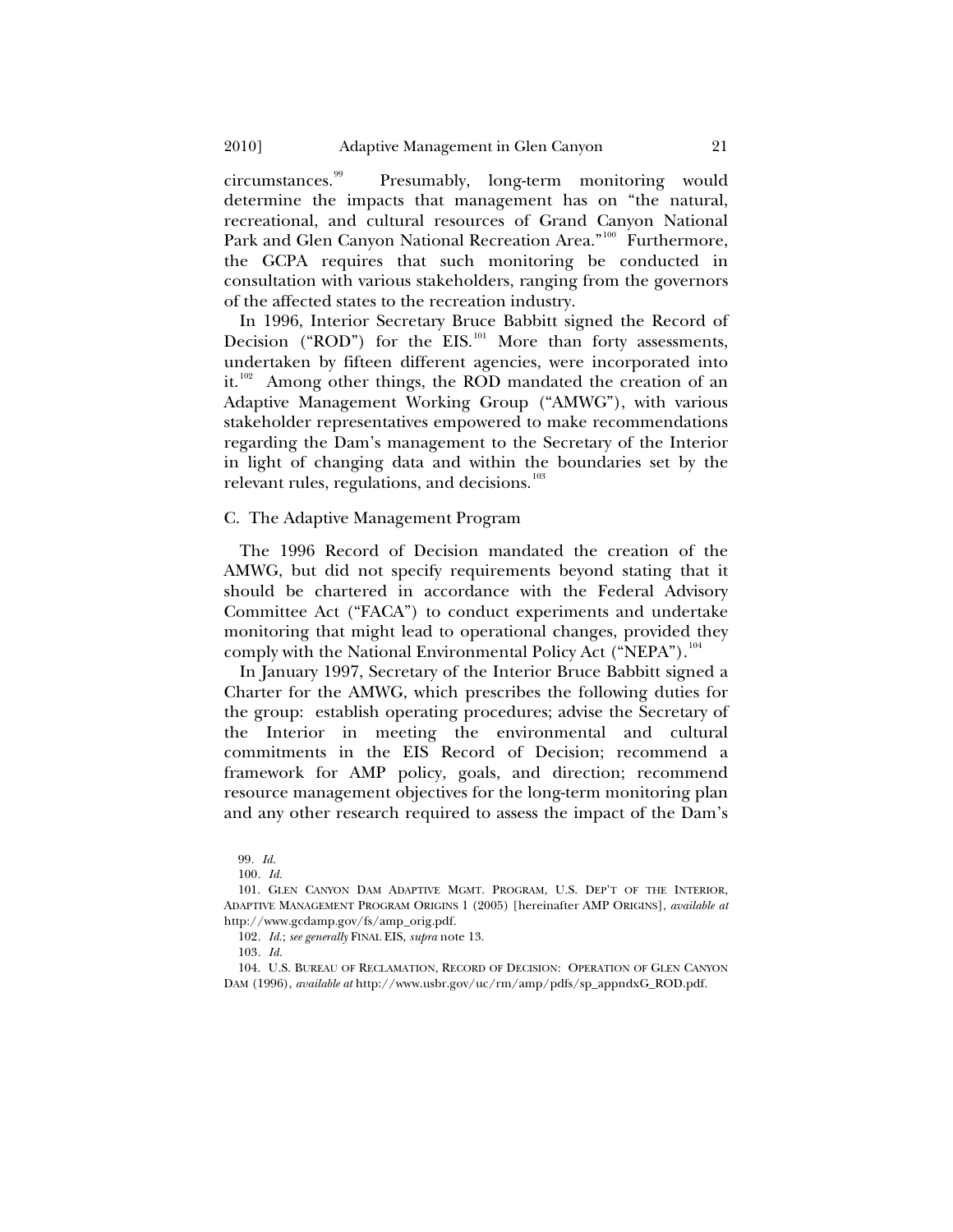operations; contribute to and review the mandated yearly report to Congress and relevant state governors; review long-term monitoring data to assess whether or not goals are being met and make operations and resource management recommendations accordingly; and monitor and report on all program activities undertaken to confirm that they are in compliance.<sup>10</sup>

The Charter also stipulates that the AMWG will report to the Secretary of the Interior via his or her designee, who will act as the chairperson; that the group is expected to meet biannually; and that membership, which is appointed by the Secretary, should include, but not be limited to: $\frac{100}{6}$ 

- The Secretary's Designee;
- A representative from each of the twelve government authorities associated with the EIS:
	- o U.S. Bureau of Reclamation,
	- o U.S. Bureau of Indian Affairs,
	- o U.S. Fish and Wildlife Service,
	- o U.S. National Park Service,
	- o Western Area Power Administration,
	- o Arizona Game and Fish Department,
	- o Hopi Tribe,
	- o Hualapai Tribe,
	- o Navajo Nation,
	- o San Juan Southern Paiute Tribe,
	- o Southern Paiute Consortium, and
	- o Pueblo of Zuni;
- A representative from each of the seven Colorado River Basin States; and
- Two representatives each from environmental groups, recreation groups, and contractors that purchase power generated by the Dam.

The AMWG first met in September of 1997, and spent the next few months establishing itself and proposing operating procedures that outline how the group functions.<sup>[107](#page-21-2)</sup> Most significantly, these

<sup>105.</sup> GLEN CANYON DAM ADAPTIVE MGMT. WORK GROUP, U.S. DEP'T OF THE INTERIOR, GLEN CANYON DAM ADAPTIVE MANAGEMENT WORK GROUP CHARTER (1997) [hereinafter WORK GROUP CHARTER], *available at*  www.usbr.gov/uc/rm/amp/amwg/mtgs/97sep10/Attach\_01.pdf. 106*. Id.*

<span id="page-21-2"></span><span id="page-21-1"></span><span id="page-21-0"></span><sup>107</sup>*. See* GLEN CANYON DAM ADAPTIVE MGMT. WORK GROUP, U.S. DEP'T OF THE INTERIOR, MINUTES OF SEPT. 10–11, 1997 MEETING (1997) [hereinafter MEETING MINUTES SEPTEMBER

<sup>1997],</sup> *available at* http://www.usbr.gov/uc/rm/amp/amwg/mtgs/97sep10/Meeting\_Minutes.pdf; GLEN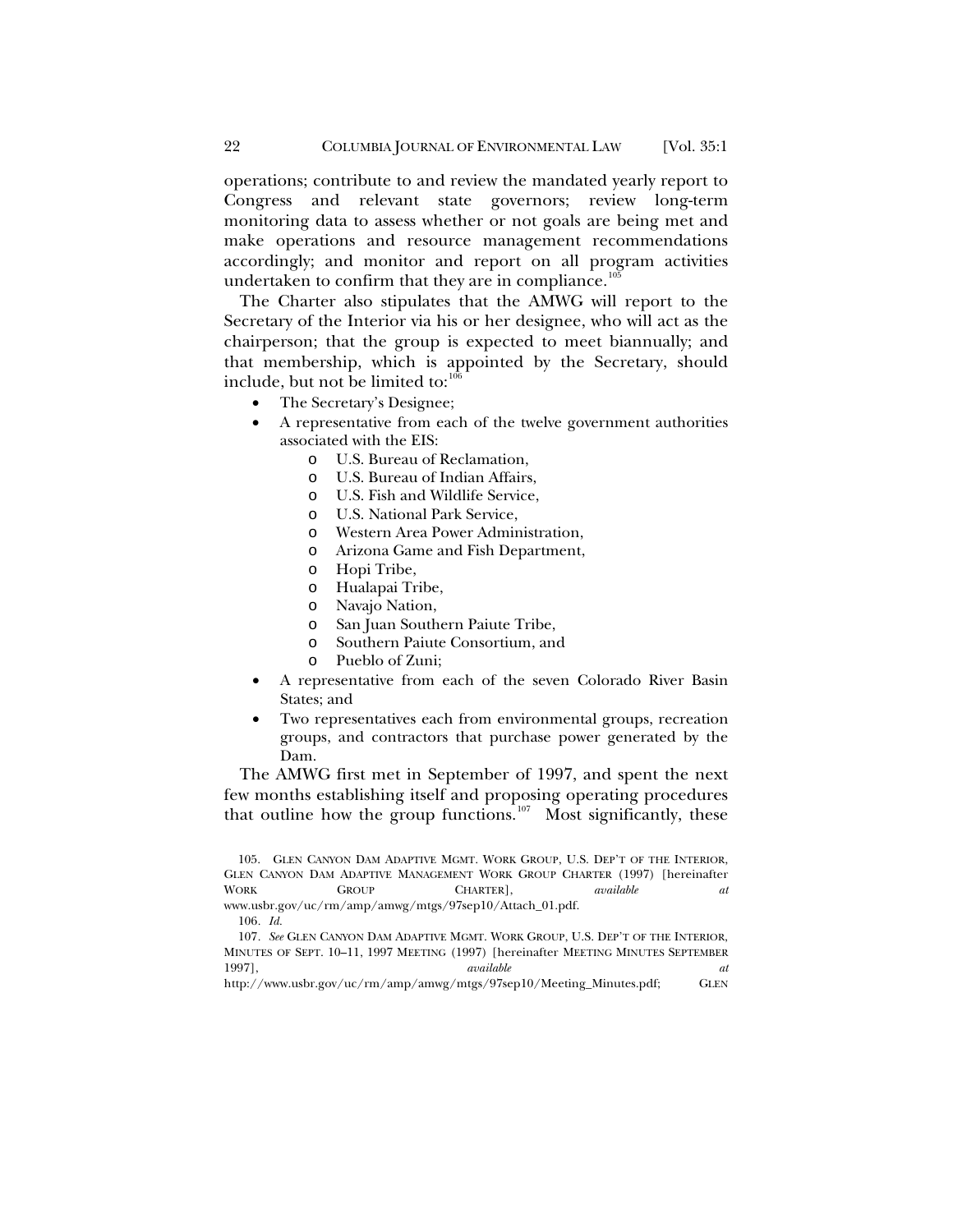procedures mandate: Robert's Rules of Order as the default operating manual; the approval of motions through consensus, with recourse to passing motions by a two-thirds majority when the chair deems consensus impossible; and the confirmation of the standing Technical Work Group ("TWG") as a sub-committee.<sup>[108](#page-22-0)</sup>

The TWG, which is comprised of technical representatives from each of the groups on the AMWG, is to perform tasks assigned to it by the main group. Tasks include developing "criteria and standards for monitoring and research programs," providing "periodic reviews and updates," "developing resource management questions for the design of monitoring and research" by the GCMRC, and providing information for "preparing annual resource reports and other reports" for the AMWG.<sup>[109](#page-22-1)</sup>

The GCMRC was created "to provide credible, objective scientific information to the Glen Canyon Dam AMP on the effects of operating Glen Canyon Dam under the Record of Decision and other management actions on the downstream resources of the Colorado River ecosystem, utilizing an ecosystem science approach."[110](#page-22-2) The GCMRC is part of the U.S. Geological Survey, but responds to research questions posed by the AMWG, typically through the TWG.<sup>[111](#page-22-3)</sup> Independent Review Panels, including the Science Advisory Board, independently assess program proposals

<span id="page-22-1"></span>109. U.S. Bureau of Reclamation, Glen Canyon Dam Adaptive Management Program Technical Work Group, http://www.usbr.gov/uc/rm/amp/twg/twg\_index.html (last visited Jan. 22, 2010).

111*. Id.*

CANYON DAM ADAPTIVE MGMT. WORK GROUP, U.S. DEP'T OF THE INTERIOR, MINUTES OF JAN. 15–16, 1998 MEETING (1998), *available at* http://www.usbr.gov/uc/rm/amp/amwg/mtgs/98jan15/Final\_Minutes.pdf.

<span id="page-22-0"></span><sup>108.</sup> GLEN CANYON DAM ADAPTIVE MGMT. WORK GROUP, U.S. DEP'T OF THE INTERIOR, FINAL OPERATING PROCEDURES 1, 2, 4 (1998) [hereinafter FINAL OPERATING PROCEDURES], *available at* http://www.usbr.gov/uc/rm/amp/amwg/mtgs/98jul21/Attach\_11.pdf. Robert's Rules of Order "were designed to 'assist an assembly to accomplish in the best possible manner the work for which it was designed.'" LAWRENCE E. SUSSKIND & JEFFREY L. CRUIKSHANK, BREAKING ROBERT'S RULES 8 (2006). "Most versions of the *Rules* begin with an 'Order of Precedence of Motions,' which defines which kind of motion is more important than another, and a 'Table of Rules Relating to Motions,' which claims to answer three hundred questions about parliamentary practice." *Id. See, e.g.*, HENRY M. ROBERT, ROBERT'S RULES OF ORDER (BiblioBazaar 2008).

<span id="page-22-3"></span><span id="page-22-2"></span><sup>110.</sup> U.S. GEOLOGICAL SURVEY, THE ROLE OF THE U.S. GEOLOGICAL SURVEY, GRAND CANYON MONITORING AND RESEARCH CENTER IN THE GLEN CANYON DAM ADAPTIVE MANAGEMENT PROGRAM 1, *available at*  http://www.gcmrc.gov/files/pdf/gcmrc\_roles\_amp.pdf.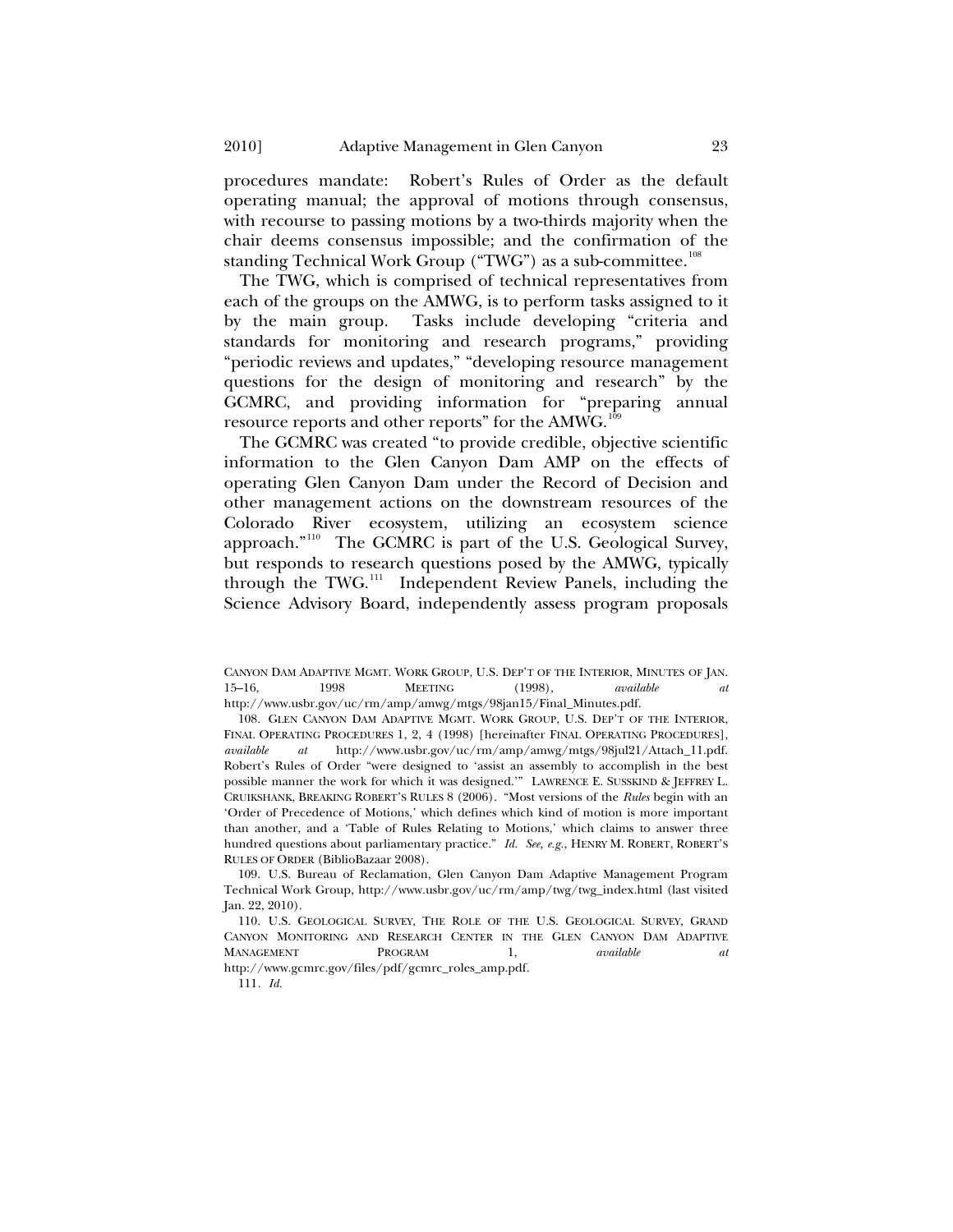<span id="page-23-0"></span>and outcomes to ensure scientific objectivity and credibility.<sup>[112](#page-23-1)</sup>



SOURCE: Glen Canyon Dam Adaptive Management Program, AMWG Membership, http://www.gcdamp.gov/aboutamp/member.html (last visited Jan. 22, 2010).

## II. THE PERSISTENCE OF PROBLEMS AT GLEN CANYON

Since its creation a decade ago, the AMP has received praise from various agency officials and scholars who maintain that the Glen Canyon Dam AMP is a successful model of collaborative, adaptive regulation and management.<sup>[113](#page-23-2)</sup> Despite these accolades and considerable funding, a growing number of observers have concluded that the Glen Canyon Dam AMP has been far from  $succes$ sful. $^{114}$  $^{114}$  $^{114}$ 

The Glen Canyon Dam AMP should not be considered a success

<sup>112</sup>*. Id.* at 1–2.

<span id="page-23-2"></span><span id="page-23-1"></span><sup>113</sup>*. See, e.g.*, TECHNICAL GUIDE, *supra* note 28, at 1; Vicky J. Meretsky et al., *Balancing Endangered Species and Ecosystems: A Case Study of Adaptive Management in Grand Canyon*, 25 ENVTL. MGMT. 579 (2000), *available at*  http://www.springerlink.com/content/axdga0cfuqfwhh4u/fulltext.pdf; Holly Doremus, *Adaptive Management, the Endangered Species Act, and the Institutional Challenges of "New Age" Environmental Protection*, 41 WASHBURN L.J. 50, 78–79 (2001). *See also supra* notes 18–21 and accompanying text.

<span id="page-23-3"></span><sup>114</sup>*. See, e.g.*, Adler, *supra* note 94; Joseph M. Feller, *Collaborative Management of Glen Canyon Dam: The Elevation of Social Engineering Over Law*, 8 NEV. L.J. 896 (2008); Camacho, *Beyond Conjecture*, *supra* note 92.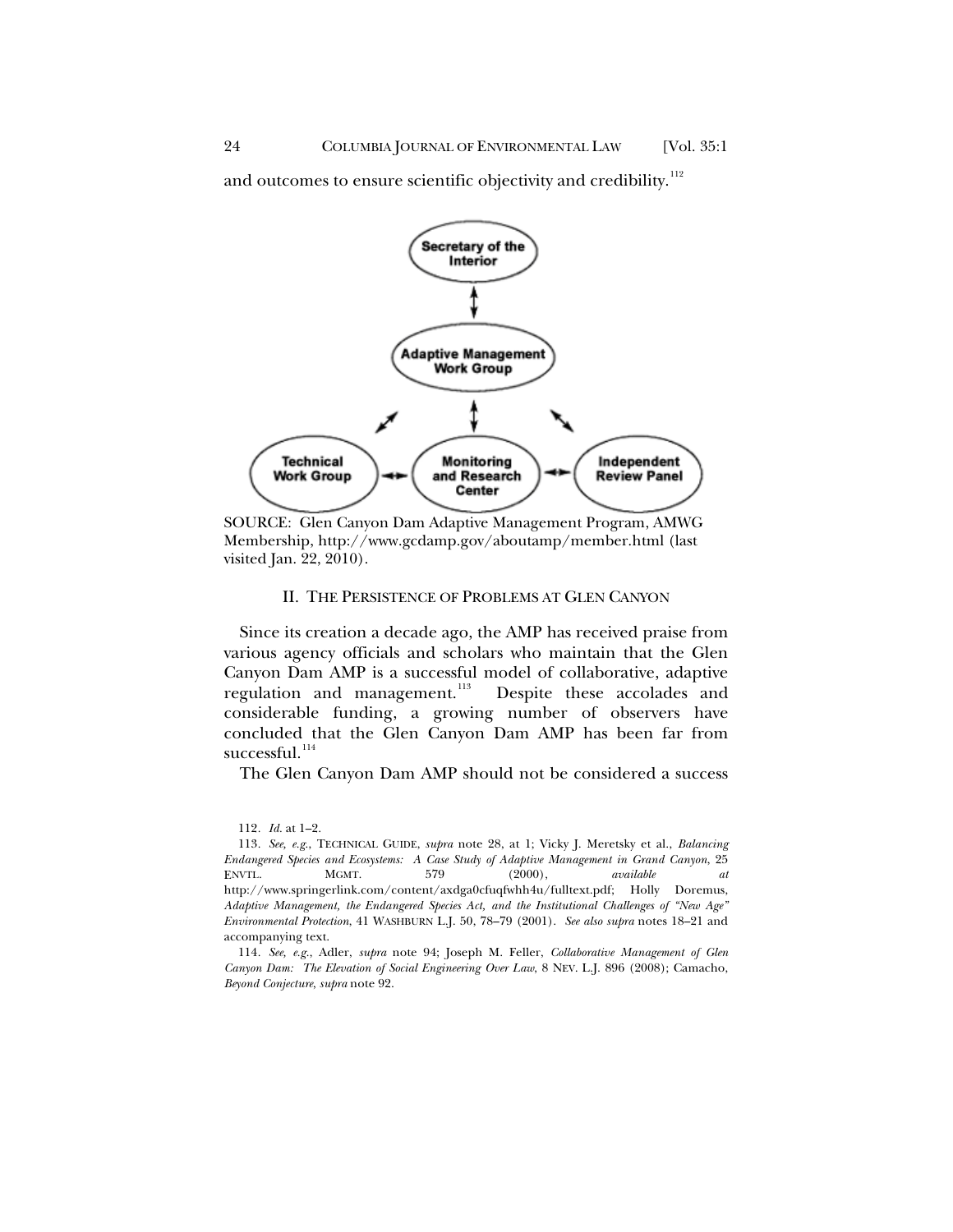<span id="page-24-0"></span>because it has failed to address effectively the concerns that led to its creation in the first place, including: (1) developing a stakeholder-supported operating plan responsive to increased understanding; (2) averting litigation and other attempts to resolve conflict outside of the AMP context; and (3) protecting the downstream ecology, including endangered species.<sup>[115](#page-24-1)</sup> This Part of the article outlines the AMP's failure to achieve these objectives and explains how these failures translate into the persistent problems at the Dam.

A. There Has Been Little Progress on Formulating a Long-Term Plan to Operate the Dam

Despite more than fifteen years of research and negotiations, the Dam operates under the same "modified low fluctuating flows" regime as it did in 1996.<sup>[116](#page-24-2)</sup> This lack of progress is discouraging given the commitment of the AMP and its stakeholders to ongoing adaptive management. Neither Congress nor the AMWG has identified measurable goals for the AMP; nor has the AMWG made the hard choices needed to prioritize competing uses of the Colorado River. In particular, the Glen Canyon Dam AMP has yet to resolve how power generation should be reconciled with ecological and other uses that compete for the Dam's resources. For example, evidence from three, well-publicized controlled flood experiments indicates that vulnerable species, particularly the humpback chub, greatly benefit from seasonal flow changes, yet no subsequent changes have been made to long-term operations to incorporate such information.<sup>[117](#page-24-3)</sup>

The strongest opposition to flow regime change has come from power generation interests. The Colorado River Storage Project Act of 1956 mandates the maximization of power generation revenues, provided that operations do not impinge on the Colorado River Compact or other relevant compacts.<sup>[118](#page-24-4)</sup> This mandate gives power interests authorization to operate the Dam in

- 117. Reese, *supra* note 42; Kubly, *supra* note 21.
- <span id="page-24-4"></span>118. The Colorado River Storage Project Act of 1956, ch. 203 § 7, 43 U.S.C. § 620f (2008).

<span id="page-24-3"></span><span id="page-24-2"></span><span id="page-24-1"></span><sup>115.</sup> These goals for the AMP are embodied in the Vision and Mission Statement approved by the group. GLEN CANYON DAM ADAPTIVE MGMT. WORK GROUP, U.S. DEP'T OF THE INTERIOR, VISION AND MISSION STATEMENT (1999), *available at* http://www.usbr.gov/uc/rm/amp/amwg/mtgs/99oct21/Attach\_02.pdf.

<sup>116.</sup> Feller, *supra* note 114, at 916.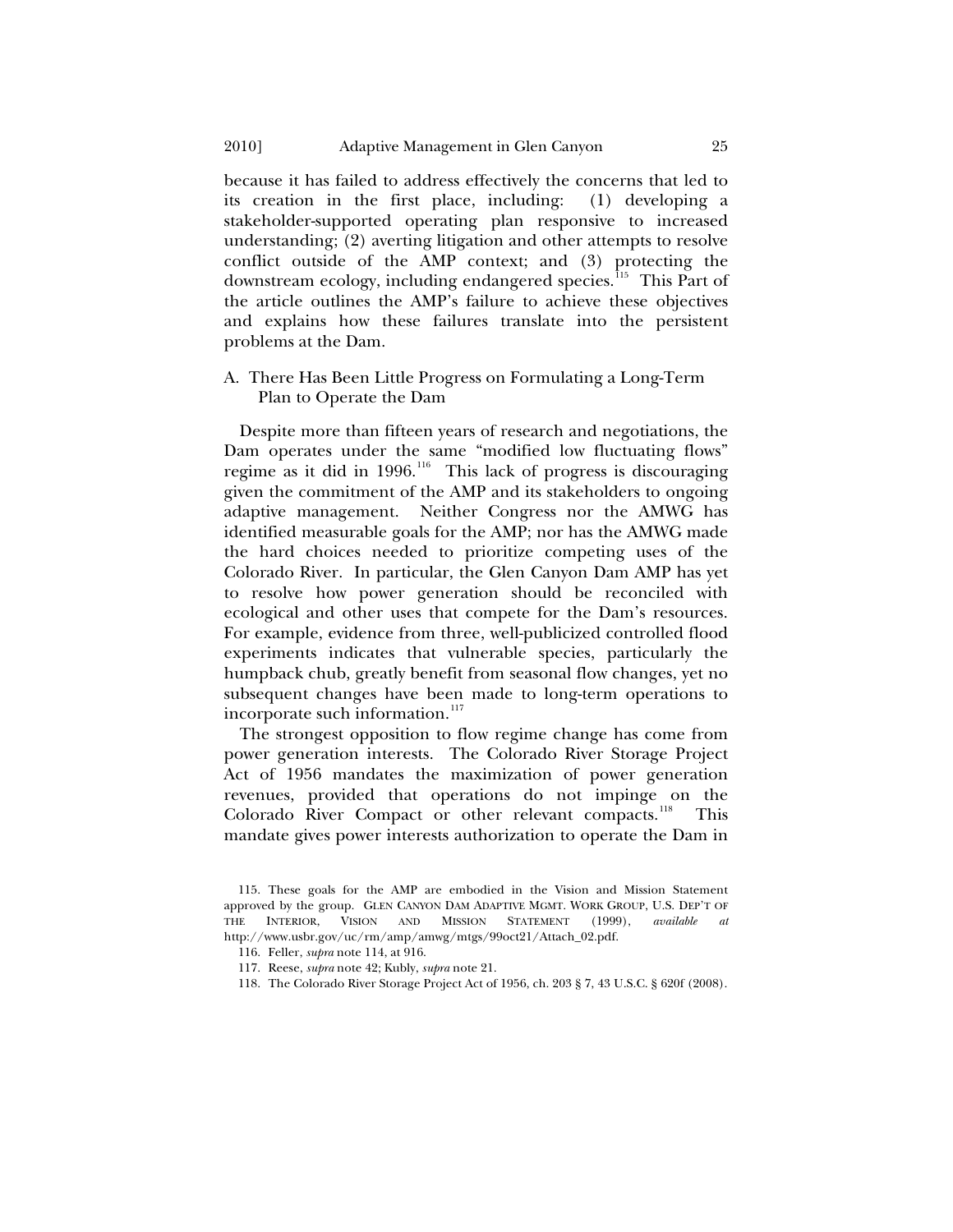a manner most beneficial to them, subject to other laws.<sup>[119](#page-25-1)</sup> Controlled floods represent lost revenues to the power industry an estimated four million dollars in the case of the 2008 experiment.<sup>[120](#page-25-2)</sup> It is still not clear whether power interests will be compensated for this loss. It is unsurprising, given these losses, that power interests are opposed to changes in the Dam's operation.

The group seems incapable of fashioning creative solutions that meet multiple interests.<sup>[121](#page-25-3)</sup> By this time, relatively stable voting blocks have formed. Our review of motions voted on since the AMWG was created confirms that factions are entrenched: environmental organizations, paddlers, the Fish and Wildlife Service, and the National Park Service regularly find themselves on one side, while the states and power generators are often on the other.<sup>[122](#page-25-4)</sup>

## B. The AMP Has Been Unable to Avert Unproductive Extra-Programmatic Conflict

Lawsuits filed as early as 1973, only ten years after the Dam was completed, challenged various resource management decisions.<sup>[123](#page-25-5)</sup> Indeed, it was a legal victory won by environmental groups— National Wildlife Federation v. Western Area Power Administration<sup>[124](#page-25-6)</sup>—

<span id="page-25-5"></span>123. The first lawsuit was Friends of the Earth v. Armstrong, 360 F. Supp. 165 (C.D. Utah 1973), which sought to force the U.S. Bureau of Interior to keep Lake Powell's water out of Rainbow Bridge National Monument.

<span id="page-25-6"></span>124*. See* National Wildlife Fed'n v. W. Area Power Admin., No. 88-C-11750 (C.D. Utah Sept. 29, 1989) (order granting injunction).

<span id="page-25-0"></span>

<sup>119</sup>*. Id.* at ch. 203 § 1, 43 U.S.C. § 620.

<sup>120.</sup> Reese, *supra* note 42.

<sup>121</sup>*. Id.*

<span id="page-25-4"></span><span id="page-25-3"></span><span id="page-25-2"></span><span id="page-25-1"></span><sup>122.</sup> Other interest groups, including the tribes, are less predictable, allying with different partners depending on the issue. *See, e.g.*, GLEN CANYON DAM ADAPTIVE MGMT. WORK GROUP, U.S. DEP'T OF THE INTERIOR, MINUTES OF SEPT. 9–10, 2008 MEETING (2008), *available at* http://www.usbr.gov/uc/rm/amp/amwg/mtgs/08sep09/Final\_Mins\_08sep09.pdf (documenting that environmental and recreation interests, the National Park Service, and two tribes opposed a motion to "direct the Technical Work Group to review the flow levels . . . associated with each of the 158 archaeological sites that have been identified" while other parties either supported or abstained from acting upon the motion); GLEN CANYON DAM ADAPTIVE MGMT. WORK GROUP, U.S. DEP'T OF THE INTERIOR, MINUTES OF AUG. 29–30, 2007 MEETING (2007), *available at* http://www.usbr.gov/uc/rm/amp/amwg/mtgs/07aug29/Final\_Mins.pdf (documenting that environment and rafting interests, the Park Service and the Fish and Wildlife Service supported a motion to "[recommend] that the Secretary of the Interior implement Seasonally-Adjusted Steady Flows in WY 2008" while other parties either opposed or abstained from acting upon the motion).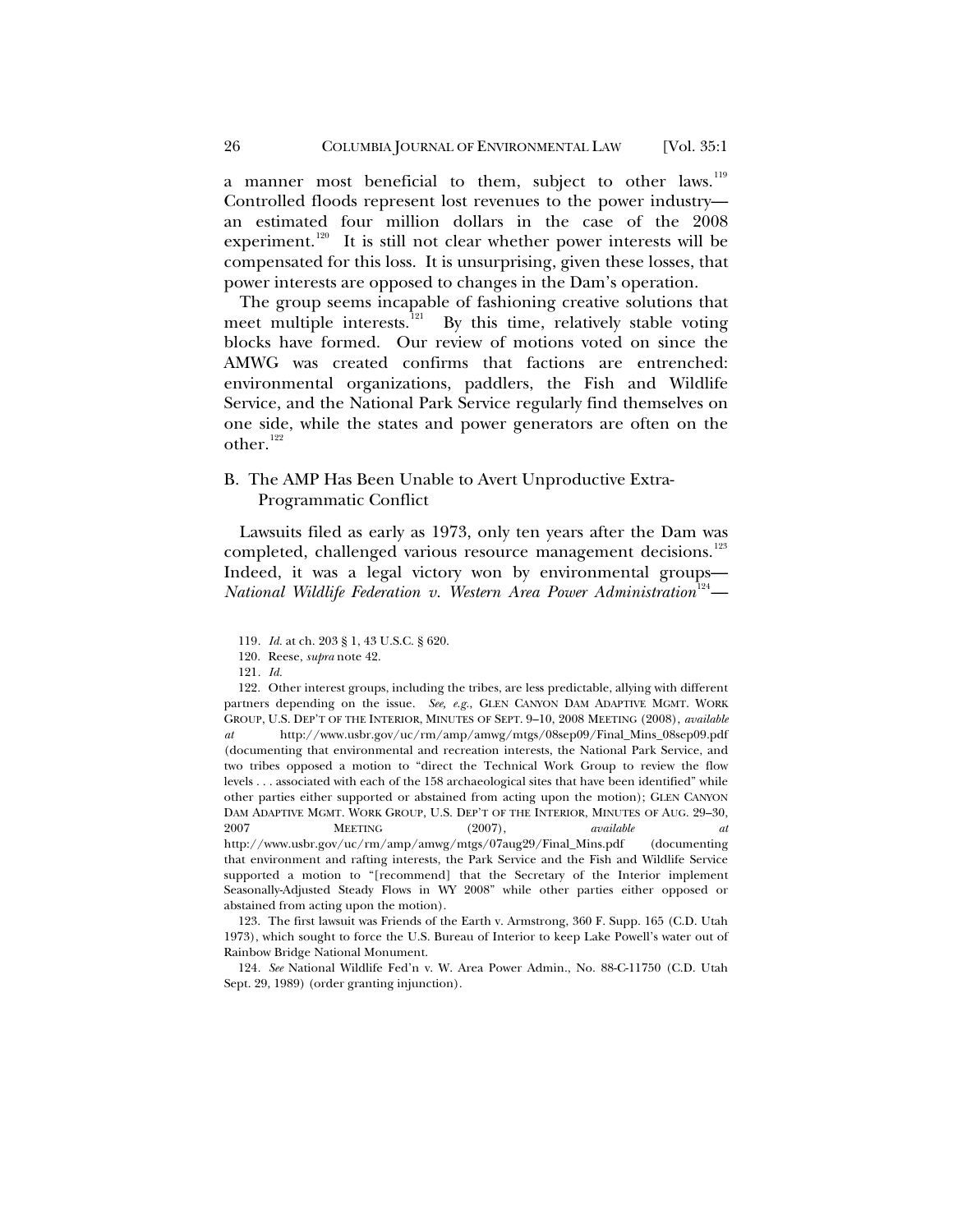that led to the creation of the AMP in the first place. The AMP was created to facilitate conflict resolution without resorting to litigation. Under an effective collaborative adaptive management program, stakeholders would reflect jointly on what they had learned and engage in collaborative problem solving to improve the Dam's operations. Unfortunately, under the Glen Canyon AMP, stakeholders hold fast to their positions and continue to spend time and resources challenging each other. As a result of the lack of progress, AMWG members have turned to litigation rather than reliance on the AMWG to resolve disputes over dam operations.

In 2006, five environmental organizations sued the Bureau of Reclamation over the impacts the Dam continues to have on endangered species like the humpback chub. This suit was settled when the Bureau of Reclamation agreed to conduct a new study of native fish and habitats in concert with the Fish and Wildlife Service.<sup>[125](#page-26-0)</sup> The Grand Canyon Trust, an environmental group and member of the AMWG, filed a lawsuit against the Bureau of Reclamation in December 2007 accusing the agency of managing water releases to benefit power generators at the expense of the downstream fish habitat.[126](#page-26-1) In March 2008, the Grand Canyon Trust and Earthjustice filed a complaint against the Bureau of Reclamation and the Fish and Wildlife Service, alleging Endangered Species Act violations.<sup>[127](#page-26-2)</sup> United States District Judge David Campbell ruled against the Fish and Wildlife Service in May 2009, requiring the agency to reconsider its approach to evaluating the Dam's impacts on humpback chub.  $128$ 

<span id="page-26-0"></span><sup>125.</sup> Press Release, Western Environmental Law Center, New Environmental Study on Grand Canyon's Native Fishes and Habitat—Impacts of Glen Canyon Dam (Sept. 5, 2006), *available at* http://www.westernlaw.org/pressroom/press-releases/new-environmental-studyon-grand-canyons-native-fishes-and-habitat-impacts-of-glen-canyon-dam.

<span id="page-26-1"></span><sup>126</sup>*. New Suit Filed Over Glen Canyon Dam*, DESERET NEWS, Dec. 9, 2007, at B12, *available at*  http://www.deseretnews.com/article/1,5143,695234557,00.html.

<span id="page-26-2"></span><sup>127.</sup> Supplemental Complaint for Declaratory and Injunctive Relief, Grand Canyon Trust v. U.S. Bureau of Reclamation and U.S. Fish & Wildlife Serv., No. CV-07-8164-DGC (D. Ariz. Mar. 17, 2008); Grand Canyon Trust, The Grand Canyon Trust Sues Reclamation Over ESA,<br>NEPA, and GCPA Claims, http://www.grandcanvontrust.org/grand-Claims, http://www.grandcanyontrust.org/grandcanyon/river\_actions\_litigation.php (last visited Jan. 22, 2010).

<span id="page-26-3"></span><sup>128.</sup> Grand Canyon Trust v. U.S. Bureau of Reclamation, 623 F. Supp. 2d 1015, 1043 (D. Ariz. 2009); April Reese, *FWS Must Reconsider Dam's Effects on Grand Canyon Chub*, LAND LETTER, May 28, 2009.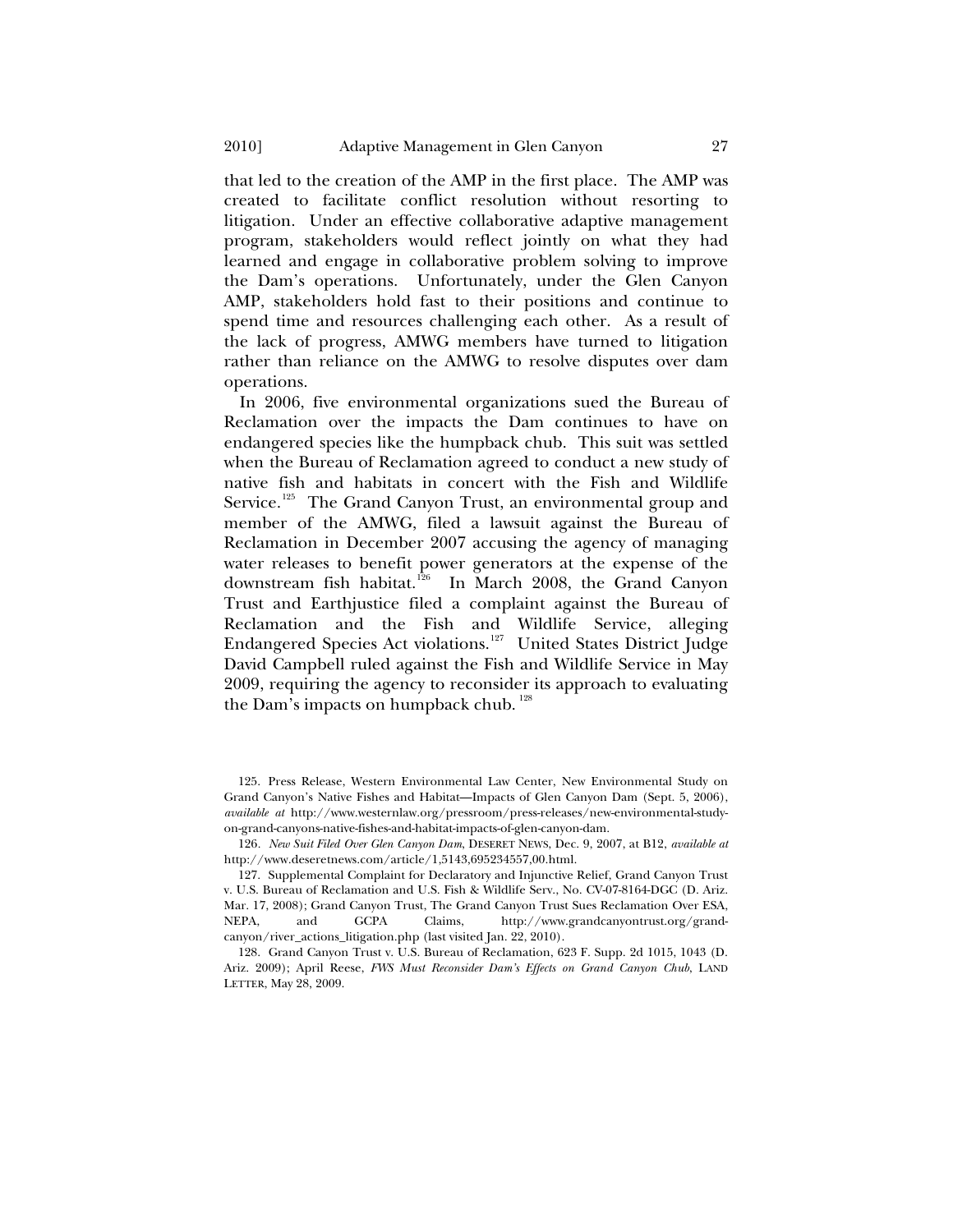#### C. The Downriver Ecology is Still in Jeopardy

In 2008, the Fish and Wildlife Service reiterated that the ecosystem below the Dam has been heavily modified from its predam state.[129](#page-27-1) Federal agencies are attempting to ameliorate the situation by making further flow modifications and removing nonnative species, but the changing stream flow (particularly coldwater releases and unnatural flow regimes caused by the Dam) and land use changes have greatly diminished the species' habitat.<sup>[130](#page-27-2)</sup> The humpback chub thrive in warm, sediment-rich flows that create fast moving currents, eddies, and associated beach formations.<sup>131</sup> The Fish and Wildlife Service postulates that, The Fish and Wildlife Service postulates that, historically, humpback chub were found throughout the Grand Canyon, while today they are largely confined to a few sections and tributaries that remain largely undisturbed by human intervention. According to the Fish and Wildlife Service, "[m]any of the physical changes in the post-dam Colorado River are believed to have contributed to eliminating spawning and recruitment of humpback chub in the mainstem river. $\mathbb{R}^{132}$  $\mathbb{R}^{132}$  $\mathbb{R}^{132}$ 

The precarious state of the downriver ecology is particularly disconcerting because anticipated stressors, such as climate change, are likely to strain the ecosystem even further. Fish and Wildlife acknowledges that the effects of climate change should factor into how the Dam is operated, as the low reservoir levels associated with droughts from 2004 to 2006 demonstrate the potential for climate change to impact humpback chub.<sup>[133](#page-27-5)</sup> Perhaps more disturbingly, recent findings by University of Colorado researchers suggest that climate change and population growth could dry up the Colorado River's reservoir by  $2057.^{134}$  $2057.^{134}$  $2057.^{134}$  This would profoundly impact human settlements, agriculture, and the riverine environment.

Recent evidence suggests that the humpback chub may have temporarily benefitted from recent temporary high-flow releases. These releases are byproducts of AMP experiments with various

<span id="page-27-0"></span>

<sup>129.</sup> FINAL BIOLOGICAL OPINION, *supra* note 23, at 21.

<sup>130</sup>*. Id.* at 16.

<sup>131</sup>*. Id.* at 13–15.

<sup>132</sup>*. Id.* at 22.

<sup>133</sup>*. Id.* at 34.

<span id="page-27-6"></span><span id="page-27-5"></span><span id="page-27-4"></span><span id="page-27-3"></span><span id="page-27-2"></span><span id="page-27-1"></span><sup>134.</sup> Lauren Morello, *Climate, Population Growth Could Dry Up Colorado River by 2057*, CLIMATEWIRE, June 21, 2009, *available at* http://www.eenews.net/public/climatewire/2009/07/21/2.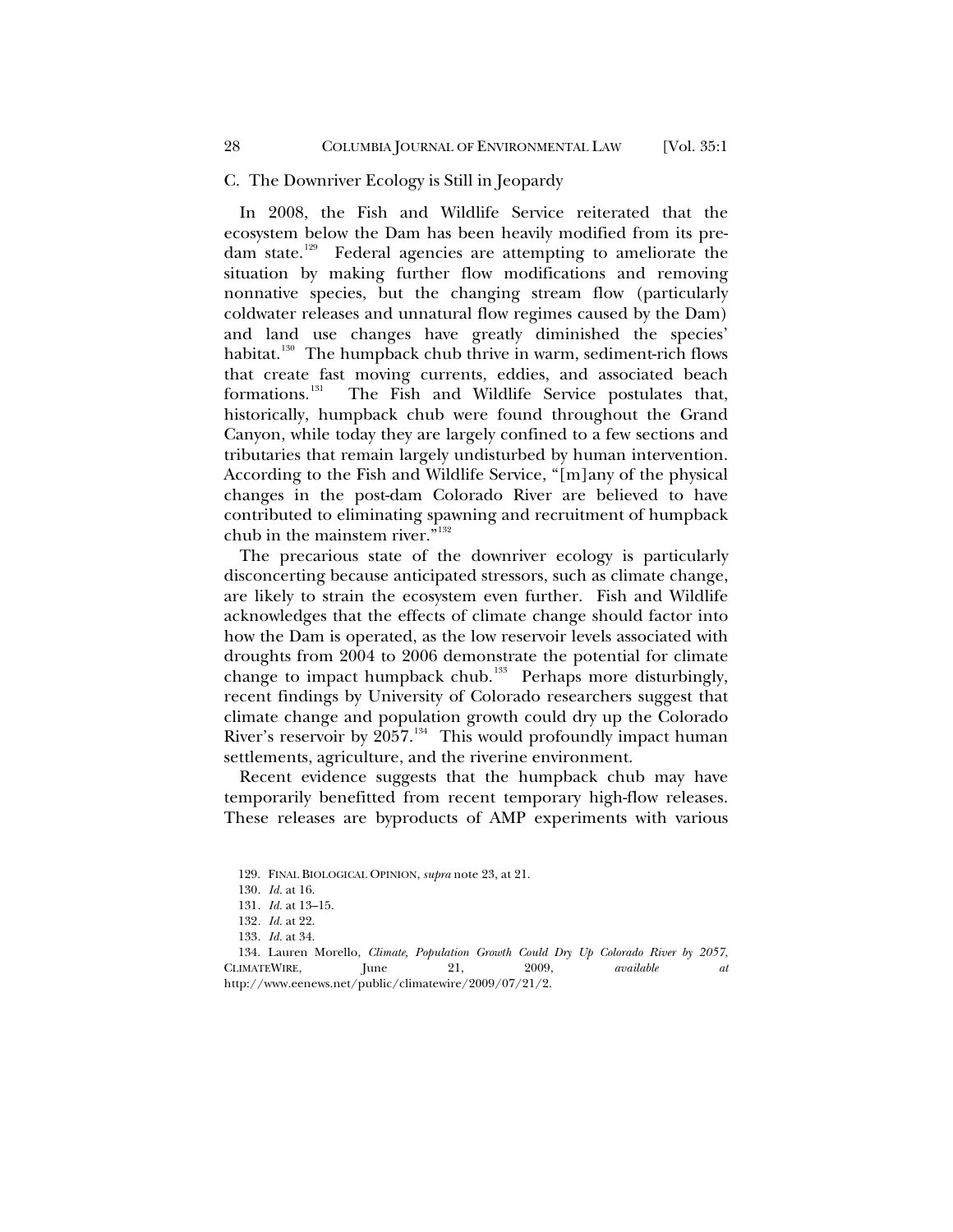<span id="page-28-0"></span>flow regimes used to assess the impacts on species populations and ecosystem health starting in 1996.<sup>[135](#page-28-1)</sup> The U.S. Geological Survey ("USGS") reported in April 2009 that humpback chub populations increased by fifty percent between 2001 and 2008, a significant recovery after steady declines in the 1990s.<sup>[136](#page-28-2)</sup> The USGS acknowledges the difficulty of determining why the population rebounded, but argues that the experimental water releases are probably one factor.<sup>[137](#page-28-3)</sup>

One might consider the humpback chub's recovery to be evidence that the AMP is doing its job. After years of research, however, debates continue regarding whether or not flow regimes should be permanently modified to protect the health of the chub population.[138](#page-28-4) Furthermore, the AMP's reluctance to adopt a modified flow regime or even to continue with high flow tests<sup>[139](#page-28-5)</sup> suggests that any successes attributable to the experimental water releases are only temporary and could be erased by the cessation of controlled flooding. Though the DOI recently directed the development of a protocol for conducting even more high-flow experiments, $140$  the fact that ongoing dam operations have never been formally changed to incorporate the apparent benefits of the experimental releases on downriver ecosystems indicates the AMP's limited commitment to adaptive management and jeopardizes the ancillary ecological benefits obtained through experimentation.

## III. THE SHORTCOMINGS OF THE AMP AS A COLLABORATIVE ADAPTIVE MANAGEMENT PROGRAM

The AMP has failed to achieve its potential because it has not addressed significant process management questions. Evidence from a diverse range of complex, multi-party regulatory conflicts has led scholars and dispute resolution professionals to

<span id="page-28-2"></span><span id="page-28-1"></span><sup>135.</sup> U.S. BUREAU OF RECLAMATION, U.S. DEP'T OF THE INTERIOR, BIOLOGICAL ASSESSMENT ON THE OPERATION OF GLEN CANYON DAM AND PROPOSED EXPERIMENTAL FLOWS FOR THE COLORADO RIVER BELOW GLEN CANYON DAM DURING THE YEARS 2008–2012 14–15 (2007), *available at* http://www.usbr.gov/uc/envdocs/ba/gc-ExpFlow/2007BA.pdf.

<sup>136.</sup> ANDERSEN, *supra* note 60, at 2.

<sup>137</sup>*. Id.*

<sup>138.</sup> Reese, *supra* note 42.

<sup>139</sup>*. Id.*

<span id="page-28-6"></span><span id="page-28-5"></span><span id="page-28-4"></span><span id="page-28-3"></span><sup>140</sup>*. See* News Release, U.S. Dep't of the Interior, Secretary Salazar Announces Initiative to Protect Grand Canyon Resources While Meeting Water Needs (Dec. 10, 2009), http://www.doi.gov/news/09\_News\_Releases/121009c.html.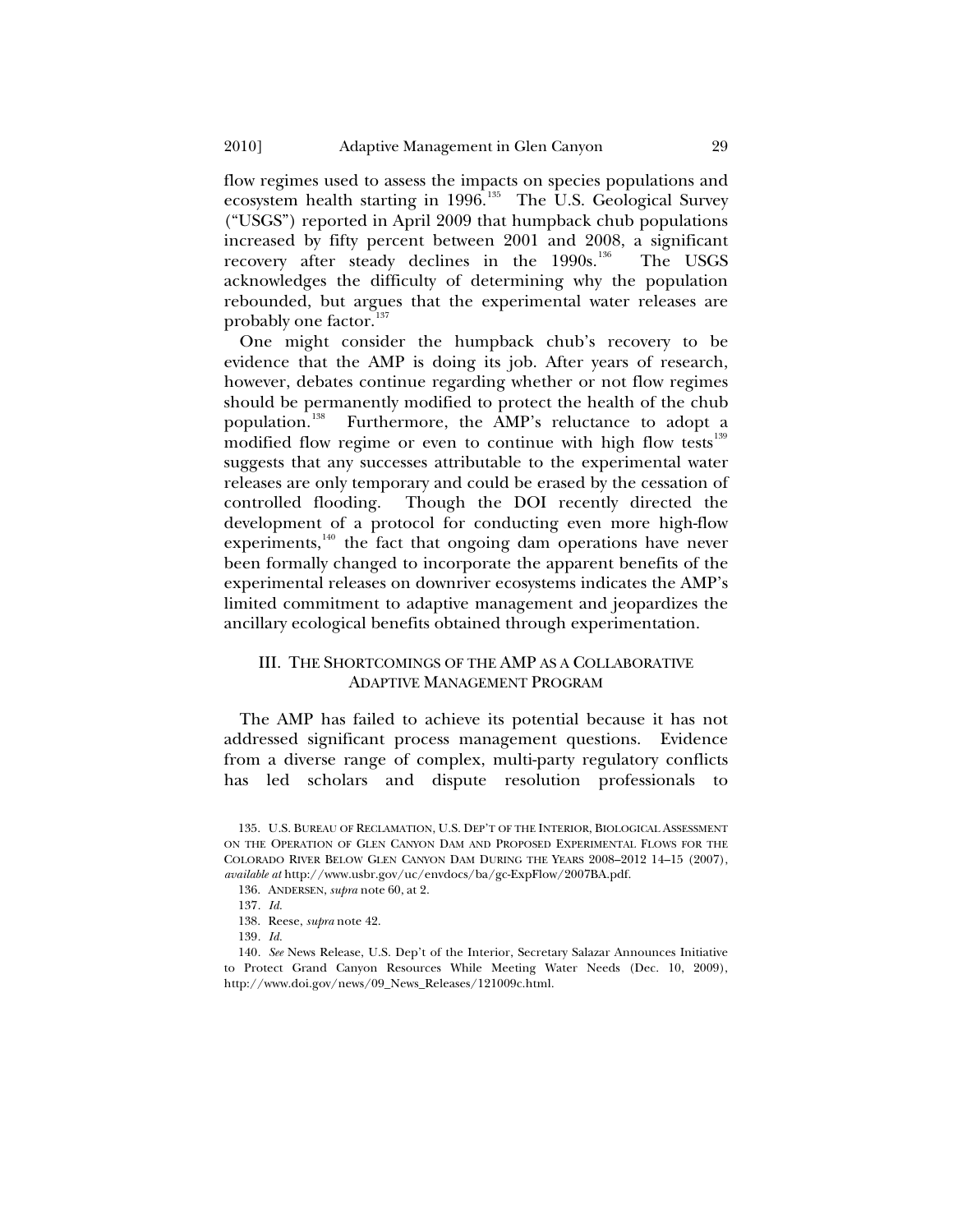recommend a set of "best practices" for managing environmental and land use disputes.<sup>[141](#page-29-0)</sup> The Consensus Building Handbook, the product of a five-year effort by four dozen of America's leading dispute resolution professionals, reviews these best practices in great detail, indicating how properly managed and structured group decision-making and joint fact-finding efforts can lead to workable agreements.[142](#page-29-1) Although incorporating the *Handbook*'s practices into a regulatory program does not guarantee full resolution of very contentious resource disputes, there is considerable evidence that doing so helps foster scientifically credible agreements and creative long-term solutions to complex resource problems.[143](#page-29-2) Moreover, mounting evidence suggests that both participants and outside observers are more satisfied when these practices are followed, even if no final agreement is reached.<sup>[144](#page-29-3)</sup>

In *The Consensus Building Handbook*, Susskind and Thomas-Larmer outline how conflict assessment procedures should be used to identify both the relevant stakeholders in a resource management dispute and what issues ought to be addressed in order to maximize the chance of reaching an informed

<span id="page-29-0"></span>141*. See generally* THE CONSENSUS BUILDING HANDBOOK (Lawrence Susskind et al. eds., 1999) [hereinafter Susskind, CONSENSUS BUILDING HANDBOOK] (discussing strategies for building consensus); LAWRENCE SUSSKIND ET AL., USING ASSISTED NEGOTIATION TO SETTLE LAND USE DISPUTES: A GUIDEBOOK FOR PUBLIC OFFICIALS (1999) (summarizing beneficial practices regarding undertaking conflict assessment, selecting stakeholders, training participants, setting an agenda, and establishing an advisory committee based on five case studies involving the settlement of land use disputes); PATRICK FIELD ET AL., CONSENSUS BUILDING INSTITUTE, INTEGRATING MEDIATION IN LAND USE DECISION MAKING (1999) [hereinafter MEDIATION OF LAND USE DISPUTES], *available at* http://emcenter.org/wpcontent/uploads/2009/10/Integrating%20Mediation%20in%20Land%20Use%20Decision %20Making\_FINAL2.pdf; Judith Innes & David Booher, *Stories from the Field*, *in* BEYOND COLLABORATION: PLANNING AND PUBLIC POLICY FOR THE 21ST CENTURY (forthcoming) (on file with authors); Judith Innes & David Booher, *Collaborative Policymaking: Governance Through Dialogue*, *in* DELIBERATIVE POLICY ANALYSIS 33 (Maarten Hajer & Hendrik Wagenaar eds., 2003); DAVID STRAUS, HOW TO MAKE COLLABORATION WORK (2002); DAVID D. CHRISLIP, THE COLLABORATIVE LEADERSHIP FIELDBOOK (2002).

142*. See generally* Susskind, CONSENSUS BUILDING HANDBOOK, *supra* note 141.

<span id="page-29-2"></span><span id="page-29-1"></span>143. Kirk Emerson et al., *Environmental Conflict Resolution: Evaluating Performance Outcomes and Contributing Factors*, 27 CONFLICT RESOL. Q. 27, 57 (2009), *available at* http://www3.interscience.wiley.com/cgi-bin/fulltext/122614996/PDFSTART.

<span id="page-29-3"></span>144*. See* Camacho, *Mustering the Missing Voices*, *supra* note 3, at 304–11; Laura I. Langbein & Cornelius M. Kerwin, *Regulatory Negotiation Versus Conventional Rulemaking: Claims, Counter-Claims and Empirical Evidence*, 10 J. PUB. ADMIN. RES. & THEORY 599, 625 (2000); Susskind, CONSENSUS BUILDING HANDBOOK, *supra* note 141, at 4; MEDIATION OF LAND USE DISPUTES, *supra* note 141, at 20–22.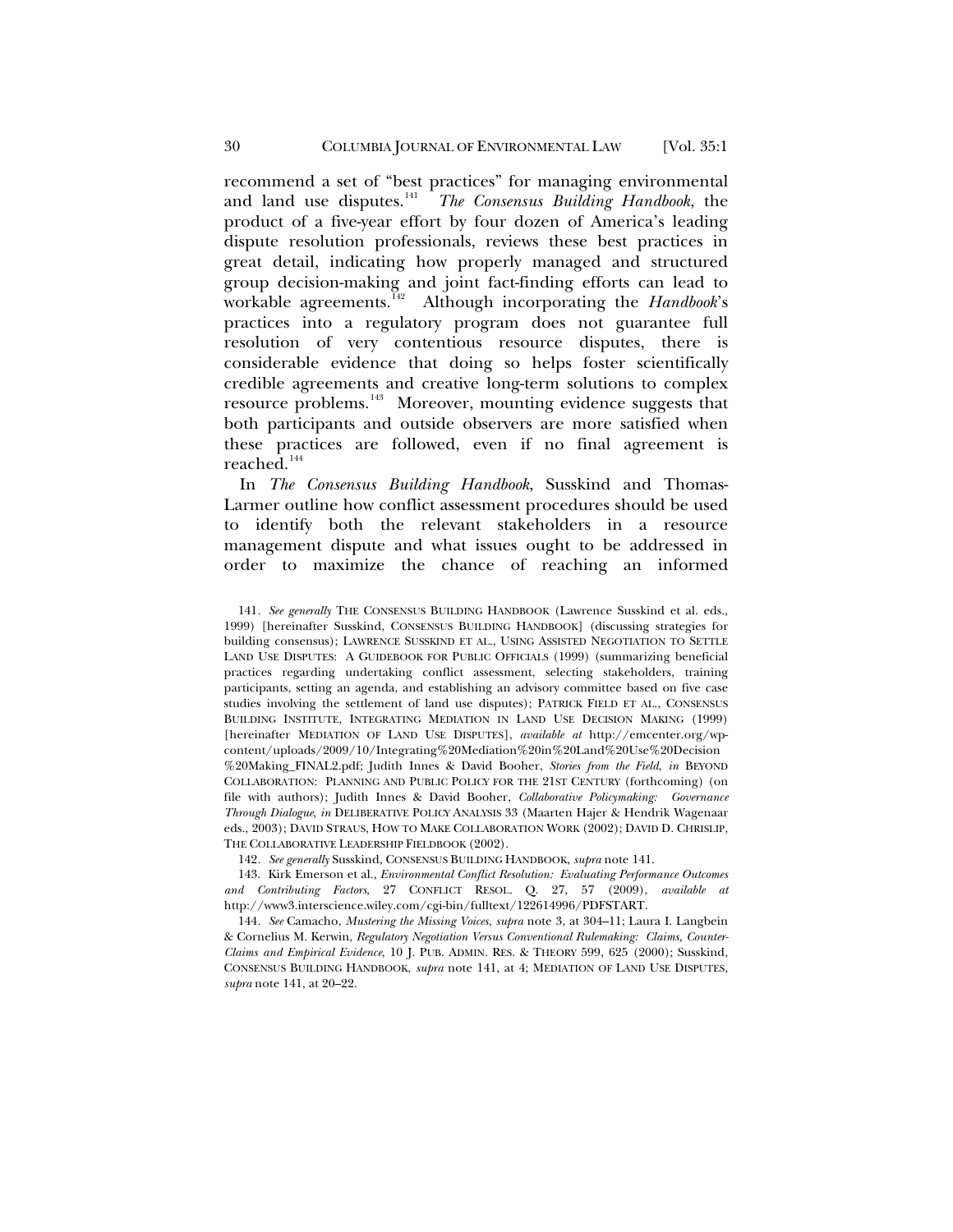agreement.<sup>[145](#page-30-0)</sup> Straus enumerates how to facilitate collaborative efforts in order to ensure that all participants feel like they have had a say in the design of the decision-making process.<sup>[146](#page-30-1)</sup> Poirier Elliott explains why professional neutrals regularly improve the effective management of collaborative decision-making bodies.<sup>[147](#page-30-2)</sup> Potapchuk and Crocker stress the importance of formulating agreements that have a clear and accountable pathway to implementation.<sup>148</sup> Ehrmann and Stinson describe how Ehrmann and Stinson describe how stakeholders ought to engage with technical experts in joint factfinding. $149$ 

Prescribing many of the same practices as *The Consensus Building Handbook*, the DOI's *Adaptive Management Technical Guide* emphasizes the need for group learning and ongoing improvement in how to manage collaborative decision-making.<sup>[150](#page-30-5)</sup> Unfortunately, as detailed below, the DOI has failed to incorporate at least six vital practices for achieving truly collaborative and adaptive management into the AMP's design and operation. As a result, the AMP has failed to cultivate meaningful relationships among the stakeholders and has failed to develop the multilateral AMWG into an effective, deliberative decision-making body.

The remainder of this article focuses on six best practices that, according to our research, the AMP does not utilize: (1) identifying appropriate stakeholder representatives; (2) setting clear goals and involving stakeholders in developing a collaborative process; (3) using professional neutrals when appropriate and committing to building common ground; (4) incorporating joint fact-finding to deal with scientific uncertainty; (5) producing collectively supported written agreements; and (6) building longterm adaptive management capabilities. For each best practice, we explain why it is central to collaborative adaptive management and

<span id="page-30-0"></span>145. Lawrence Susskind & Jennifer Thomas-Larmer, *Conducting a Conflict Assessment*, *in* Susskind, CONSENSUS BUILDING HANDBOOK, *supra* note 141, at 99, 107–30.

<span id="page-30-1"></span>146. David A. Straus, *Managing Meetings to Build Consensus*, *in* Susskind, CONSENSUS BUILDING HANDBOOK, *supra* note 141, at 287, 292–321.

<span id="page-30-3"></span>148. William R. Potapchuck & Jarle Crocker, *Implementing Consensus-Based Agreements*, *in* Susskind, CONSENSUS BUILDING HANDBOOK, *supra* note 141, at 527, 548–51.

<span id="page-30-5"></span><span id="page-30-4"></span>149. John R. Ehrmann & Barbara L. Stinson, *Joint Fact-Finding and the Use of Technical Experts*, *in* Susskind, CONSENSUS BUILDING HANDBOOK, *supra* note 141, at 375, 380–91.

150. TECHNICAL GUIDE, *supra* note 28.

<span id="page-30-2"></span><sup>147.</sup> Michael L. Poirier Elliott, *The Role of Facilitators, Mediators, and Other Consensus Building Practitioners*, *in* Susskind, CONSENSUS BUILDING HANDBOOK, *supra* note 141, at 199, 212–18.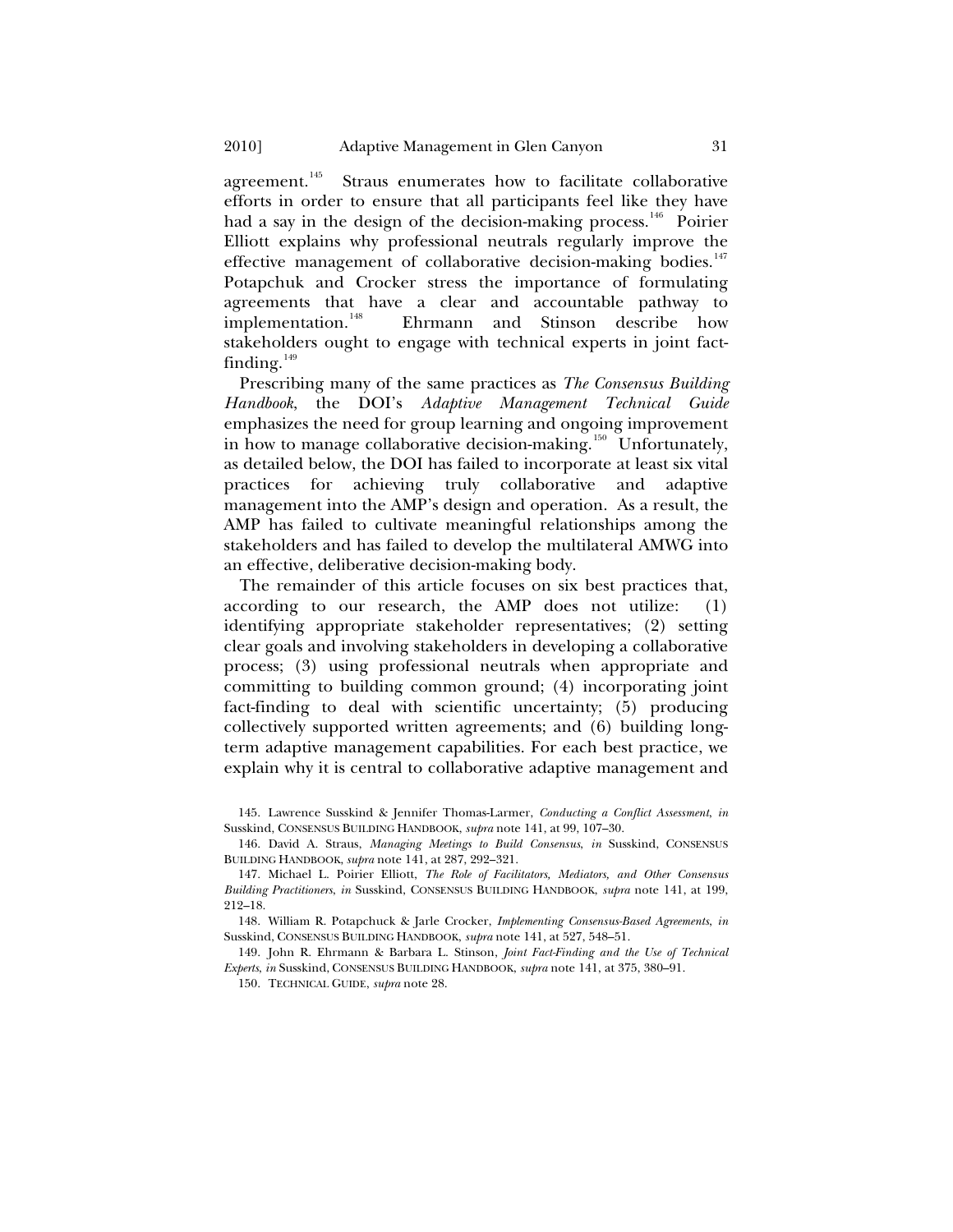<span id="page-31-0"></span>how, in our view, the AMP has failed to implement it successfully.

### A. Identifying Appropriate Stakeholder Representatives

Ensuring that all influential and substantially affected parties are at the table is critical to the success of any collaborative process.<sup>[151](#page-31-1)</sup> If such a party is not included, the party will likely feel unrepresented and might resort to other means to undermine what the collaborative process has achieved.<sup>[152](#page-31-2)</sup> Furthermore, if such a party is not included, the collaborative body might miss out on important input that could have contributed to reaching an even better agreement.<sup>[153](#page-31-3)</sup>

The literature suggests that the best way to identify appropriate stakeholder representatives is by commissioning a "conflict assessment" in which a professional "neutral" conducts informal, not-for-attribution interviews with a first group of stakeholders recommended by the convener of the collaborative process.<sup>[154](#page-31-4)</sup> As part of these interviews, the professional neutral asks the stakeholders with whom else he should speak. The process is repeated until all relevant players have been included. Based on these interviews, the neutral then suggests to the convener the categories of relevant stakeholder groups and suggests who might represent each stakeholder category in a collaborative process.<sup>[155](#page-31-5)</sup> Often, a draft of the neutral's proposal is circulated to everyone who was interviewed before it is submitted to the convener.<sup>[156](#page-31-6)</sup>

In the case of the Glen Canyon Dam AMWG, the charter dictates certain stakeholder groups who must be at the table and allows the Secretary of the Interior to add parties at his or her discretion.<sup>[157](#page-31-7)</sup> Where the charter does not stipulate specific representatives or representative organizations for a given stakeholder group, the Secretary of the Interior chooses the representative.<sup>[158](#page-31-8)</sup> This allows

152*. See id.*

<span id="page-31-8"></span>158*. Id.*

<sup>151</sup>*. See* Susskind & Thomas-Larmer, *supra* note 145, at 105.

<sup>153</sup>*. Id.*

<span id="page-31-6"></span><span id="page-31-5"></span><span id="page-31-4"></span><span id="page-31-3"></span><span id="page-31-2"></span><span id="page-31-1"></span><sup>154</sup>*. Id.* at 100. A "professional neutral" is one that has expertise and experience in helping stakeholders work through a process to resolve an issue, but does not have a direct stake in the issue at hand. The "neutral" should be trusted and ideally chosen by all stakeholders. *Id.* at 181–84.

<sup>155</sup>*. Id.* at 100–01.

<sup>156</sup>*. Id.* at 130.

<span id="page-31-7"></span><sup>157.</sup> WORK GROUP CHARTER, *supra* note 105, at 3.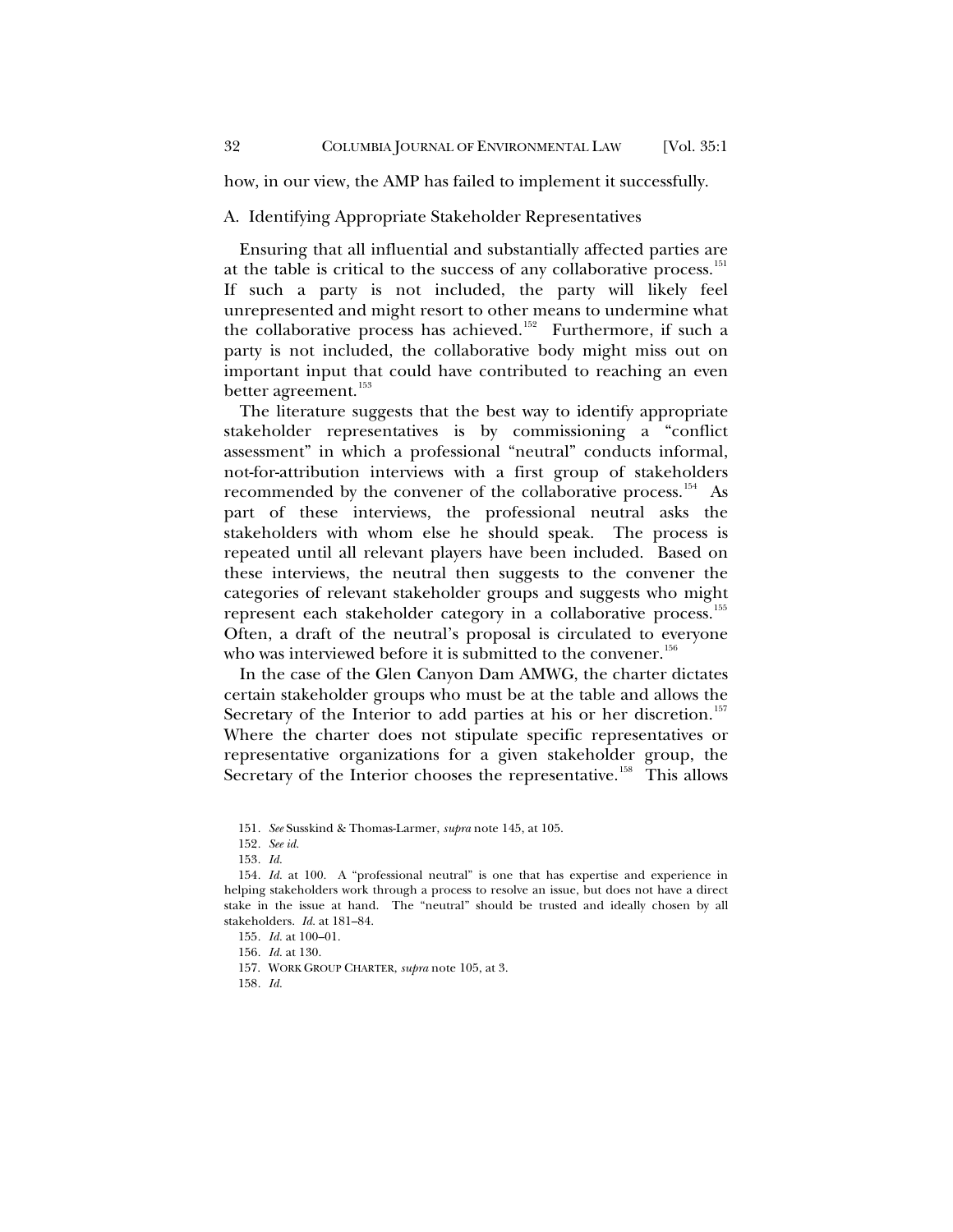the Secretary to choose parties with whom it might be easiest to work and exclude significant critics who might later challenge the group's decisions.

Ultimately, the AMP's process for determining representation was neither complete nor transparent, and likely the unfortunate result of lobbying behind closed doors.<sup>[159](#page-32-0)</sup> Meeting minutes from the initial "Transition Work Group," which was formed to operate until the formal AMWG was constituted, provide surprisingly little documentation of discussions about membership.<sup>[160](#page-32-1)</sup> Transition Work Group members expressed the need for diverse membership and for an information-and-training session on membership requirements.<sup>[161](#page-32-2)</sup> There appears to be no indication in the record, however, of how the Secretary of the Interior chose stakeholder representatives.<sup>162</sup> This lack of transparency raises substantial This lack of transparency raises substantial questions regarding the adequacy of AMWG representation and ultimately the legitimacy of subsequent AMWG decisions.

The number or fraction of representatives from various categories of stakeholder groups has also been criticized.<sup>[163](#page-32-4)</sup> While not of critical importance when a group operates by consensus, group composition is very important when decisions are made by majority or super-majority voting, because such dynamics may lead to formation of coalitions that force issues through while ignoring minority objections, as has happened with the AMP. Almost half of

<sup>159.</sup> Camacho, *Beyond Conjecture*, *supra* note 92, at 959.

<span id="page-32-1"></span><span id="page-32-0"></span><sup>160.</sup> GLEN CANYON DAM TRANSITION WORK GROUP, U.S. DEP'T OF THE INTERIOR, SUMMARY OF TRANSITION WORK GROUP MEETING, MINUTES OF FEB. 3–4, 1997 MEETING (1997) [hereinafter TRANSITION WORK GROUP MEETING FEBRUARY 1997], *available at* http://www.riversimulator.org/Resources/GCDAMP/TWG1997to1999/97.02/Minutes.pdf.

<sup>161</sup>*. Id.* at 5.

<sup>162</sup>*. Id.* at 3–4.

<span id="page-32-4"></span><span id="page-32-3"></span><span id="page-32-2"></span><sup>163.</sup> Camacho, *Beyond Conjecture*, *supra* note 92, at 958–59 ("Though the [AMWG] is reasonably diverse, there is still a question regarding whether the group is sufficiently representative. This is in large part because of the operative rule chosen for voting on AMWG decisions. The AMWG's operating procedures dictate that '[t]he group should attempt to seek consensus but, in the event that consensus is not possible, a vote should be taken. . . . Approval of a motion requires a two-thirds majority of members present and voting . . . . [The] AMWG demonstrates that decisions as to the structure of the regulatory program—stakeholder group composition, the adopted decision rule, the convenor's role in decision-making—can function to allow a stakeholder group to suppress meaningful participation and collaboration rather than cultivate it . . . . [W]hen the decision rule is less than consensus, the exact composition becomes crucial, and the probative value of decisions made by such a group is less clear. There is no clear, objective formula for deciding what proportion of votes should be allocated to recreational, hydropower, and environmental values and interests, let alone federal agencies, states, and tribes.").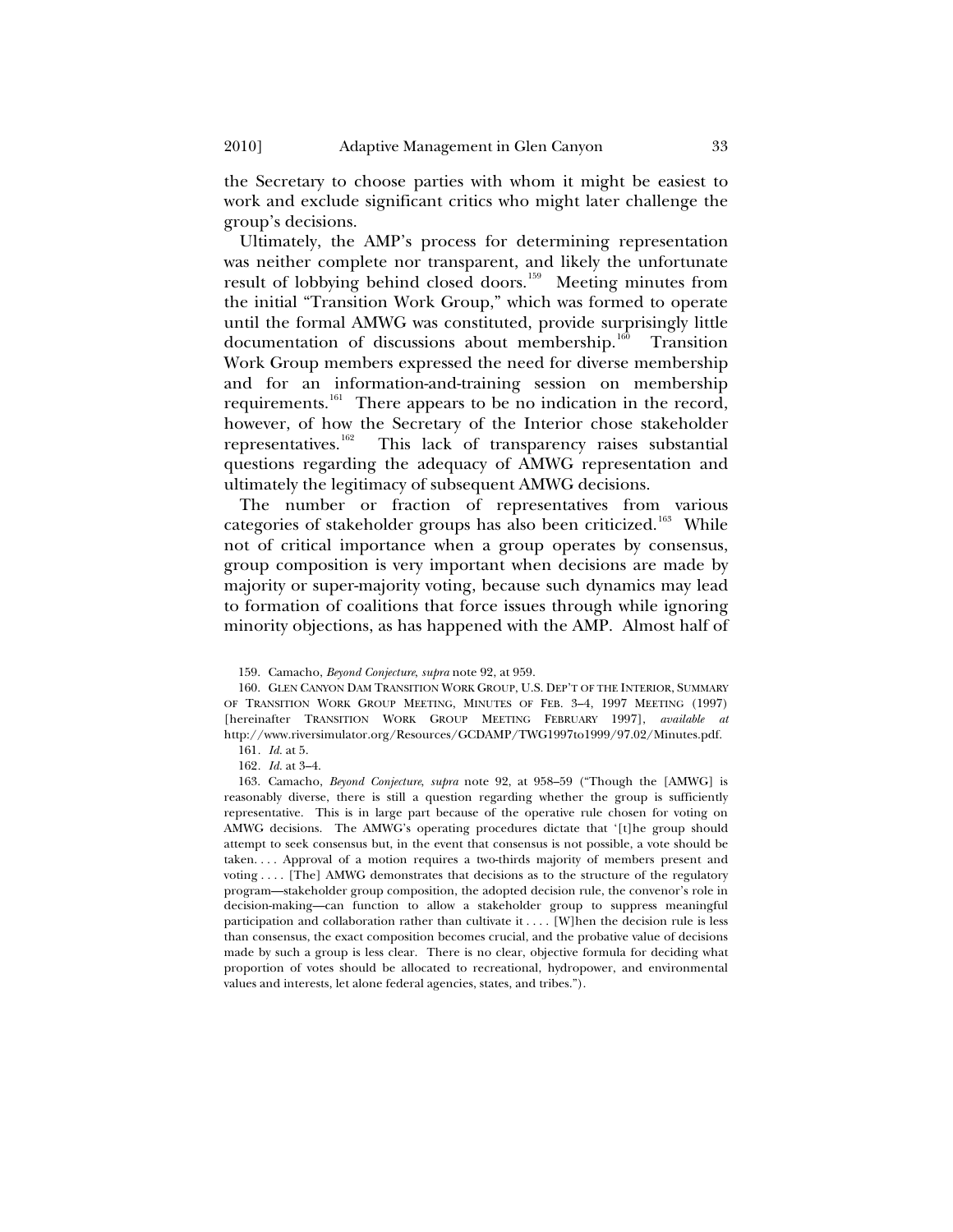<span id="page-33-0"></span>the motions put forward at AMWG meetings between March 2004 and May  $2008$  went to a vote.<sup>[164](#page-33-1)</sup> Power generation interests have been able to garner a majority, and often a two-thirds majority, frequently by obtaining the support of the states and sometimes the tribes. For example, a motion to conduct no "Beach/Habitat-Building Flows" in fiscal year 2005 was narrowly approved by a margin of thirteen "yes" votes to six "no" votes and one abstention; the meeting minutes suggest that the states teamed up with power interests because of their desire to maximize power production.<sup>[165](#page-33-2)</sup> Frustrated with this perceived imbalance against them, environmental groups have turned to litigation, which clearly undermines the consensus-oriented intention of the AMP process.<sup>[166](#page-33-3)</sup> In part because the Secretary never invited open discussion of which stakeholders should participate and how many votes each interest group has, $167$  the AMWG has fallen short of functioning as a collaborative decision-making body for addressing the resource conflicts surrounding the Glen Canyon Dam.<sup>[168](#page-33-5)</sup> Instead, as evidenced by a majority of motions bypassing consensus in favor of a vote, unbalanced representation has seemingly led some parties to conclude that they are better off forcing a vote that they can consistently win.<sup>[169](#page-33-6)</sup>

# B. Providing Clear Goals and Involving Stakeholders in Developing Operating Procedures that Guide the Collaborative Process

Best practices suggest that all stakeholders ought to have a

<span id="page-33-1"></span>164*. See* GLEN CANYON DAM ADAPTIVE MGMT. WORK GROUP, U.S. DEP'T OF THE INTERIOR, MINUTES OF MAR. 2004–MAY 2008 MEETINGS [hereinafter MEETING MINUTES MAR. 2004–MAY 2008], *available at* http://www.usbr.gov/uc/rm/amp/mtgmin.html (select desired meeting date from "Select 2006–2010 Meeting Date"; then follow "Draft Meeting Minutes" hyperlink) (indicating that thirty-three of sixty-four motions went to a vote during this time period).

<span id="page-33-2"></span>165*. See* GLEN CANYON DAM ADAPTIVE MGMT. WORK GROUP, U.S. DEP'T OF THE INTERIOR, MINUTES OF AUG. 9–11, 2004 MEETING 18 (2004), *available at*  http://www.usbr.gov/uc/rm/amp/amwg/mtgs/04aug09/Final\_Mins.pdf.

166. Camacho, *Beyond Conjecture*, *supra* note 92, at 959–60.

167. TRANSITION WORK GROUP MEETING FEBRUARY 1997, *supra* note 160.

<span id="page-33-5"></span><span id="page-33-4"></span><span id="page-33-3"></span>168. ROLES AD HOC GROUP, GLEN CANYON DAM ADAPTIVE MGMT. WORK GROUP, DRAFT REPORT AND RECOMMENDATIONS TO THE SECRETARY'S DESIGNEE 3 (2007) [hereinafter REPORT AND RECOMMENDATIONS], *available* http://www.usbr.gov/uc/rm/amp/amwg/mtgs/07aug29/Attach\_13a.pdf.

<span id="page-33-6"></span>169*. See id. See generally* MEETING MINUTES MAR. 2004–MAY 2008, *supra* note 164 (indicating, for example, that of the five motions calling for modified flow releases during this time, four went to a vote with the support of environmental groups but lost by substantial margins).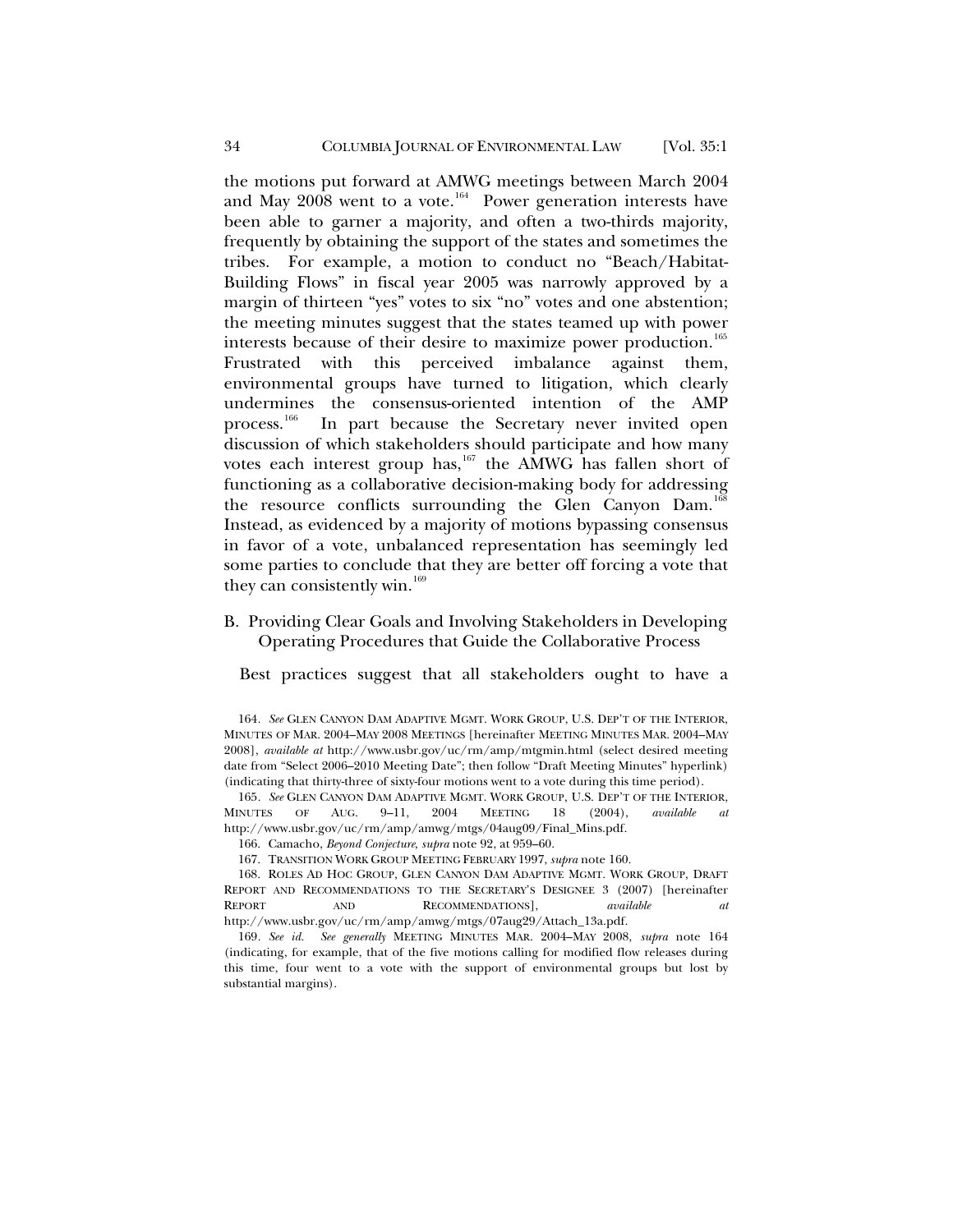chance, before they come to the table, to participate in the design of a collaborative process, including setting an agenda, drawing up a timetable, deciding how data gathering or fact finding should proceed, choosing technical advisors, setting a budget, and, most importantly, selecting a neutral facilitator to manage meetings and decision-making.<sup>170</sup> Existing evidence suggests that active Existing evidence suggests that active stakeholder involvement at an early stage is crucial to fostering a workable and productive collaborative process; active stakeholders typically take greater ownership of decision making and are more likely to craft a process that pleases all affected parties.<sup>[171](#page-34-1)</sup> Accordingly, to establish effective collaborative management, Congress must provide clear guidance as to the program's purposes and make stakeholders responsible for effectuating these objectives.

Unfortunately, Congress neither mandated meaningful opportunities for stakeholder involvement nor provided clear direction as to the goals and structure of the AMP. Even though Congress retains the ultimate authority (and thus responsibility) for specifying the AMP's goals and design, Congress delegated the responsibility to the Secretary of the Interior.<sup>[172](#page-34-2)</sup> In doing so, Congress failed both to set forth clear objectives for the new program and to require ample opportunities for active stakeholder involvement in refining the goals and crafting the decision-making ground rules. Neither Congress nor the DOI provided participants a significant role in establishing the AMP's mandate or specifying its operating procedures. For example, while members of the Transition Work Group were given an opportunity to comment on the draft charter introduced by a Bureau of Reclamation

<span id="page-34-0"></span>170*. See, e.g.*, Lawrence Susskind, *An Alternative to Robert's Rules of Order for Groups, Organizations, and Ad Hoc Assemblies That Want to Operate by Consensus*, *in* Susskind, CONSENSUS BUILDING HANDBOOK, *supra* note 141, at 3, 39–42, 46 [hereinafter Susskind, *An Alternative*].

<span id="page-34-1"></span>171*. See* SUSSKIND & CRUIKSHANK, *supra* note 108, at 62–63 ("In [the Consensus Building Approach], many more people are called upon to take an active problem-solving role doing work that engages them in what's happening, learning about the problem, and working to craft a solution. . . . Involving more people increases the chances that good ideas will see the light of day and be dealt with in ways that build consensus.").

<span id="page-34-2"></span>172. Grand Canyon Protection Act of 1992, Pub. L. No. 102-575, §§ 1801–1809, 106 Stat. 4600 (1992), *available at* http://www.usbr.gov/uc/rm/amp/legal/gcpa1992.html. The Secretary was responsible for interpreting the Act and Environmental Impact Assessment that followed, and subsequently for the creation of the AMP. *See* Glen Canyon Dam Adaptive Management Program, Background, http://www.usbr.gov/uc/rm/amp/background.html (last visited Jan. 22, 2010).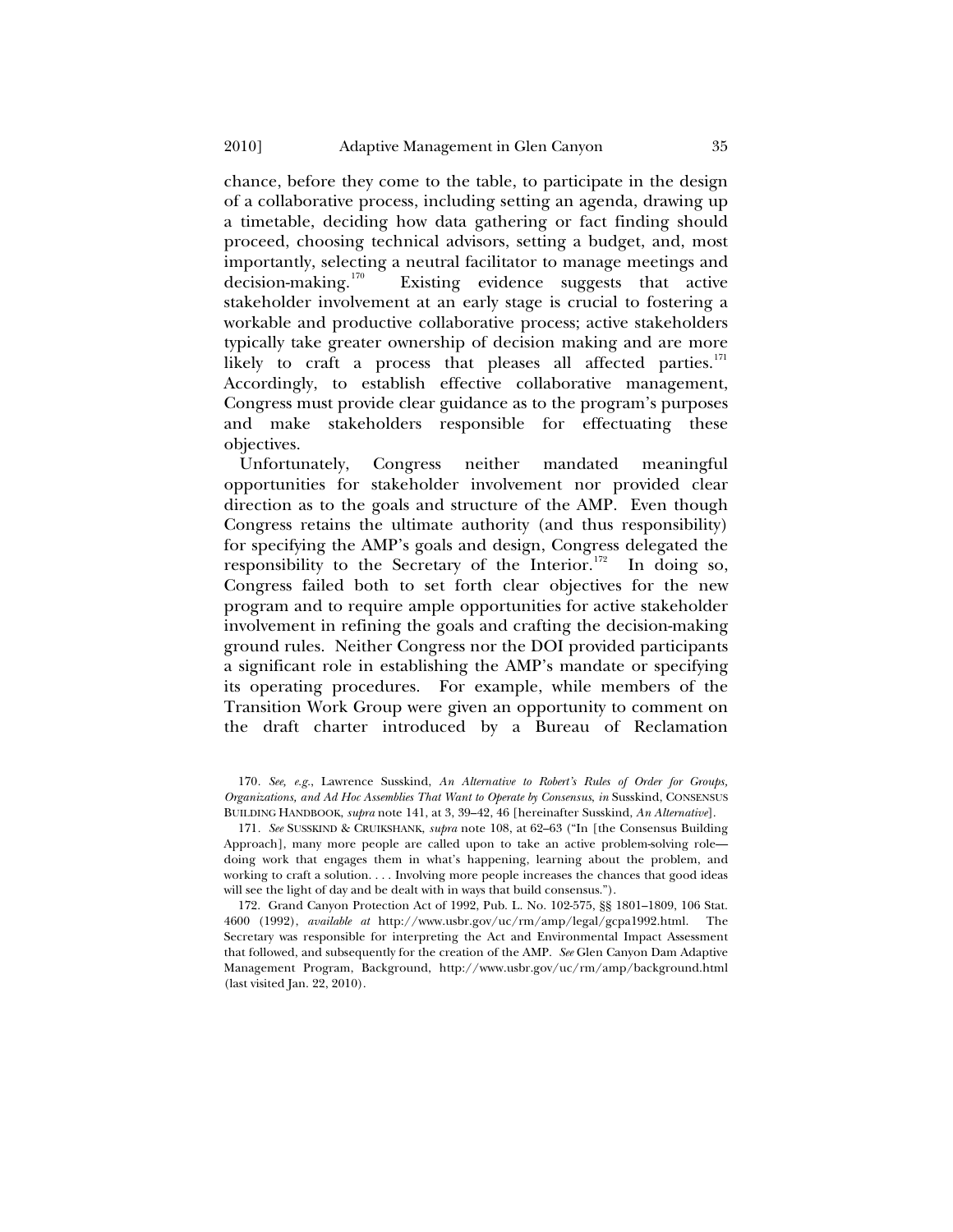representative, the draft was submitted to the Secretary of the Interior in short order with few changes.<sup>[173](#page-35-0)</sup> Had Congress and DOI followed best practices, stakeholders would have been intimately involved in defining operating procedures from the beginning rather than simply having the perfunctory opportunity to comment. After the AMWG's formation, the staff of the Secretary's Designee drafted the AMWG's operating procedures at the group's behest. $174$ 

The poor manner in which the AMP was designed was partly the product of DOI officials' interpretation of the FACA of 1972. Congress passed FACA to enhance the accountability and credibility of the various advisory committees created by federal agencies.<sup>[175](#page-35-2)</sup> While its intentions are laudable and the mechanisms it mandates to guide the creation and operation of advisory committees foster transparency, its requirements can be restrictive, limiting opportunities for committees to craft the most contextually appropriate solutions. Nonetheless, some collaborative processes in America governed by FACA have incorporated the aforementioned best practices.<sup>[176](#page-35-3)</sup>

The design of the AMP further failed to utilize best practices because of stipulations that the Secretary of the Interior imposed on its design. Under these stipulations, the Secretary's designee serves as AMP chair and is responsible for establishing agendas, finalizing meeting minutes, and defining the outcomes the group will seek.<sup>[177](#page-35-4)</sup> Extant procedures allow stakeholders to add items to the agenda and to speak on them at meetings; permit members of the general public to speak; assure that dissenting opinions are conveyed to the Secretary in the minutes; and mandate a response from the Secretary regarding how recommendations are being

174. MEETING MINUTES SEPTEMBER 1997, *supra* note 107, at 3.

<span id="page-35-2"></span><span id="page-35-1"></span>175*. See* U.S. General Services Administration, Federal Advisory Committee Act, Management **Overview,** Overview, **Overview**, **Overview**,

<span id="page-35-4"></span>177. FINAL OPERATING PROCEDURES*, supra* note 108, at 1–4; REPORT AND RECOMMENDATIONS, *supra* note 168, at 11.

<span id="page-35-0"></span><sup>173.</sup> GLEN CANYON DAM TRANSITION WORK GROUP, U.S. DEP'T OF THE INTERIOR, SUMMARY OF TRANSITION WORK GROUP MEETING, MINUTES OF MAY 21, 1996 MEETING (1996) (on file with authors).

http://www.gsa.gov/Portal/gsa/ep/contentView.do?contentType=GSA\_OVERVIEW&conte ntId=9673 (last visited Jan. 22, 2010).

<span id="page-35-3"></span><sup>176</sup>*. See generally* Philip J. Harter, *Assessing the Assessors: The Actual Performance of Negotiated Rulemaking*, 9 N.Y.U. ENVTL. L.J. 32 (2000); Lawrence Susskind & G. McMahon, *The Theory and Practice of Negotiated Rulemaking*, 3 YALE J. ON REG. 133 (1985).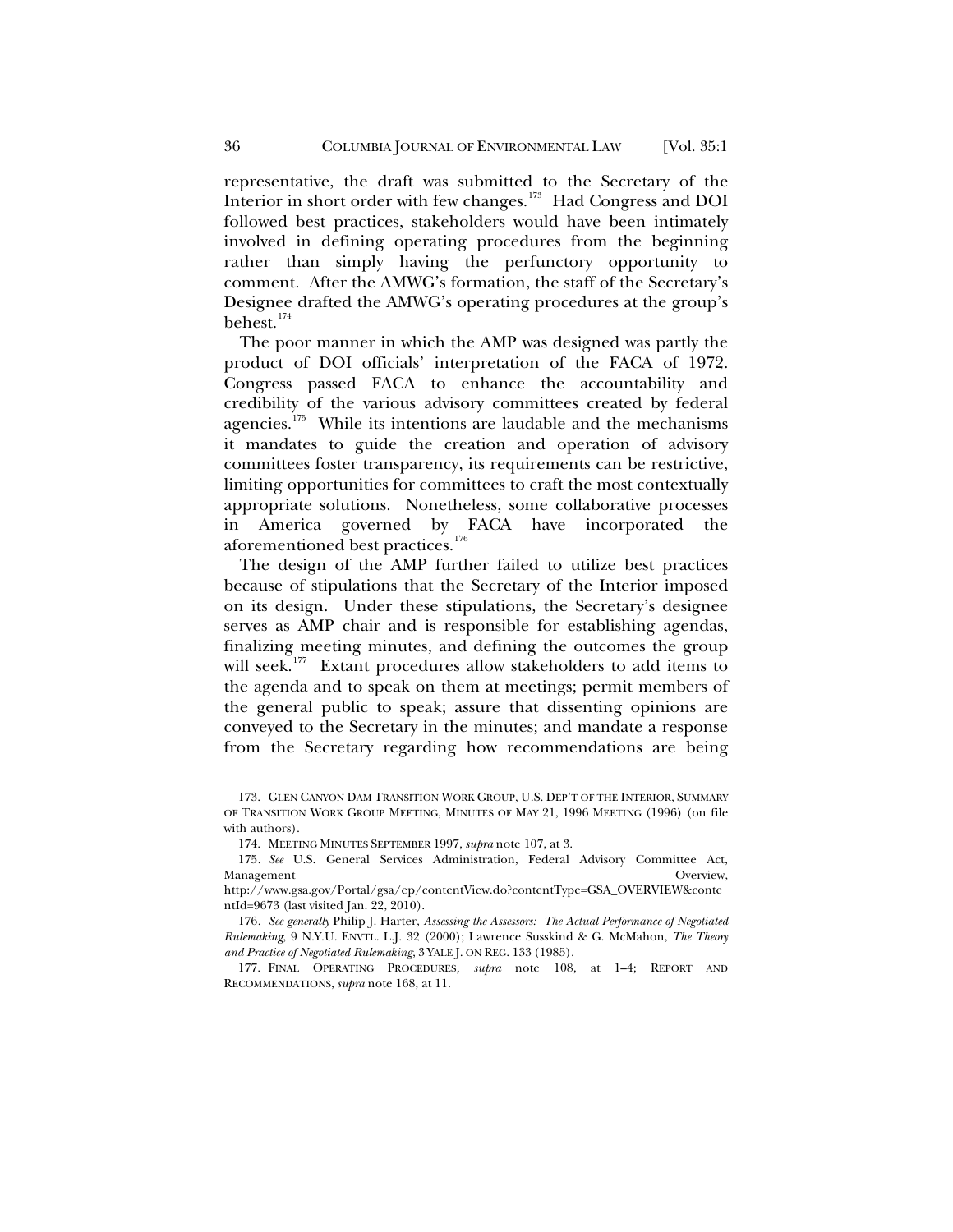used.<sup>[178](#page-36-0)</sup> Even though these procedures provide stakeholders some opportunity to participate, they ultimately confine stakeholders to the conventional lobbying role and do not constitute a real system of power-sharing.

Consequently, the DOI gives little consideration to the views of AMWG members when making important management decisions regarding the Glen Canyon Dam. For example, in January 2008 the Secretary's Designee moved forward with a proposed experimental test at the Dam without soliciting the AMWG's recommendations.[179](#page-36-1) Similarly, AMWG members complained there was little discussion of the AMP's fiscal year 2001 budgetary allocation (H.R. 4733 of the Energy and Water Development Appropriations Bill). Members claimed, "stakeholders received no advance notice from Interior/Reclamation on HR 4733"; there was "no AMWG meeting called to discuss and consequently no AMWG consensus or recommendation on the proposed bill"; "one stakeholder [went] outside the AMP process"; despite being within the "institutional home" for the GCMRC, AMWG was "entirely omitted" from the Appropriations Bill; and the "Secretary did not respond to stakeholders who wrote letters . . . opposing the funding cap." $^{180}$  $^{180}$  $^{180}$ 

The absence of a clear regulatory mandate and stakeholder responsibility for implementing this charge has led to further problems. Beyond stakeholders having little say in how the AMP is structured, uncertainty persists around how the AMWG, TWG, GCMRC, and the IRP interact as well as what roles and responsibilities these AMP components have.<sup>[181](#page-36-3)</sup> For example, AMWG members have asserted that they should have greater influence over the technical work of the GCMRC, while the GCMRC counters that it is not accountable to the  $AMWG$ <sup>[182](#page-36-4)</sup>

<span id="page-36-0"></span>178. FINAL OPERATING PROCEDURES*, supra* note 108, at 1–4; REPORT AND RECOMMENDATIONS, *supra* note 168, at 11.

179*. See* Camacho, *Beyond Conjecture*, *supra* note 92, at 960 n.102.

<span id="page-36-2"></span><span id="page-36-1"></span>180. GLEN CANYON DAM ADAPTIVE MGMT. WORK GROUP, U.S. DEP'T OF THE INTERIOR,<br>INUTES OF JAN. 11-12, 2001 MEETING 2 (2001), *available at* MINUTES OF JAN. 11–12, 2001 MEETING 2 (2001), *available at* http://www.usbr.gov/uc/rm/amp/amwg/mtgs/01jan11/Final\_Mins.pdf.

<span id="page-36-3"></span>181. See GLEN CANYON DAM ADAPTIVE MGMT. PROGRAM, U.S. DEP'T OF THE INTERIOR, STRATEGIC PLAN (2001) [hereinafter STRATEGIC PLAN], *available at* [hereinafter STRATEGIC PLAN], *available at* http://www.usbr.gov/uc/rm/amp/pdfs/sp\_final.pdf.

<span id="page-36-4"></span>182*. See* REPORT AND RECOMMENDATIONS, *supra* note 168, at 11. *See also* DOWNSTREAM, *supra* note 74, at 6 ("The 1997 Strategic Plan defined adaptive management . . . [but] it is not clear whether this definition is widely shared or whether stakeholders and scientists have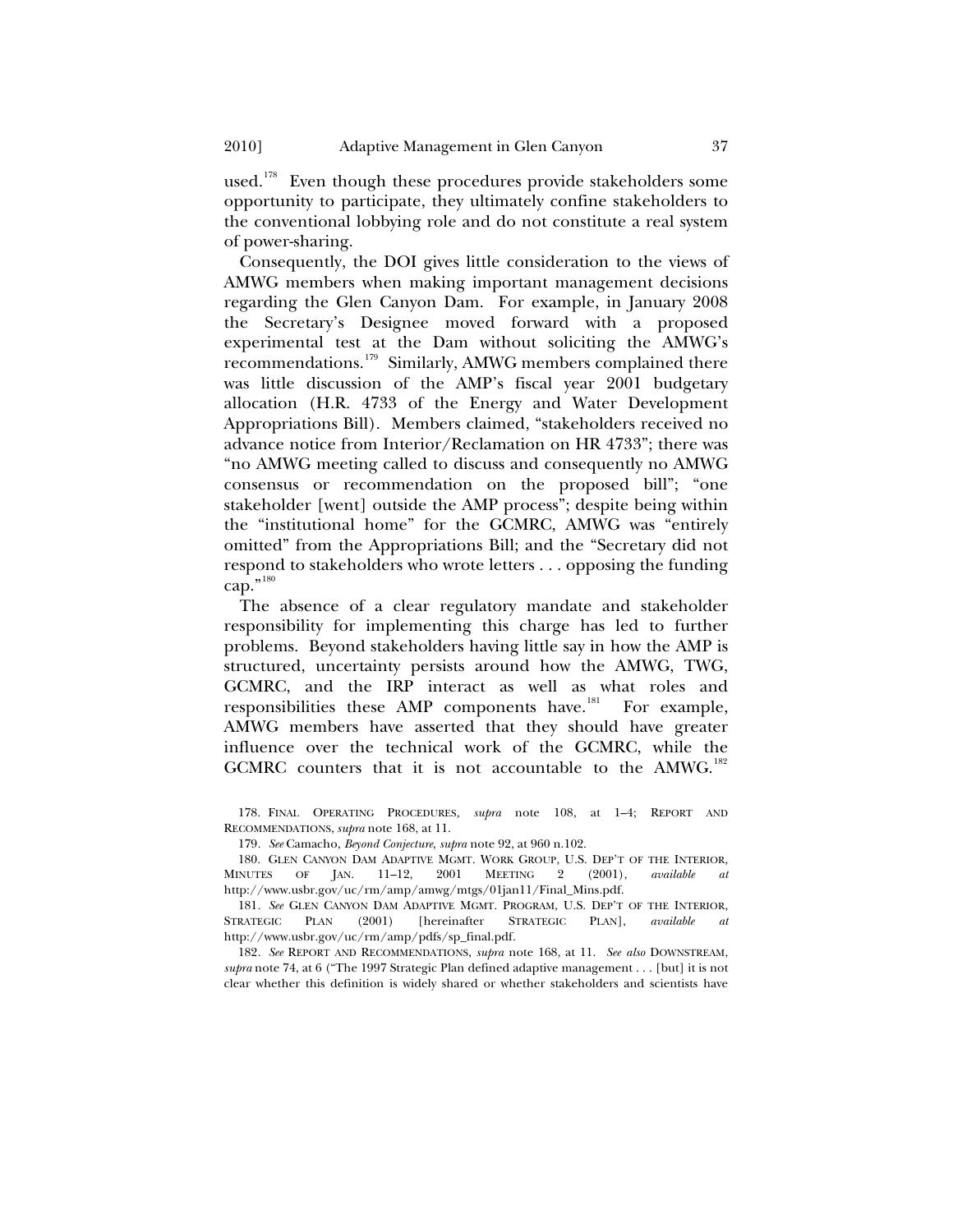<span id="page-37-0"></span>Procedural confusion has sometimes been accompanied by substantive disagreement. The AMP has failed, for example, to agree on targets and priorities.<sup>[183](#page-37-1)</sup> By failing to delineate clearly the functions and duties of different program components, Congress and the Secretary of the Interior have not only detached stakeholders from management, but have also unwittingly created a muddled regulatory structure.

## C. Committing to Identifying Common Ground and Cultivating Consensus

Collaborative adaptive management is premised on a commitment to promoting better understanding among stakeholders and seeking to develop shared decision making. To help accomplish this goal, best practices suggest that professional neutrals (or neutral teams) often provide value by facilitating or mediating the work of multiparty, ad hoc advisory, or collaborative planning groups and by identifying and fostering common ground.<sup>[184](#page-37-2)</sup> Effective facilitation or mediation extends beyond the management of face-to-face meetings. Professional neutrals know how to work with parties "away from the table" to help them prepare for meetings and to present and defend their views effectively.<sup>[185](#page-37-3)</sup> Aside from the skill professional neutrals bring to the management of group decision-making, evidence suggests that their involvement increases the chances that the process will be fair.<sup>[186](#page-37-4)</sup> Ideally, professional neutrals also have relevant expertise

<span id="page-37-2"></span>184*. See* Kirk Emerson et al., *The Challenges of Environmental Conflict Resolution*, *in* ENVIRONMENTAL CONFLICT RESOLUTION, *supra* note 6, at 3, 11.

186*. See* Lawrence E. Susskind, *Keynote Address: Consensus Building, Public Dispute* 

similar interpretations, particularly as it applies to Glen Canyon Dam operations and Grand Canyon ecosystem management . . . . The operational roles of scientific monitoring and research, and of the Center itself, remain unclear. A balance has not yet been reached among the Center's roles in conducting science programs, managing contracts, managing information systems, responding to stakeholder requests, and synthesizing and communicating monitoring and research results.").

<span id="page-37-1"></span><sup>183</sup>*. See* Camacho, *Beyond Conjecture*, *supra* note 92, at 949–50 ("Tellingly, after a decade of being in existence, 'quantifiable targets have not been established for AMP goals including the AMWG's priority resources (humpback chub, sediment, and cultural resources)' . . . . Even supporters of the AMWG process concede that there has been and still is substantial uncertainty regarding what the function of the AMWG should be in addressing this regulatory dispute.").

<span id="page-37-4"></span><span id="page-37-3"></span><sup>185</sup>*. See generally* Lawrence E. Susskind, *Environmental Mediation and the Accountability Problem*, 6 VT. L. REV. 1 (1981) (discussing growing importance of mediation in environmental disputes).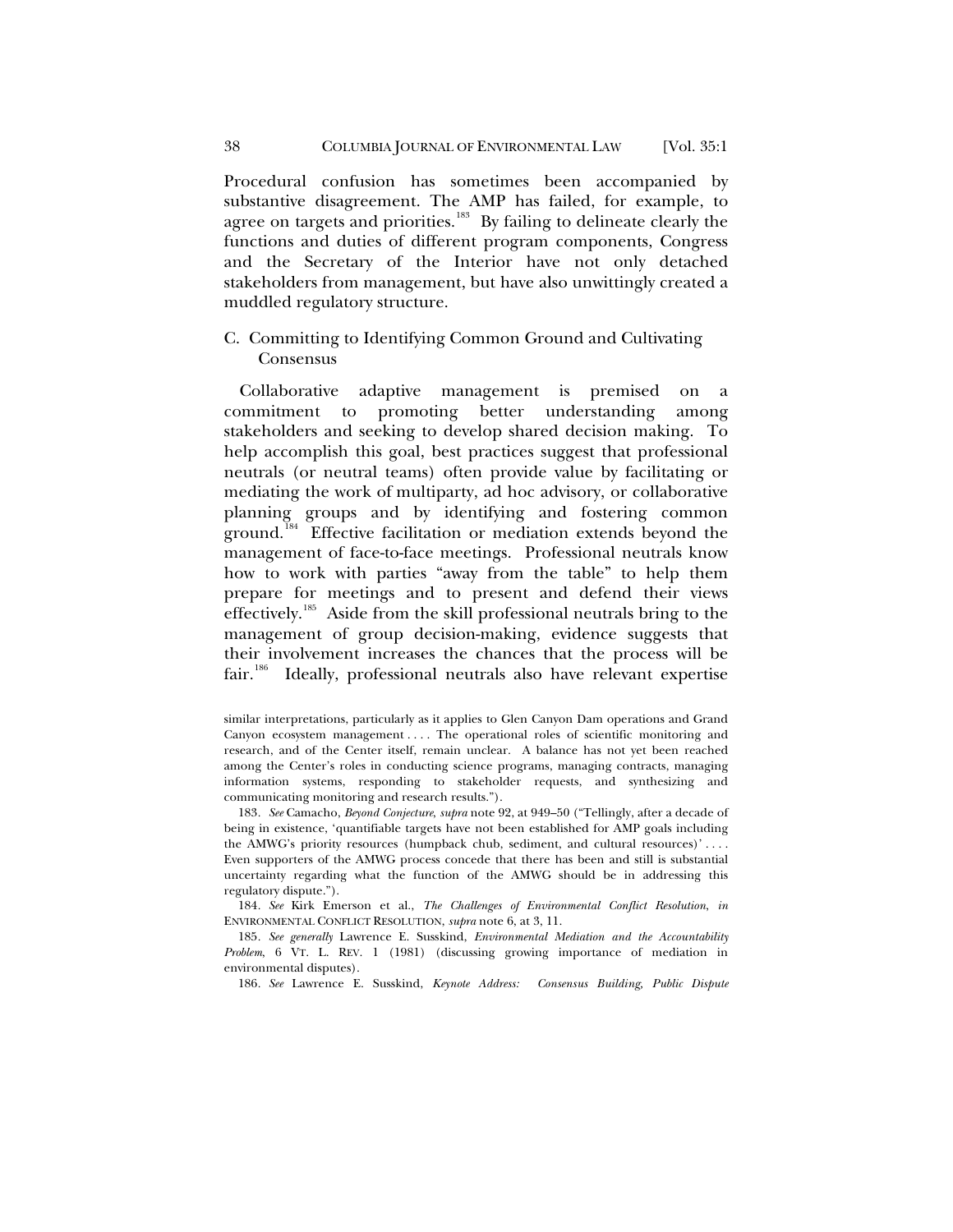that enables them to identify creative options that might meet each party's interests. Though an outside professional neutral is not always needed for a group to work collaboratively, $187$  in many situations outside mediators are more effective, as they are likely to be more objective, have the greatest degree of impartiality, and the greatest motivation to maintain confidentiality.<sup>[188](#page-38-1)</sup>

In its April 2007 *Report and Recommendations to the Secretary's Designee*, the Roles Ad Hoc Group—an AMWG committee formed to review the AMWG's progress—suggested that the level of collaboration between Glen Canyon Dam stakeholders had actually fallen since the inception of the AMP process.<sup>[189](#page-38-2)</sup> This represents a significant failure to bring parties together to develop outcomes that are viewed as mutually beneficial, and raises a question about how and whether the AMP leadership expected consensus to emerge on key questions facing the group.

As mentioned previously, the Secretary's designee chairs the AMWG. As a government employee and the Secretary's representative, the designee is not a "neutral." Furthermore, no designees thus far have been professional mediators, so they might lack the skills needed to facilitate the work of a complex and politically charged group like the Glen Canyon Dam AMP. The designees, and their positions, have been:

- Stephen Magnussen, Director, Operations for Reclamation (July 1997–February 2002);
- Michael Gabaldon, Director, Policy, Management, and Technical Services (February 2002–March 2006);

*Resolution, and Social Justice*, 35 FORDHAM URB. L.J. 185, 185–203 (2008) (discussing nexus between public dispute resolution and environmental justice concerns).

<span id="page-38-0"></span>187*. See* Poirier Elliott, *supra* note 147, at 231 ("Facilitators may more often be drawn from within an organization. This is particularly true when disputes spring from within a single organization, the issues are relatively clear and demarcated, the facilitator has no interest in the outcome of a decision, and the roles and responsibilities of the facilitator are clear and well understood by participants.") (internal citations omitted). *Id.* at 233 ("[Complex substantive issues, relationships, and process], in and of themselves, may not require an independent, professional practitioner."); Susskind, *An Alternative*, *supra* note 170, at 3, 7–8, 24, 40.

188. Poirier Elliott, *supra* note 147, at 231–32.

<span id="page-38-2"></span><span id="page-38-1"></span>189. REPORT AND RECOMMENDATIONS, *supra* note 168, at 3 ("There are several indications that the level of collaboration among AMP participants have decreased since the inception of the AMP in 1996, including failure of the various AMP groups to reach consensus/agreement . . . . The Roles Ad Hoc Group believes that ineffective and possibly insufficient collaboration is an underlying cause of contention, litigation threat, diminished efficiency, and confused roles within the AMP.").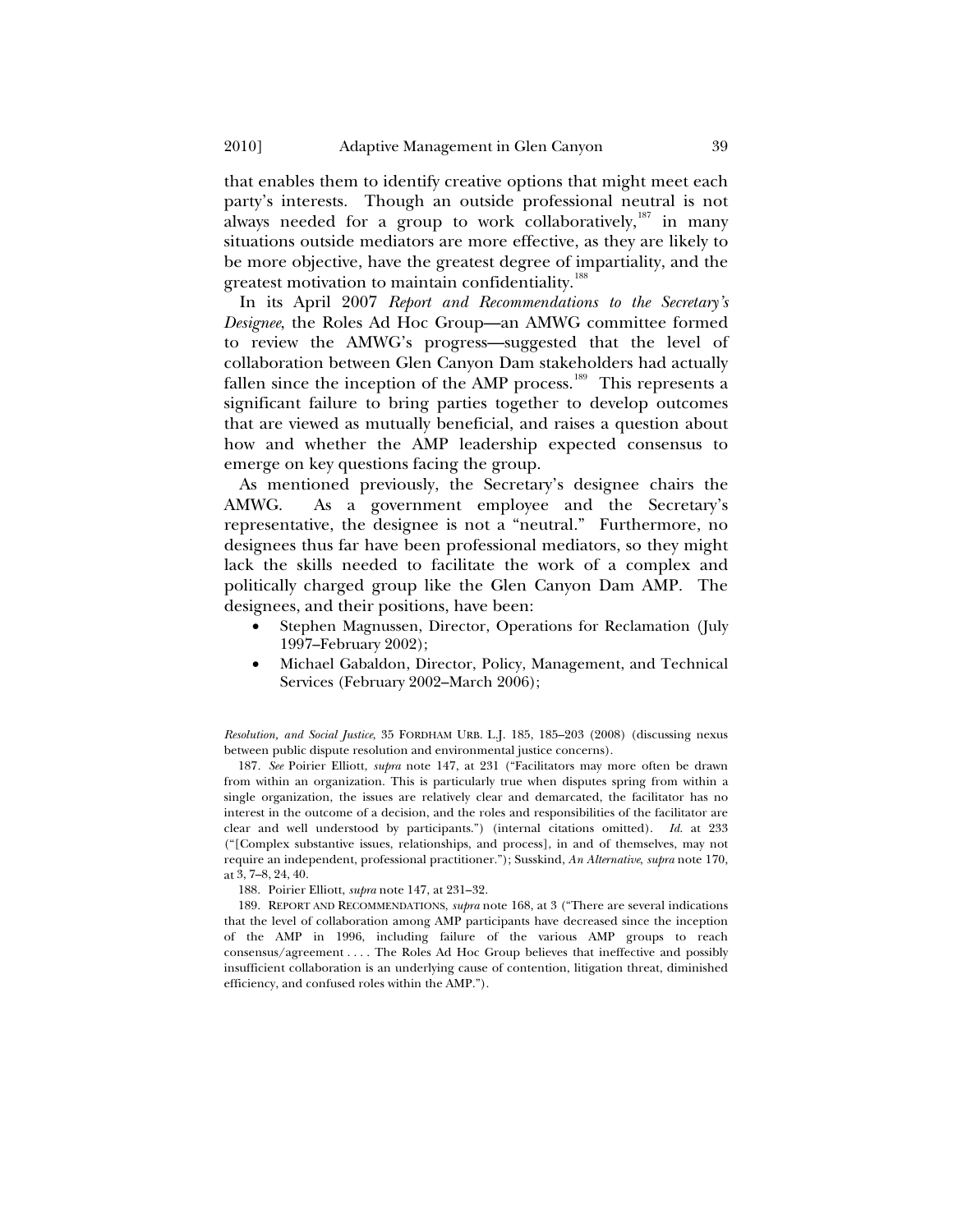- Mark Limbaugh, Assistant Secretary, Water and Science (March 2006–July 2007);
- Brenda Burman, Deputy Assistant Secretary, Water and Science (July 2007–July 2008);
- Kameran Onley, Assistant Secretary, Water and Science (July 2008–August 2009); and
- Anne Castle, Assistant Secretary, Water and Science (August 2009–present).

A review of the designees' biographies confirms that all were either career civil servants with technical backgrounds and managerial experience or political appointees.<sup>[190](#page-39-0)</sup> There is no indication that any designee received significant training in dispute resolution. Unsurprisingly, the Roles Ad Hoc Group reported that AMWG members perceive a lack of clear communication between the designees and the rest of the AMWG.<sup>[191](#page-39-1)</sup> The AMP lacked facilitation aimed at generating informed consensus.

Starting in 1999, the AMP used a trained dispute resolution professional to help facilitate some of its meetings and to assist the AMWG and TWG with strategic planning; however, because the individual was a former stakeholder group member, it leaves the AMWG vulnerable to claims that the individual was not sufficiently neutral.<sup>[192](#page-39-2)</sup> While she helped the Secretary's designee organize,

191. REPORT AND RECOMMENDATIONS, *supra* note 168.

<span id="page-39-2"></span><span id="page-39-1"></span>192*. See* GLEN CANYON DAM ADAPTIVE MGMT. WORK GROUP, U.S. DEP'T OF THE INTERIOR, MINUTES OF JULY 21–22, 1999 MEETING (1999), *available at* http://www.usbr.gov/uc/rm/amp/amwg/mtgs/99jul21/Final\_Minutes.pdf; American Rivers, About Us, http://www.americanrivers.org/about-us/ (last visited Jan. 22, 2010)

<span id="page-39-0"></span><sup>190</sup>*. See* U.S. Bureau of Reclamation, Biography of Stephen V. Magnussen, Acting Commissioner, http://www.usbr.gov/history/CommissBios/magnussen.html (last visited Jan. 22, 2010); U.S. Bureau of Reclamation: Biography of Michael Gabaldon, Director, Technical Resources,

http://www.usbr.gov/newsroom/presskit/bios/biosdetail.cfm?recordid=50 (last visited Jan. 22, 2010); Ferguson Group, Biography of Mark Limbaugh, http://www.fergusongroup.us/team\_biographies.htm#MarkLimbaugh (last visited Jan. 22, 2010); Press Release, U.S. Bureau of Reclamation, Brenda W. Burman Named Reclamation's Deputy Commissioner for External and Intergovernmental Affairs (June 7, 2006), *available at* http://www.usbr.gov/newsroom/newsrelease/detail.cfm?RecordID=12222; Press Release, U.S. Dep't of Interior, Secretary Kempthorne Names Kameran Onley to Assume Responsibilities of Assistant Secretary for Water and Science (July 13, 2007), *available at* http://www.doi.gov/news/07\_News\_Releases/070713a.html; Memorandum from Ken Salazar, Secretarial Designee for the Glen Canyon Dam Adaptive Management Working Group, *available at* http://www.usbr.gov/uc/rm/amp/amwg/pdfs/SecDesigneeApptmt.PDF; National Journal, Profiles of Decision Makers in the Obama Administration—Anne Castle, http://www.nationaljournal.com/decisionmakers/dm/310/ (last visited Jan. 22, 2010).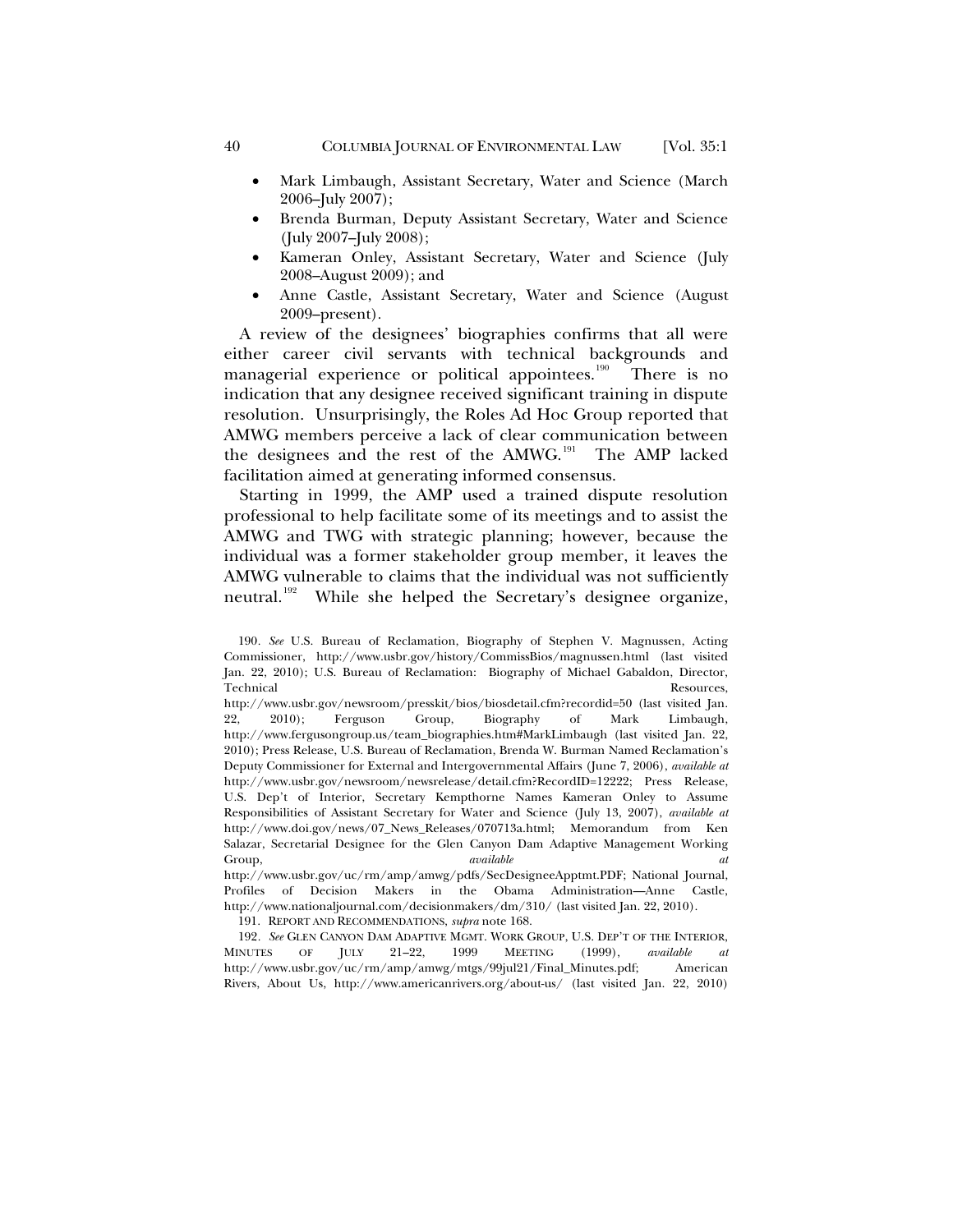plan, and run AMWG meetings, the dispute resolution professional's role in building consensus has also been somewhat limited.<sup>[193](#page-40-0)</sup> Rather than empowering a professional neutral to devise a consensus-based approach to move the stakeholders towards outcomes based on "joint gains," the AMP lodges decision-making authority with the Secretary's designee and grants this individual the authority to move a motion to a vote at his or her discretion.<sup>[194](#page-40-1)</sup> Furthermore, the dispute resolution specialist has had almost no engagement with stakeholders outside of formal meetings, nor has she dealt with other actors as an AMP representative, despite the Role Ad Hoc Group's recognition that such help is needed.<sup>[195](#page-40-2)</sup> No record in the AMWG minutes suggests that stakeholders played a role in reviewing candidates for the facilitator's job, or in preparing the contract that spelled out the terms and conditions of her hiring.<sup>[196](#page-40-3)</sup> All of these deficiencies suggest that little or no attention was given to involving professional neutrals in group decisionmaking or more generally to promoting collaborative decisionmaking.

In fact, as structured, the AMWG provides little opportunity for, or encouragement of, consensus building.<sup>[197](#page-40-4)</sup> For example,

(stating American Rivers, which the facilitator represented at the July 1999 meeting, is "the leading conservation organization standing up for healthy rivers so communities can thrive. American Rivers protects and restores America's rivers for the benefit of people, wildlife, and nature."); *see also* GLEN CANYON DAM ADAPTIVE MGMT. WORK GROUP, U.S. DEP'T OF THE INTERIOR, FINAL MINUTES OF JANUARY 11–12, 2001 MEETING 9 (2001), *available at*  http://www.usbr.gov/uc/rm/amp/amwg/mtgs/01jan11/Final\_Mins.pdf (detailing perceived concerns of bias raised in a performance evaluation survey the facilitator conducted in 2000).

<span id="page-40-0"></span>193. REPORT AND RECOMMENDATIONS, *supra* note 168, at 6 (stating that "facilitation and mediation expertise [should be used] more broadly throughout the AMP," including within the TWG and outside of the formal process via trips and exercises to build trust and foster collaboration).

<span id="page-40-1"></span>194. Camacho, *Beyond Conjecture*, *supra* note 92, at 958–59 ("The exact point in time when consensus may be established to be impossible—thus paving the way for a super-majority vote—is never delineated in the AMWG's operating procedures. The Secretary's Designee, not the mediator-facilitator, decides on his or her own option when to switch to a two-thirds vote . . . . As there are no time constraints or other detailed protocols governing when to seek consensus and when to follow a two-thirds decision rule, the convenor's discretion becomes of critical importance in determining how the AMWG actually functions.").

<span id="page-40-4"></span><span id="page-40-3"></span><span id="page-40-2"></span>195. REPORT AND RECOMMENDATIONS, *supra* note 168, at 6 (suggesting the need to "[u]pdate or develop a charter and operating procedures for all the elements of the AMP (AMWG, TWG, GCMRC, and Secretary's Designee) to reflect a more collaborative approach.").

196*. See generally* MEETING MINUTES, *supra* note 43.

197. Consensus building can be understood as the longer-term process of building trust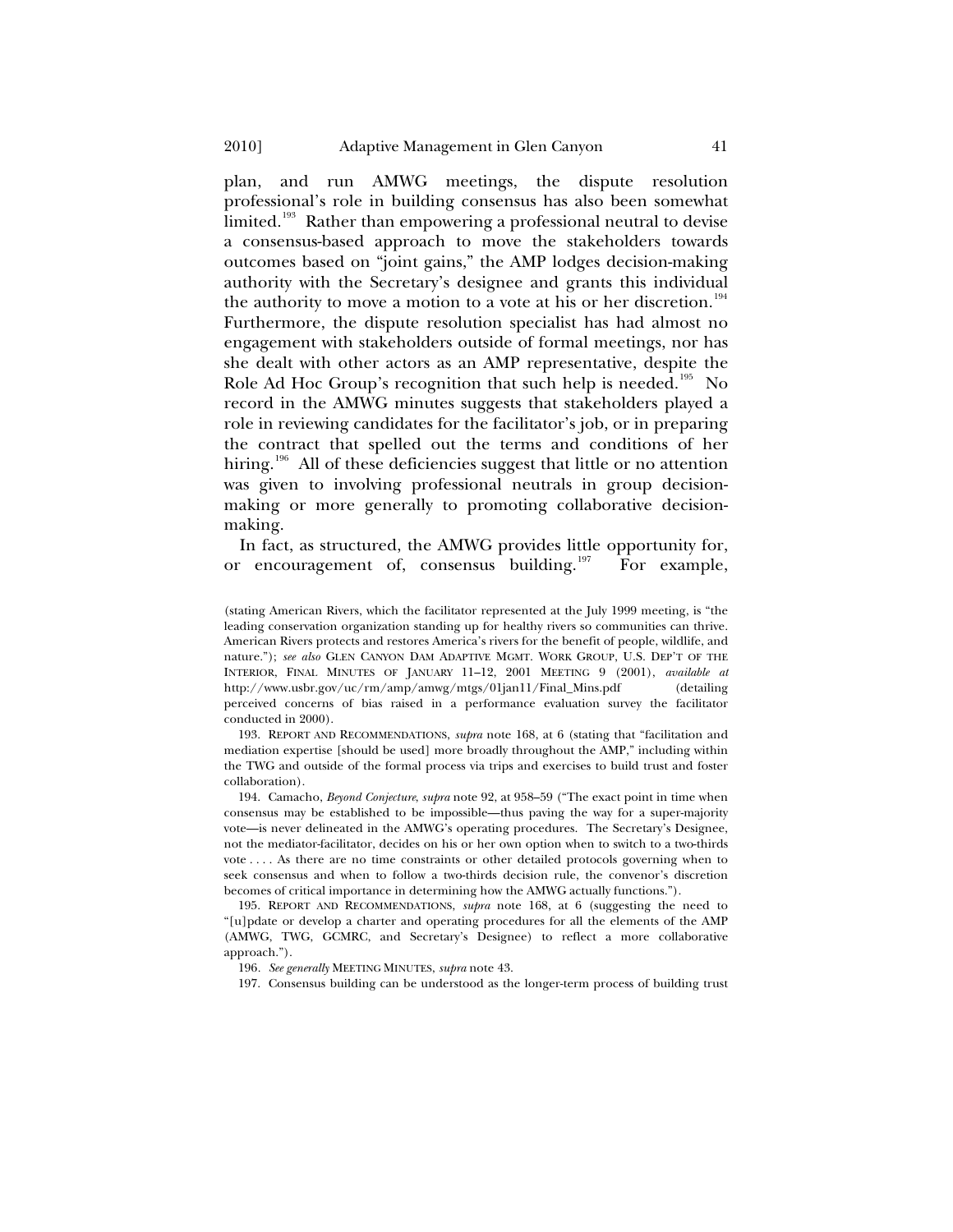more collaborative approach."<sup>205</sup> participants reached consensus on only half of the motions put before the AMWG between March 2004 and May 2008.<sup>[198](#page-41-0)</sup> Even though consensus is a stated goal of AMWG meetings, the Secretary's designee can simply choose to take a vote at any time, meaning that one side can force the motion to a vote when it senses it can prevail.<sup>199</sup> Since building consensus requires Since building consensus requires significant time and resources, $200$  quick voting undercuts the commitment to consensus and encourages each party to focus on building a "winning coalition" rather than searching for a creative solution that meets everyone's interests.<sup>[201](#page-41-3)</sup> As the Roles Ad Hoc Group recommends, parties need to "establish and agree to a common mission/goal for the AMP"; $^{202}$  $^{202}$  $^{202}$  the AMP should "create" incentives for participants to work collaboratively to achieve common goals and desired future resources conditions"; $^{203}$  $^{203}$  $^{203}$  the AMP should "create incentives for participants to work collaboratively to achieve common goals and desired future resources conditions";<sup>[204](#page-41-6)</sup> and the group should "update or develop" a charter and operating procedures for all the elements of the AMP (AMWG, TWG, GCMRC, and Secretary's Designee) to reflect a

The rigidity of the AMWG's procedure for developing agendas and structuring meetings—some of which FACA mandates inhibits the creativity and flexibility consensus building requires. $^{206}$  $^{206}$  $^{206}$ 

198*. See* MEETING MINUTES MAR. 2004–MAY 2008, *supra* note 164.

199. FINAL OPERATING PROCEDURES, *supra* note 108, at 3.

<span id="page-41-2"></span><span id="page-41-1"></span><span id="page-41-0"></span>200. REPORT AND RECOMMENDATIONS, *supra* note 168, at 3 ("[C]ollaborative processes are frequently expensive and time consuming, especially in resolving issues where conflict is extensive.").

<span id="page-41-4"></span><span id="page-41-3"></span>201. Lawrence E. Susskind & Larry Crump, *Introduction—Multiparty Negotiation: Theory and Practice of Public Dispute Resolution*, *in* 2 MULTIPARTY NEGOTIATION: THEORY AND PRACTICE OF PUBLIC DISPUTES RESOLUTION vii–xii (2008).

202. REPORT AND RECOMMENDATIONS, *supra* note 168, at 4.

203*. Id.* at 5.

204*. Id.*

205*. Id.* at 6.

<span id="page-41-7"></span><span id="page-41-6"></span><span id="page-41-5"></span>206*. See* FINAL OPERATING PROCEDURES, *supra* note 108, at 2–3 ("The maker of a motion must clearly and concisely state and explain his or her motion. Motions may be made verbally or submitted in writing in advance of the meeting . . . . After a motion there should

and understanding between parties so that they start to look for creative mutual gains rather than approaching all issues from their narrow entrenched interests. Consensus does not require unanimity, although it usually involves seeking unanimity but settling for overwhelming agreement after all parties have had a chance to present their views and suggestions. *See generally* Susskind, CONSENSUS BUILDING HANDBOOK, *supra* note 141; SUSSKIND & CRUIKSHANK, *supra* note 108, at 5.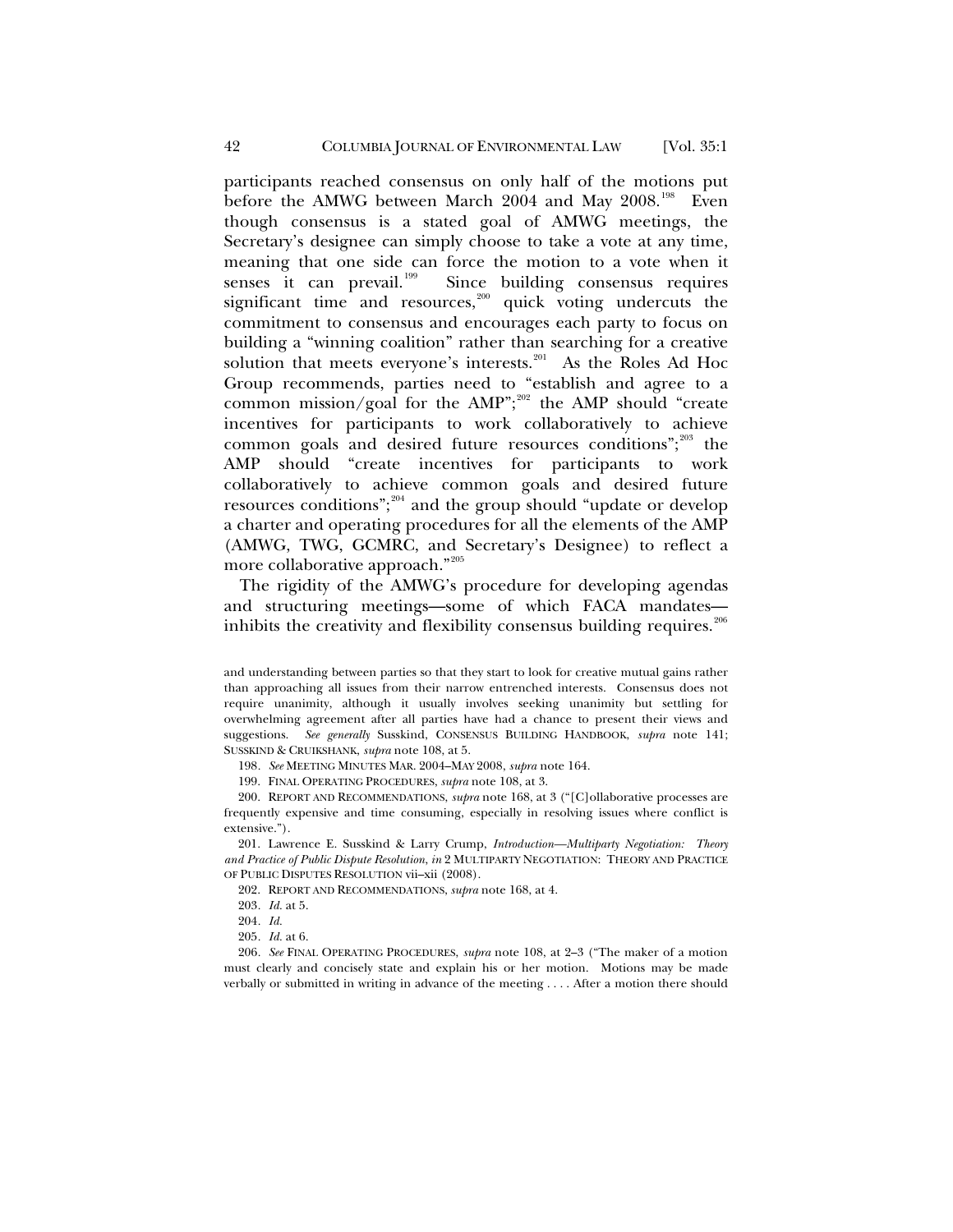The AMWG's procedures more closely resemble those of a formal body following Robert's Rules of Order than those of a more informal, problem-solving group following a consensus-based approach.<sup>[207](#page-42-1)</sup> In fact, the group explicitly agreed early on to follow Robert's Rules, while allowing for some flexibility.<sup>[208](#page-42-2)</sup>

Frustration caused by some groups' ability to get their way without having to seek broad consensus has inevitably led to a loss of faith in the process among those who regularly find themselves on the losing side.<sup>[209](#page-42-3)</sup> We attribute this in part to a failure to commit to the best practices associated with consensus building, particularly the appointment of a professional neutral selected by the full group. As noted previously, in the absence of a commitment to consensus building, the parties have turned to other tactics, primarily litigation.

# D. Establishing and Following Clear Joint Fact-Finding Procedures

Disagreements about "the facts" are critical to many disputes. Each party has its own understanding of what is happening on the ground and typically amasses evidence to substantiate and reinforce its own perceptions. In many situations, one side hires technical experts to prove they are right. Of course, other parties view such findings with skepticism, and, when they can afford to, hire their own technical experts to contradict the other side's experts.

Joint fact-finding ("JFF")—a best practice that suggests data

<span id="page-42-1"></span>207. The AMWG generally adheres to Robert's Rules of Order. *See* FINAL OPERATING PROCEDURES, *supra* note 108, at 1. For a contrast between Robert's Rules and a consensusbased approach, see SUSSKIND & CRUIKSHANK, *supra* note 108.

208. MEETING MINUTES SEPTEMBER 1997, *supra* note 107, at 4–5.

<span id="page-42-3"></span><span id="page-42-2"></span>209. Camacho, *Beyond Conjecture*, *supra* note 92, at 959–60 ("[A]n AMWG's ad hoc committee concluded that 'some stakeholders feel disenfranchised because some interests have more representation on the group; this is especially significant when consensus is not achieved and issues get resolved by a vote.' . . . [S]takeholders consistently in the minority are increasingly seeing little incentive to expend their limited resources in a process that consistently ignores them, turning instead to costly litigation to address issues the AMWG has not confronted.").

<span id="page-42-0"></span>

be presentations by staff followed by a discussion and a call for questions. The public will be given opportunity to comment during the question period as allowed by the Chairperson . . . . The group should attempt to seek consensus but, in the event that consensus is not possible, a vote should be taken. Voting shall be by verbal indication or by raised hand. Approval of a motion requires a two-thirds majority of members present and voting.").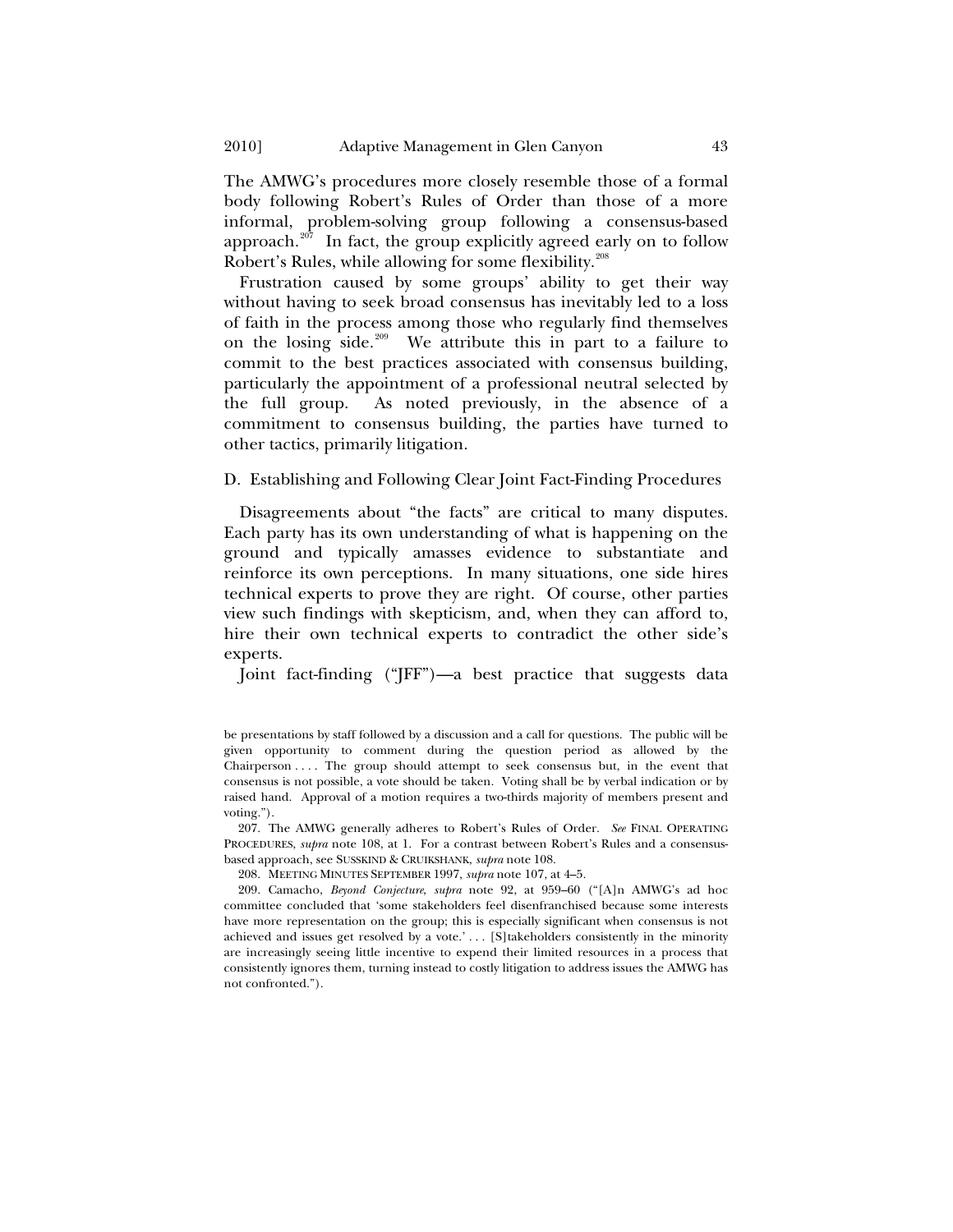ought to be gathered jointly—provides a way to move beyond such stalemates.<sup>[210](#page-43-0)</sup> When engaged in JFF, parties work together to identify what they need to know and to select independent experts that they all agree are credible.<sup>[211](#page-43-1)</sup> After working together with the experts to design the relevant research and reviewing the preliminary findings together, the parties might interpret the expert's findings differently, but they will have little reason to reject the legitimacy of the data that has been collected.<sup>[212](#page-43-2)</sup> By moving beyond disagreements about data, the parties can address more substantive issues, like the significance of the data and the appropriate responses to it.<sup>[213](#page-43-3)</sup>

Of course, uncertainty may persist under JFF, and new data will affect the parties' understandings of the issue; however, the aim of JFF is not to develop an absolutely conclusive set of facts, but rather to reach tentative agreement on the facts at a given time in the process and to allow for collaborative research and subsequent evolution in management as more is learned.<sup>[214](#page-43-4)</sup> Indeed, adaptive management is premised on the notion of recurring monitoring and research, and adaptation to new information.<sup>[215](#page-43-5)</sup> Effective adaptive management programs do not pretend to have all of the answers, nor do they allow uncertainty to cripple decision-making; rather, they facilitate agreement on what is known and unknown at a given point, what decisions should be made in light of this information, and what information should be collected moving forward.<sup>[216](#page-43-6)</sup>

To the AMP's credit, the parties do have the ability to craft research questions through the TWG, and unlike other experimental initiatives like the U.S. Fish and Wildlife Service's Habitat Conservation Plan program,<sup>[217](#page-43-7)</sup> the AMP includes a well-

<span id="page-43-1"></span><span id="page-43-0"></span><sup>210.</sup> Ehrmann & Stinson, *supra* note 149, at 375–99; Lawrence Susskind et al., *Integrating Scientific Information, Stakeholder Interests, and Political Concerns*, *in* INTEGRATED RESOURCE AND ENVIRONMENTAL MANAGEMENT: CONCEPTS AND PRACTICE 181 (D. Scott Slocombe & Kevin S. Hanna eds., 2007).

<sup>211.</sup> Ehrmann & Stinson, *supra* note 149, at 375–99.

<sup>212</sup>*. Id.*

<sup>213</sup>*. Id.*

<sup>214</sup>*. Id.*

<sup>215.</sup> TECHNICAL GUIDE, *supra* note 28, at v.

<span id="page-43-7"></span><span id="page-43-6"></span><span id="page-43-5"></span><span id="page-43-4"></span><span id="page-43-3"></span><span id="page-43-2"></span><sup>216</sup>*. See generally* Lee, *Appraising Adaptive Management*, *supra* note 28, at 3; ADAPTIVE ENVIRONMENTAL MANAGEMENT: A PRACTITIONER'S GUIDE (Catherine Allen & George Henry Stankey eds., 2009).

<sup>217</sup>*. See* Camacho, *Can Regulation Evolve?*, *supra* note 3, at 337.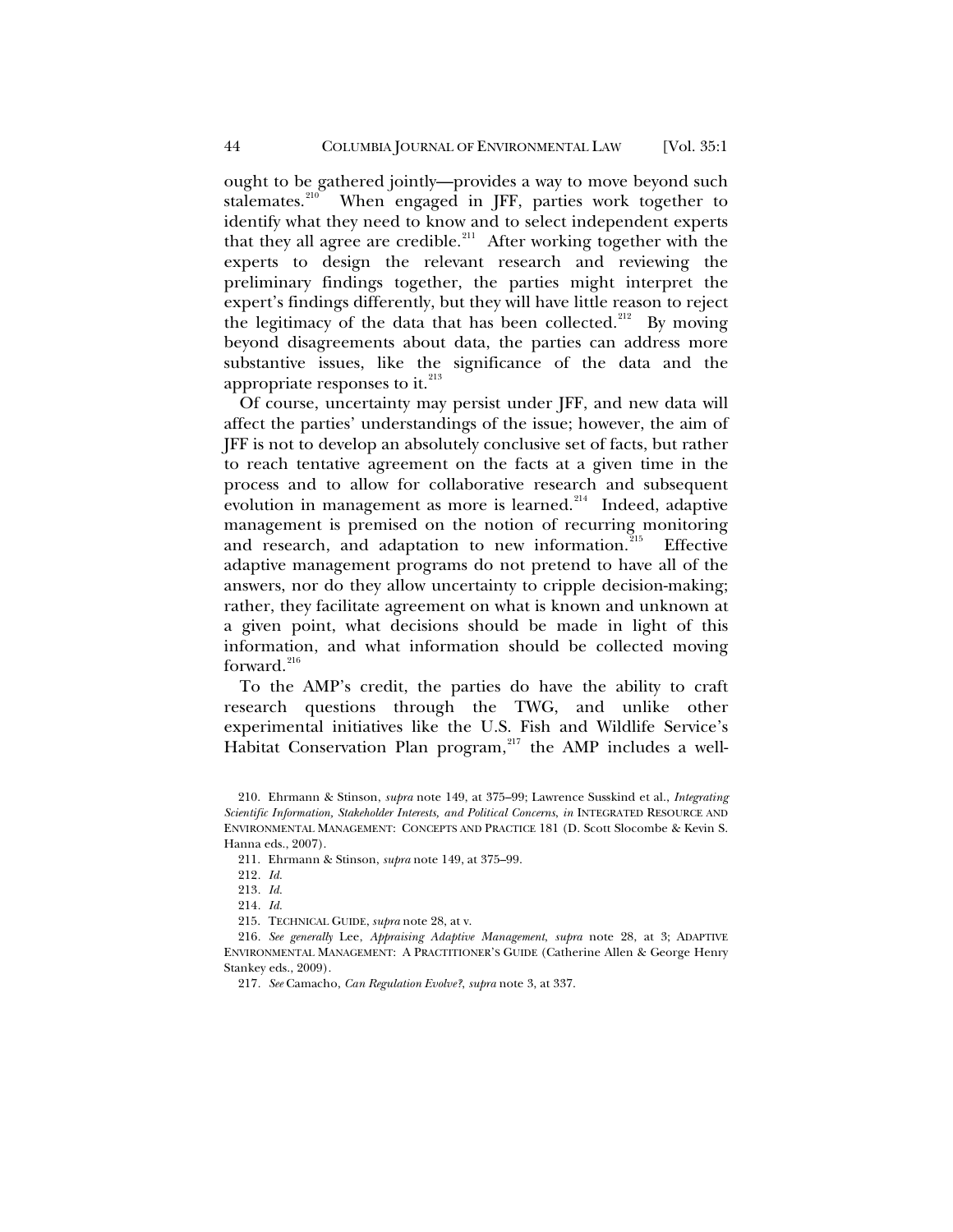funded scientific monitoring and research apparatus—the GCMRC. The GCMRC is responsible for most of the research used by the AMWG, either directly or indirectly. Its mission is "[t]o provide credible, objective scientific information to the Glen Canyon Dam Adaptive Management Program on the effects of operating Glen Canyon Dam on the downstream resources of the Colorado River ecosystem, utilizing an ecosystem science approach."[218](#page-44-0)

If the AMP were to provide clear guidance establishing the GCMRC's scientific neutrality while giving the AMWG the authority and responsibility to identify research priorities, this would enable the GCMRC to have the rare capacity to assist the AMWG in making long-term resource management decisions; however, such guidance has not been forthcoming. Neither Congress nor the DOI has provided clear direction regarding the goals of the AMP or the "chain of command" between the AMWG and the GCMRC.<sup>[219](#page-44-1)</sup> As a result, GCMRC officials claim that the AMWG has failed to provide clear guidance to the GCMRC on the scientific questions that the GCMRC should investigate.<sup>[220](#page-44-2)</sup> On the other hand, some AMWG members have claimed that the GCMRC remains purposefully ignorant of their needs.<sup>[221](#page-44-3)</sup> As an arms-length government body, the GCMRC is responsible for providing data to the AMWG and TWG, but is not under the AMWG and TWG's direction.<sup>[222](#page-44-4)</sup> Since all GCMRC staff are government employees or contractors, AMWG and TWG members have little or no say about whom the GCMRC hires on contract or what their work shall entail.<sup>[223](#page-44-5)</sup>

The AMP has used Independent Review Panels to make factfinding efforts more objective and credible, but like the GCMRC, these panels are not directly associated with the AMWG. The

<span id="page-44-1"></span><span id="page-44-0"></span>218. Glen Canyon Monitoring and Research Center, About GCMRC, http://www.gcmrc.gov/about/ (last visited Jan. 22, 2010).

219. Camacho, *Beyond Conjecture*, *supra* note 92, at 949–53.

220*. Id.* at 955 n.77.

222. REPORT AND RECOMMENDATIONS, *supra* note 168, at 9.

<span id="page-44-5"></span>223*. Id.* at 17–22.

<span id="page-44-4"></span><span id="page-44-3"></span><span id="page-44-2"></span><sup>221.</sup> REPORT AND RECOMMENDATIONS, *supra* note 168, at 18 ("Some feel the GCMRC does not want to be responsive to the needs of the AMP. . . . Some AMP members feel that GCMRC appears to have made unilateral changes in approved documents, work plans, and budgets without communicating with AMWG, which has reduced the level of trust between AMP members and GCMRC.").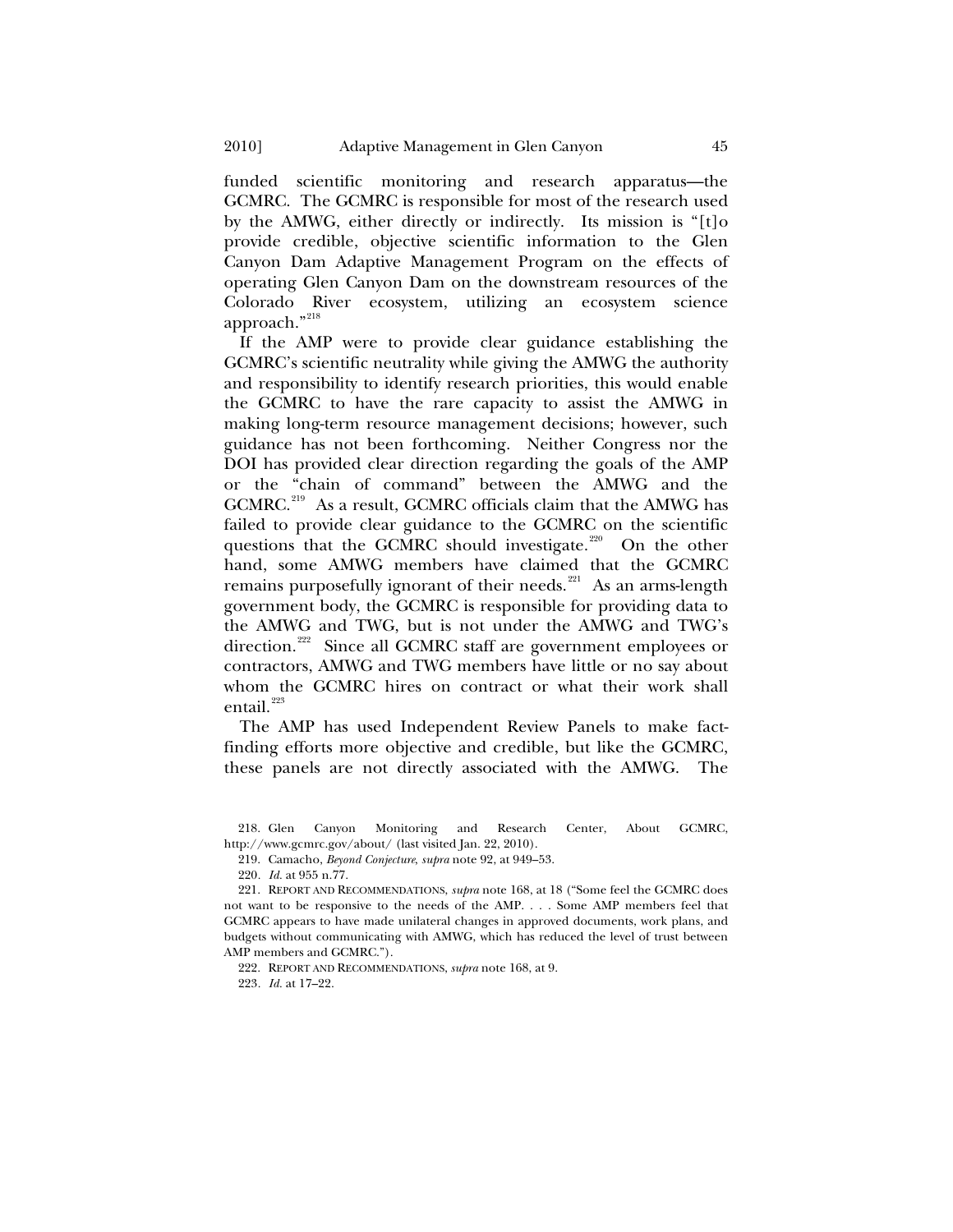panels, which include a Science Advisory Board comprised of respected academic experts, assess and monitor the credibility of GCMRC program proposals and outputs.<sup>[224](#page-45-0)</sup> Yet, because the panels are set up by and report to the GCMRC, their reviews are not responsive to the interests and concerns of the AMP's stakeholders. Furthermore, some AMWG members argue that advisory board members are not forthright in their criticism out of fear of offending the research center and their contract staff, thereby putting them at risk of losing future work.<sup>[225](#page-45-1)</sup>

The panels and the GCMRC are convened on the premise that distinguished experts can add legitimacy to the regulatory process at Glen Canyon Dam because these experts stand above the political fray. Even so, though scientists regularly provide crucial information that can help resolve natural resource disputes including assessments of the potential tradeoffs of alternative strategies—technical analysis should only inform, and not dictate, political decision-making.<sup>226</sup> By allowing the GCMRC and By allowing the GCMRC and independent review panels to operate without being responsive or accountable to the AMWG, Congress and the Department of the Interior severely crippled the AMWG's ability to manage uncertainty regarding the questions central to the Dam's management. Because scientists alone cannot provide definitive and objective answers on the priorities for management or an optimal resolution of policy tradeoffs, stakeholders must be engaged in defining researchable questions and analyzing the results of any technical studies undertaken.

The dispute surrounding the AMP's much-publicized experimental flood releases exemplifies the prolonged and unproductive conflicts that result from the AMP's inadequate factfinding procedures. The GCMRC has conducted a variety of experiments to understand the Dam's impacts on the downstream

295(2003)001%5B0298:RFAWWE%5D2.0.CO%3B2?cookieSet=1.

<sup>224.</sup> U.S. GEOLOGICAL SURVEY, *supra* note 110.

<span id="page-45-1"></span><span id="page-45-0"></span><sup>225.</sup> REPORT AND RECOMMENDATIONS, *supra* note 168, at 25 ("Some believe that the Science Advisors (SAs) do not always forward clear critiques, . . . comments, and recommendations because they may not want to offend GCMRC and contract scientists. However, the lack of clarity causes difficulty among managers in resolving a course of action.").

<span id="page-45-2"></span><sup>226.</sup> N. LeRoy Poff et al., *River Flows and Water Wars: Emerging Science for Environmental Decision-Making*, 1(6) FRONTIERS IN ECOLOGY & ENVT. 298, 301–02 (2003), *available at* http://www.esajournals.org/doi/pdf/10.1890/1540-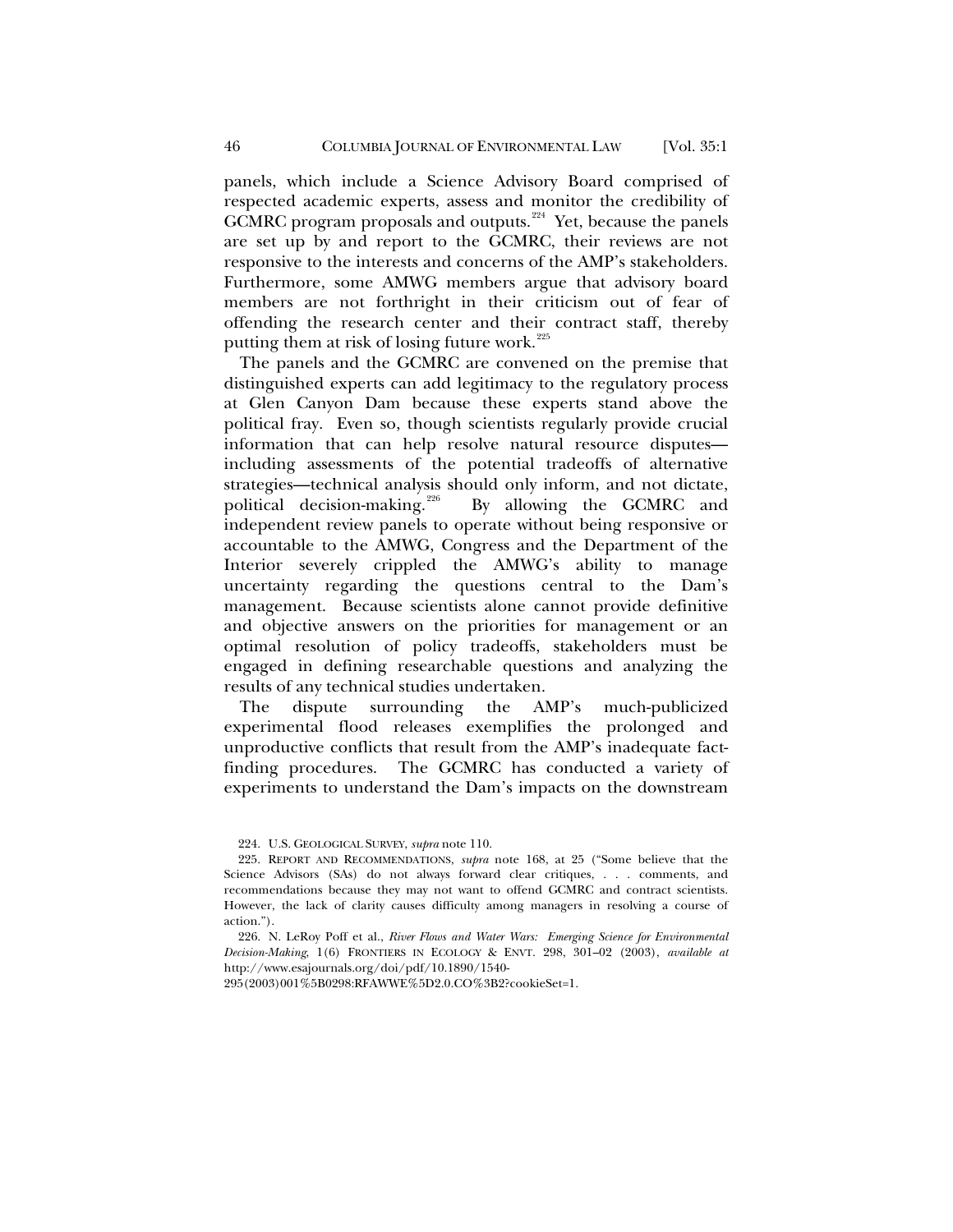ecosystem as well as to test out various flow regimes.<sup>[227](#page-46-0)</sup> Many of these experiments have involved releasing different volumes of water over different time periods and evaluating the results.<sup>[228](#page-46-1)</sup>

Because AMWG members have had less input in crafting the research program than they would in a true joint fact-finding process, stakeholder criticism of how research has been conducted is inevitable. The most controversial issues during these tests have included: interpreting the impacts of high-flow releases on the river, beach development, and conditions for indigenous species and the trout fishery; deciding what experiments should be conducted and when; deciding how such impacts should be measured; and agreeing on what the ideal outcome should be.<sup>[229](#page-46-2)</sup> For example, at the August 2007 AMWG meeting, environmental representative voiced concern that the monitoring and research plan did not represent a true ecosystem approach.<sup>[230](#page-46-3)</sup> At the April 29–30, 2009 meeting, the states and power interests

voted against a motion to conduct high flow experiments in fiscal year 2010–11, ostensibly because they felt that the results of the  $2008$  high flow experiment should be interpreted first.<sup>[231](#page-46-4)</sup> Though stakeholders might criticize research even under a joint fact-finding process, the failure to include stakeholders in shaping the research agenda unnecessarily increased the potential for conflict and delegitimized the data-gathering process.

Because they were peripheral to the research program's design, stakeholders also have not treated the research findings as tools for facilitating joint problem solving, but rather used them as ammunition to advance their own positions. For example, at the

<span id="page-46-4"></span><span id="page-46-3"></span><span id="page-46-2"></span><span id="page-46-1"></span><span id="page-46-0"></span>231. FINAL MEETING MINUTES APRIL 2009, *supra* note 52, at 12–13. "[T]he [Environmental Assessment] and the [Biological Assessment] both are pretty specific about what additional work needs to be done before more ... High Flow Experiments or Beach/Habitat-Building Flows, are to be conducted and there is a requirement in the EA that full scientific and public analysis of the 2008 experiment be completed. There is language to that effect in the BA that says there will be the development of predictive and other analytic tools to inform future tests before they're done and that there will not be a proposal to do additional high flow tests until the information from the 2008 HFE is fully analyzed . . . . And as we know from the presentations yesterday . . . some of that won't be completed until the end of fiscal year 2010." *Id.* at 12. Despite this opposition, the Secretary of the Interior recently directed the development of a protocol for conducting further experimental high flows. *See* News Release, U.S. Dep't of the Interior, *supra* note 140.

<sup>227.</sup> FINAL ENVIRONMENTAL ASSESSMENT, *supra* note 51, at 3–6.

<sup>228</sup>*. Id.*

<sup>229</sup>*. See generally* MEETING MINUTES, *supra* note 43.

<sup>230.</sup> FINAL MEETING MINUTES AUGUST 2007, *supra* note 64, at 4.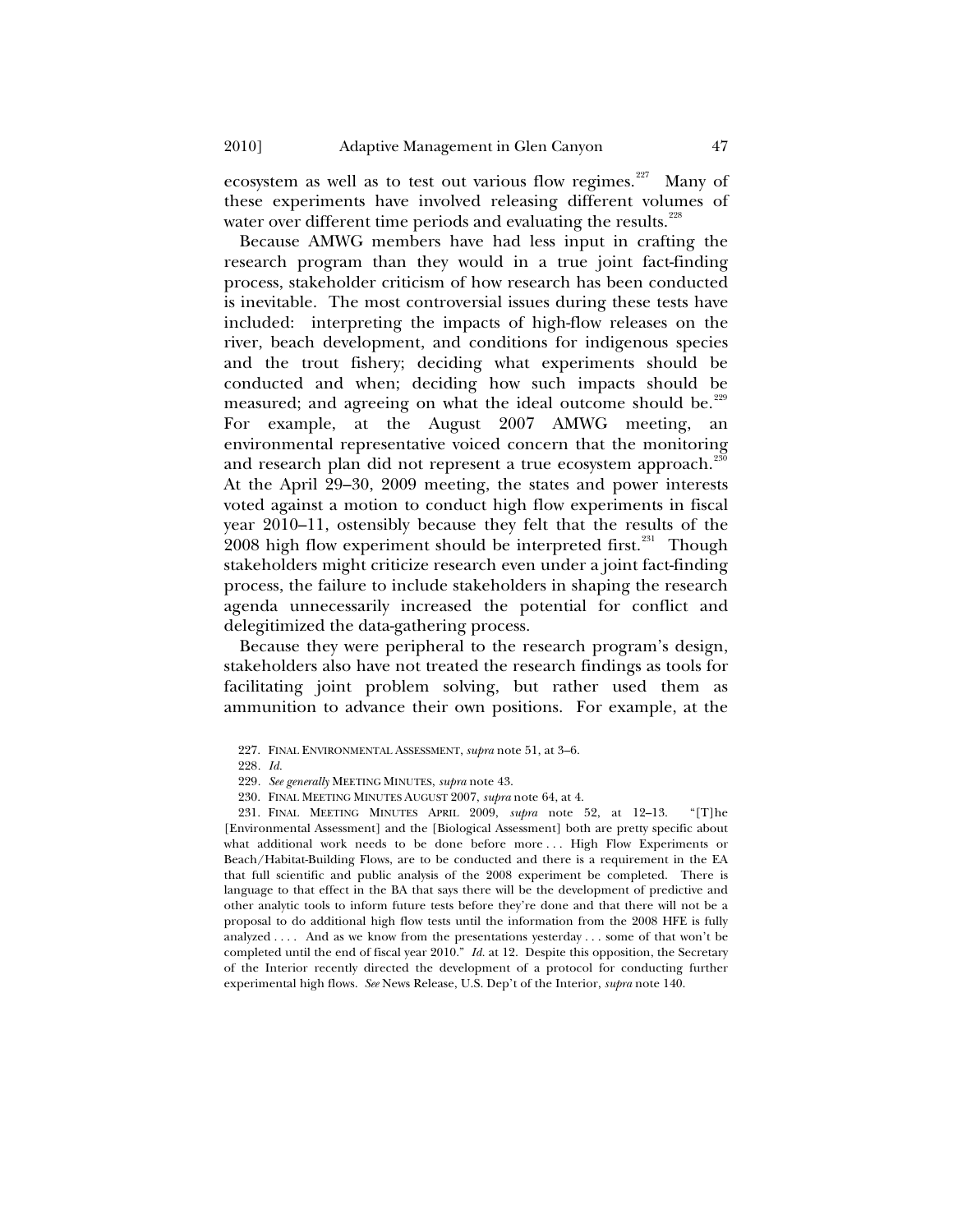April 2009 meeting, rafting and endangered species advocates cited the success that modified flow regimes had in restoring sandbars as reason to lobby for their long-term use.<sup>[232](#page-47-0)</sup> Since high-flow releases appear to provide habitats for endangered species, the AMP may continue to use such releases to comply with the Endangered Species Act.<sup>[233](#page-47-1)</sup> Hydropower interests, on the other hand, cite significant revenue losses and problems with meeting electricity demand when flows are not regulated based on power needs.<sup>[234](#page-47-2)</sup> Thus, they advocate maintaining the status quo of traditional release patterns, which maximize power generation revenues.<sup>[235](#page-47-3)</sup>

A well-designed JFF process would not eliminate such arguments. It would, however, require each stakeholder to acknowledge those aspects of its policy advice that are based on fact and those that reflect subjective judgments or wishful thinking. As each group advocates a particular policy choice, the factual bases for its prescriptions would be clear to all sides.

AMP stakeholders have also used the absence of a clearly delineated fact-finding process as a delay tactic.<sup>[236](#page-47-4)</sup> Uncertainty can never be fully eliminated, but parties who benefit from the status quo demand that changes be made based only on selective information and perpetuate claims of uncertainty by challenging the results of experiments. $237$  A clear joint fact-finding process could help limit opportunities for delay and other adversarial, selfseeking behavior on the part of stakeholders by managing uncertainty, moving the process toward agreement on the

<span id="page-47-3"></span><span id="page-47-2"></span><span id="page-47-1"></span><span id="page-47-0"></span>235*. See generally* MEETING MINUTES, *supra* note 43. For example, during the August 2004 meeting, the following was raised: "Anything that can be done to lessen the impact to the basin fund would be good. Given the drought conditions, it may be better to go to existing powerplant conditions and provide a bridge so as to not impact the basin fund. He added that they may be putting the AMP in jeopardy if they ask for money from Congress and then let money out of the fund when money could be generated by the power revenues." FINAL MEETING MINUTES AUGUST 2004, *supra* note 43, at 17. Similarly, challenges from stakeholders who claim the tests are not worth their environmental impacts and that the tests may contravene the Law of the River undermine the usefulness of these experiments. For example, a motion to implement seasonally-adjusted steady flows in 2008 was opposed by an AMWG member on the grounds that reduced power generation might lead to more greenhouse gas emitting coal-fired power generation. FINAL MEETING MINUTES AUGUST 2007*, supra* note 64.

<span id="page-47-5"></span><span id="page-47-4"></span>236*. See* Reese, *supra* note 42.

237*. Id.*

<sup>232.</sup> FINAL MEETING MINUTES APRIL 2009, *supra* note 52, at 12–13.

<sup>233.</sup> FINAL BIOLOGICAL OPINION, *supra* note 23, at 23.

<sup>234.</sup> FINAL MEETING MINUTES APRIL 2009, *supra* note 52, at 14.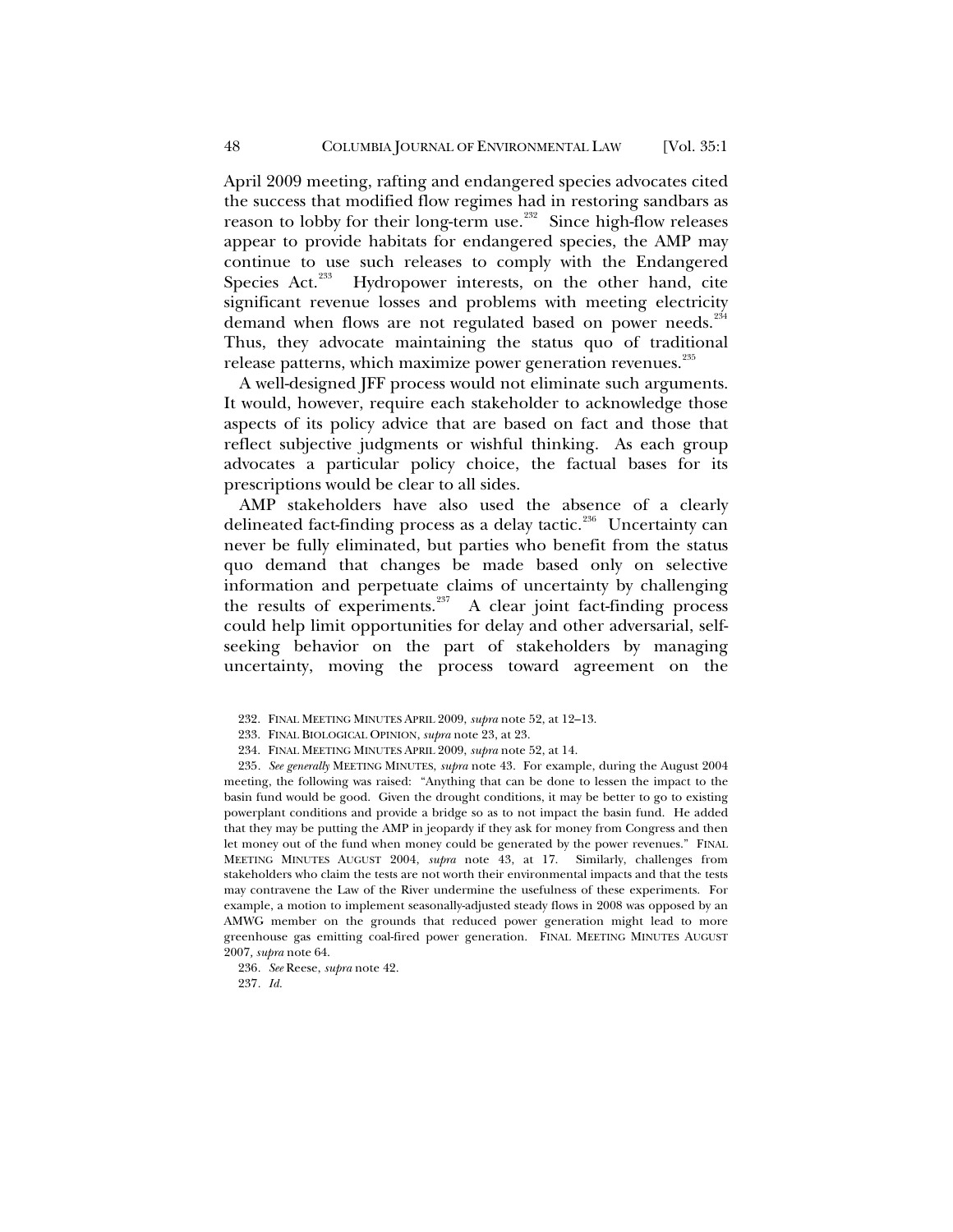legitimacy of the underlying data, and providing a framework for constantly improving that data.<sup>[238](#page-48-1)</sup>

In short, the AMP can and should implement a joint fact-finding process. The stakeholder-comprised TWG has the capacity to formulate researchable questions, and the GCMRC has the resources and objectivity to play a major role in conducting and managing the research process. Effective joint fact-finding remains elusive, however, due to the lack of stakeholder support and the absence of a clear relationship between the AMWG and the GCMRC. As a result, factual conflict is often the main issue between stakeholders, preventing the AMP from focusing its energy on collaborative decision making.

## E. Producing Collectively Supported and Functional Written Agreements

Best practices suggest that a collaborative process, especially one that is explicitly designed to generate decisions, should produce a text used for negotiation that all parties can ultimately sign and that spells out agreements that have been reached along with commitments the parties have made.<sup>[239](#page-48-2)</sup> Preparing minutes or summaries of meetings does not suffice. Rather, drafting possible terms of a written agreement in the process of negotiating "provides a record of discussions" and "reduc[es] the chance of later misunderstanding."<sup>[240](#page-48-3)</sup> A written record of discussions should also include places for the parties to indicate their personal commitments to help implement what has been worked out, regardless of whether they have the legal authority to enter into enforceable contracts.<sup>[241](#page-48-4)</sup>

In the case of Glen Canyon Dam, the stakeholders have not developed written agreements that address the core issues before

<span id="page-48-2"></span>239. LAWRENCE SUSSKIND & JEFFREY CRUIKSHANK, BREAKING THE IMPASSE: CONSENSUAL APPROACHES TO RESOLVING PUBLIC DISPUTES 14–34 (1987).

<span id="page-48-4"></span><span id="page-48-3"></span>240. ROGER FISHER ET AL., GETTING TO YES: NEGOTIATING AGREEMENT WITHOUT GIVING IN 172 (2d ed. 1991).

241. SUSSKIND & CRUIKSHANK, *supra* note 108, at 134.

<span id="page-48-0"></span>

<span id="page-48-1"></span><sup>238.</sup> Ehrmann & Stinson, *supra* note 149, at 376 ("Joint fact-finding is a central component of many consensus building processes; it extends the interest-based, cooperative efforts of parties engaged in consensus building into the realm of information gathering and scientific analysis. In joint fact-finding, stakeholders with differing viewpoints and interests work together to develop data and information, analyze facts and forecasts, develop common assumptions and informed opinion, and . . . reach decisions together.").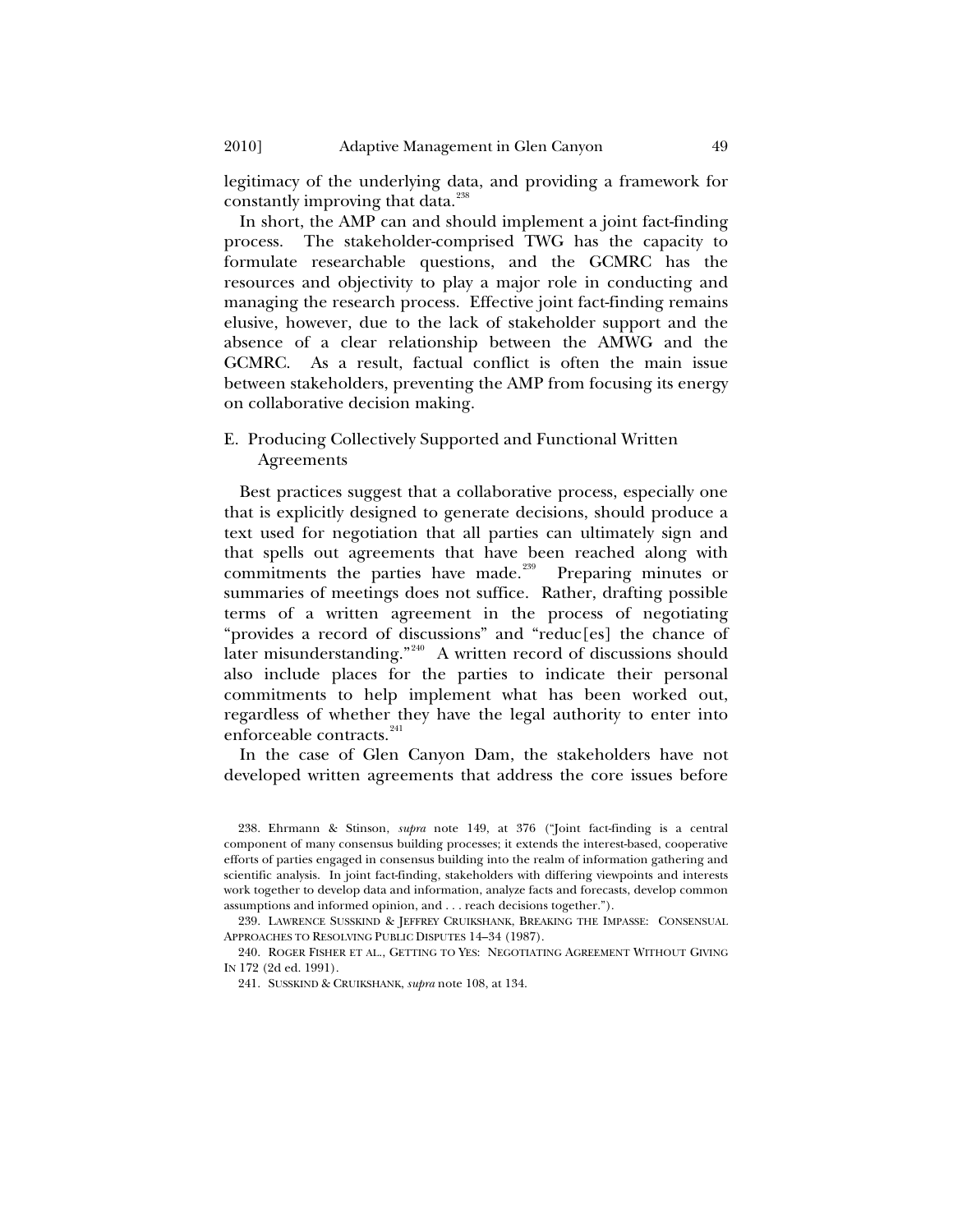the AMP. The AMP has adopted a strategic plan that includes a mission statement and lists a range of goals for the Colorado River<br>ecosystem.<sup>242</sup> Despite this, many of the "desired resource Despite this, many of the "desired resource conditions" stated in the strategic plan are not necessarily compatible. For example, it is far from clear that the goals (1) "[to] maintain or attain viable populations of existing native fish, remove jeopardy from humpback chub and razorback sucker, and prevent adverse modification to their critical habitat" and (2) "[to] [m]aintain power production capacity and energy generation, and increase where feasible and advisable, within the framework of the Adaptive Management ecosystem goals" can be achieved simultaneously.<sup>[243](#page-49-1)</sup> The strategic plan outlines the positions and roles of the various stakeholders and program components, introduces the boundaries set by relevant legislation, and notes that conflicts may emerge between efforts to meet the various goals.<sup>[244](#page-49-2)</sup> However, the strategic plan offers no guidance as to how to reconcile these conflicts. Because of its focus on integrating research findings into management decisions, the strategic plan seems to expect that conflicts can be overcome with more and better information.<sup>[245](#page-49-3)</sup>

While accurate and generally-accepted facts are needed, even the best joint fact-finding cannot overcome inherently conflicting uses of the same limited resource. As a result of these limitations, the Roles Ad Hoc Group found that the underlying conflicts among the listed goals have not been resolved, that no quantifiable targets had been established for any of the AMP's goals, and that many stakeholders had "never committed to defining or achieving specific resources objectives or desired future resource conditions."[246](#page-49-4) Rather than spending time on these fundamental issues, the AMWG has focused instead on "the details of the AMP, sometimes duplicating TWG efforts."<sup>[247](#page-49-5)</sup> Again, this failure can at least in part be attributed to Congress's failure to clarify program goals and the relative status of resource uses under the GCPA.<sup>[248](#page-49-6)</sup>

The AMWG has also been ineffective because the parties have

- <span id="page-49-4"></span>246. REPORT AND RECOMMENDATIONS, *supra* note 168, at 5.
- <span id="page-49-5"></span>247*. Id.* at 8.
- <span id="page-49-6"></span>248*. See supra* Part III.B.

<span id="page-49-1"></span><span id="page-49-0"></span><sup>242</sup>*. See* STRATEGIC PLAN, *supra* note 181, at 10–11.

<sup>243</sup>*. Id.* at 11.

<span id="page-49-2"></span><sup>244</sup>*. Id.* at 2–7.

<span id="page-49-3"></span><sup>245</sup>*. Id.* at 44.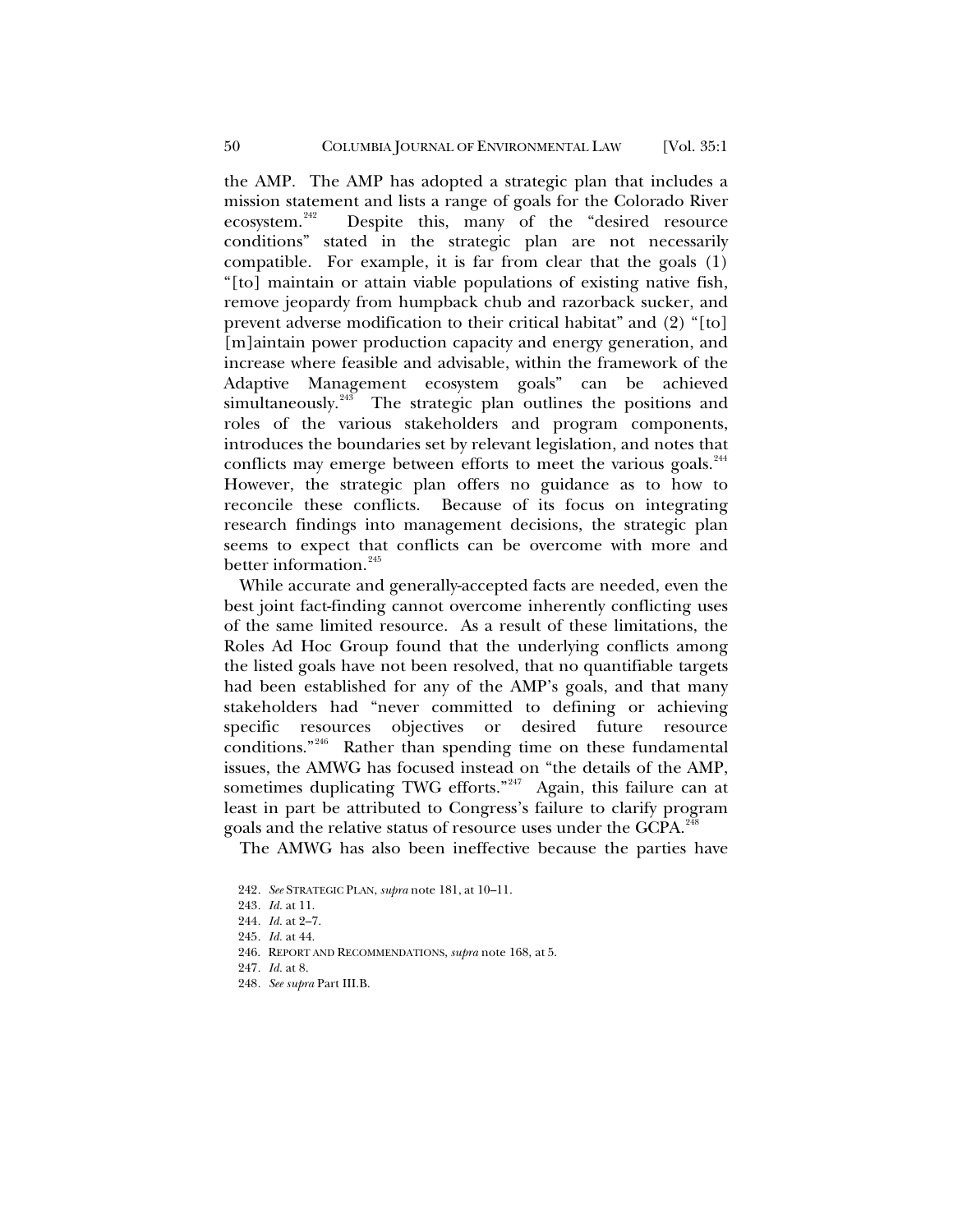<span id="page-50-0"></span>never agreed on how AMWG recommendations will be factored into decision-making by the Secretary of the Interior. After each AMWG meeting, the Secretary's designee unilaterally prepares a "formal summary report" for the Secretary and sends copies to participants without providing any opportunity for participants to comment.<sup>[249](#page-50-1)</sup> Although the designee must represent dissenting opinions to the Secretary when consensus is not reached, the designee remains free to interpret the outcomes and report in the manner he or she wishes. The Secretary, in consultation with agency management, is the sole decision maker on how AMWG recommendations are incorporated into formal actions; $^{250}$  $^{250}$  $^{250}$  the only stipulation is that the Secretary's decisions be reported back to AMWG members.<sup>[251](#page-50-3)</sup> Members have expressed concern regarding the lack of communication and the opaque manner in which decisions are made.<sup>[252](#page-50-4)</sup> Responses from the Secretary are rare and vary widely in their substantive detail.<sup>[253](#page-50-5)</sup> Because AMWG members have no ownership of and make no commitment to the agreements reached, and the Secretary is completely free to make decisions with no accountability to the group, stakeholders have incentives to circumvent the collaborative process and lobby the Secretary or others directly.<sup>[254](#page-50-6)</sup>

# F. Managing the AMP Adaptively and Cultivating Long-Term Capacity Building

Best practice suggests that adaptive resource management is a long-term task that requires the building of ongoing institutional

<span id="page-50-5"></span><span id="page-50-4"></span><span id="page-50-3"></span><span id="page-50-2"></span><span id="page-50-1"></span>253*. Compare* Memorandum from Deputy Secretary of the Interior Lynn Scarlett to Glen Canyon Dam Adaptive Management Work Group (May 21, 2007), *available at* http://www.usbr.gov/uc/rm/amp/amwg/mtgs/07may22CC/Attach\_07.pdf (containing itemized responses to each recommendation the AMWG submitted), *with* Memorandum from Secretary of the Interior Gale Norton to Glen Canyon Dam Adaptive Management Work Group (Mar. 3, 2006), *available at* http://www.usbr.gov/uc/rm/amp/amwg/mtgs/06mar07/Attach\_02b.pdf (introducing restructuring within the Department as it relates to the AMP, but providing neither explanations as to how this will impact AMWG members, nor responses to recent recommendations).

<sup>249.</sup> FINAL OPERATING PROCEDURES, *supra* note 108, at 2.

<sup>250</sup>*. See* STRATEGIC PLAN, *supra* note 181, at 44.

<sup>251</sup>*. Id.*

<sup>252.</sup> REPORT AND RECOMMENDATIONS, *supra* note 168, at 11.

<span id="page-50-6"></span><sup>254</sup>*. See* Camacho, *Beyond Conjecture*, *supra* note 92, at 950–52.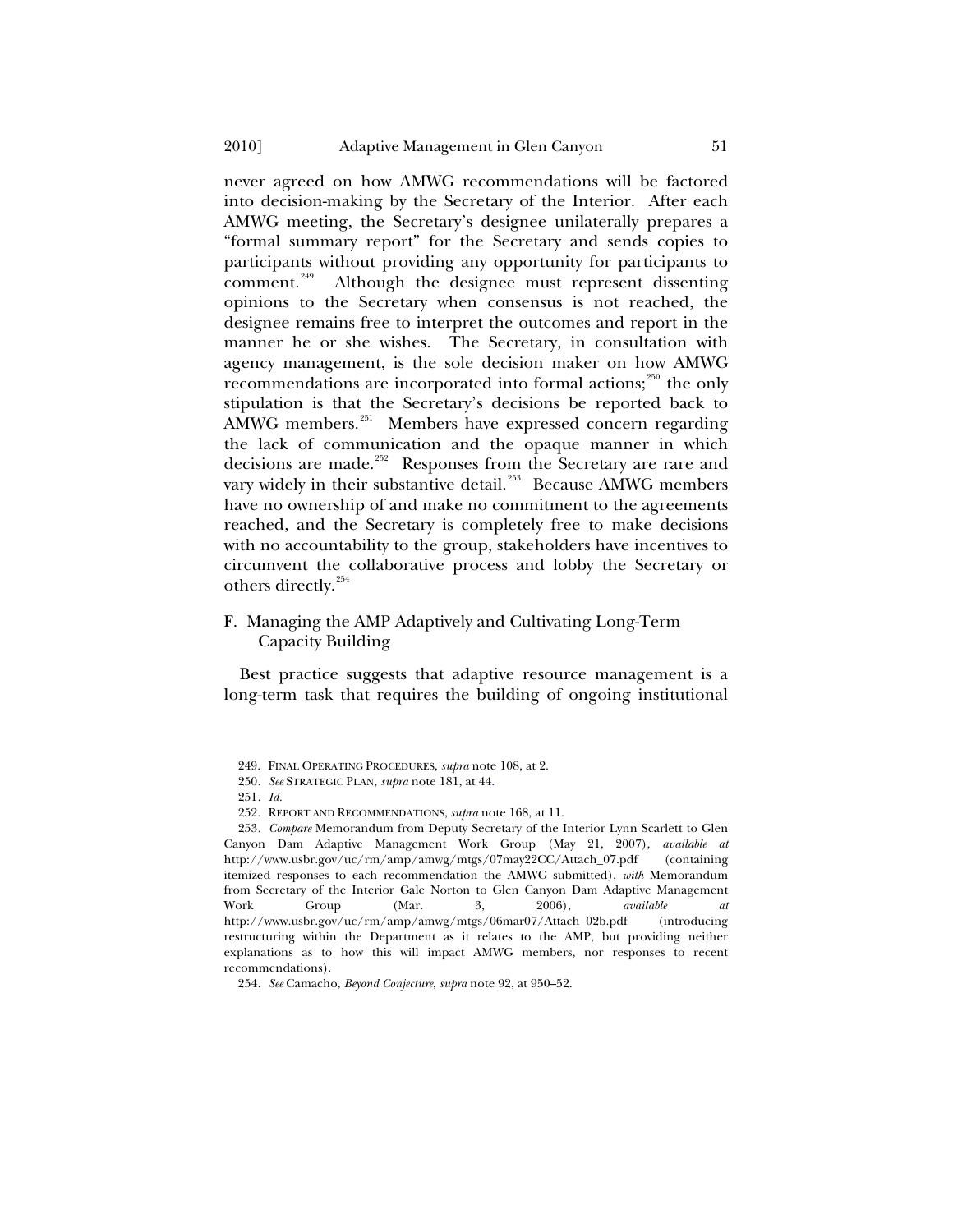and organizational capacity.<sup>[255](#page-51-0)</sup> Adaptive management should include not only systematic monitoring, assessment, and adaptation in response to individual regulatory decisions made by the stakeholder group, but also reconsideration of the regulatory<br>program itself.<sup>256</sup> This approach allows the convener, the This approach allows the convener, the stakeholders, and the broader public to evaluate a program's progress toward meeting public goals, and enhances the institutional capacity to follow through on commitments that have been made. Further, a long-term oriented approach helps ensure that the group learns from mistakes and gets better at dealing with each successive round of adjustments required in an on-going adaptive management process.

Despite the AMP's asserted emphasis on adaptation, the program has failed to engage in genuine adaptive natural resource management—both in its concrete decisions concerning resource allocation and in how it manages the AMP itself. For example, though the AMP's highly publicized experimental flood releases from the Glen Canyon Dam have been much celebrated, they are, in fact, examples of missed opportunities to engage in adaptive natural resource management. The floods certainly provided the AMP with important scientific data about the Colorado River's downstream hydrology and ecosystems, but the information gained did not modify operations at Glen Canyon Dam. In other words, there was no adaptive management. To date, a decade after the establishment of the AMP, no adjustments to long-term management operations of the Dam have been made.<sup>[257](#page-51-2)</sup>

The Secretary of the Interior recently directed the development of a protocol for conducting additional experimental high flows.<sup>[258](#page-51-3)</sup> Unfortunately, this new release regime seems to signal that the program will not be relying on the short-term releases primarily as iterative experiments for making long-term management decisions about Dam operating criteria but rather as tools for engaging in stop-gap natural resource management. While perhaps more favorable for the downriver ecosystem than the current low flow regime, such an approach does not demonstrate a rigorous

258*. See* News Release, U.S. Dep't of the Interior, *supra* note 140.

<span id="page-51-3"></span><span id="page-51-2"></span><span id="page-51-1"></span><span id="page-51-0"></span><sup>255</sup>*. See* Christopher W. Moore & Peter J. Woodrow, *Collaborative Problem Solving within Organizations*, *in* Susskind, CONSENSUS BUILDING HANDBOOK*, supra* note 141, at 591, 591–630.

<sup>256.</sup> Camacho, *Can Regulation Evolve?*, *supra* note 3, at 342–44.

<sup>257.</sup> Reese, *supra* note 42; Camacho, *Beyond Conjecture*, *supra* note 92, at 957.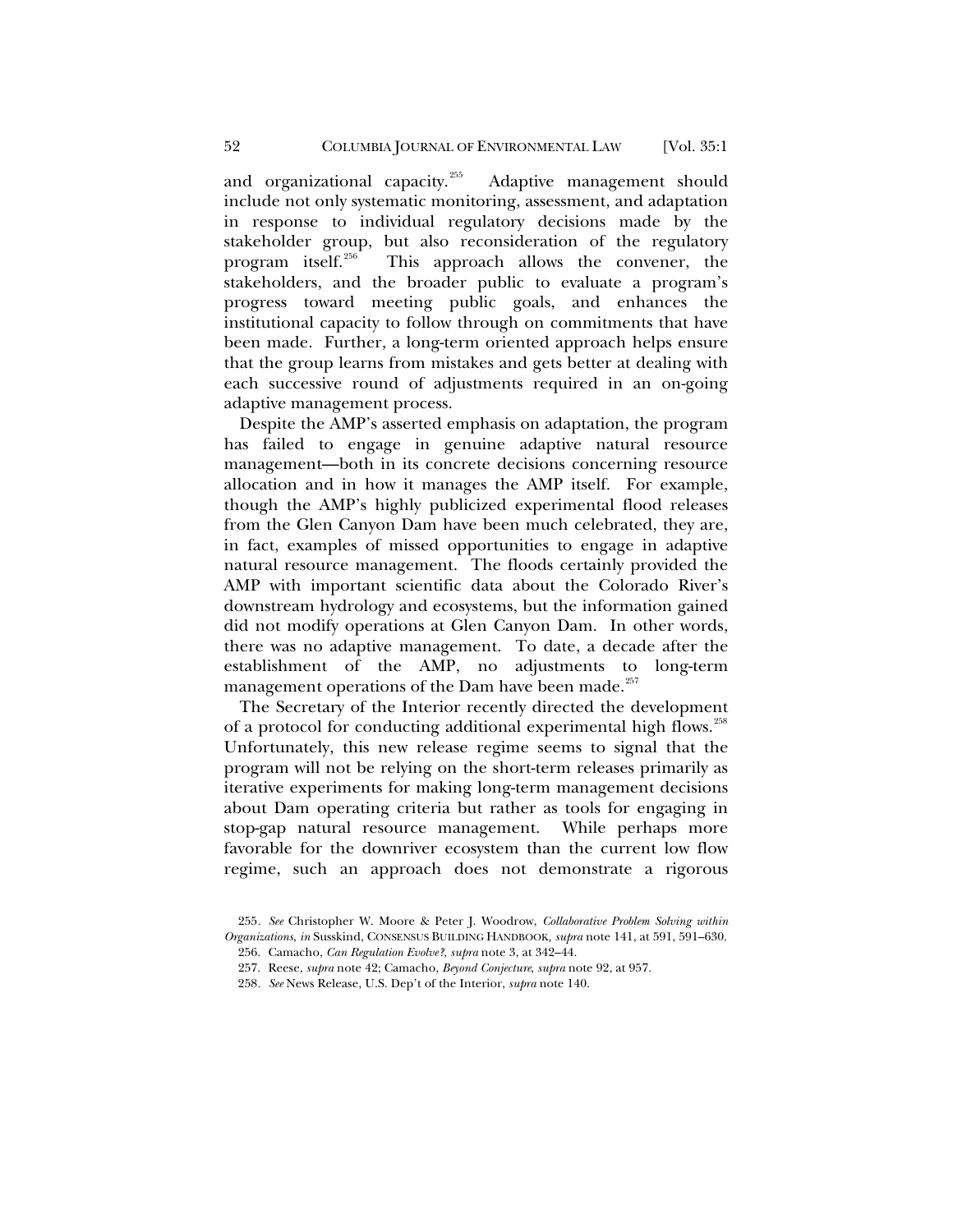commitment to adaptive management.

In addition to failing to commit to using the information gleaned from regulatory experiments to adjust long-term management protocols at Glen Canyon Dam, little or no attention is being paid to building the AMWG's and AMP's long-term capacity. The only attempt to assess the AMP's progress was to form the Roles Ad Hoc Group. However, the Roles Ad Hoc Group's recommendations for improving the AMP have been neither adopted nor formally rejected by either the AMWG or the DOI.<sup>[259](#page-52-0)</sup> Furthermore, stakeholder representatives have identified technical weaknesses and difficulties in meeting the AMP's participatory requirements, but the DOI has provided no training or organizational development investments in response.<sup>[260](#page-52-1)</sup>

Programmatic evaluations are necessary to foster ongoing improvements, but the AMP has failed to commit the resources needed. While some efforts have been made to enhance meeting management, there has been no effort to systematically evaluate the process or to even monitor it on a regular basis.<sup>[261](#page-52-2)</sup> The National Research Council has suggested that an adaptive management specialist—someone who can help parties deal with the tension between research and policy decisions—is sorely lacking and would be invaluable.<sup>[262](#page-52-3)</sup> Without incorporating a systematic approach to monitoring and adapting the program, the agency, stakeholders, Congress, and the public are crippled in their

<span id="page-52-2"></span>261. Camacho, *Beyond Conjecture*, *supra* note 92, at 955–56 ("[While] the AMP does incorporate an experimentalist approach to resource management that attempts to monitor, evaluate, and adjust regulatory decisions during implementation, Congress, the Secretary, and the AMWG have not developed a similar feedback mechanism at a more macroscopic, programmatic level: to monitor, evaluate, and adjust the regulatory program in response to information gleaned as the AMP has aged over the past decade . . . . The AMP does not systematically monitor and evaluate whether the regulatory program's processes are being effective at achieving program goals. Straightforward but valuable information about the activities of the AMWG are simply not compiled. How often are AMWG recommendations based on a consensus? On a super-majority vote? How often are AMWG recommendations adopted by the Secretary? This and more information would undoubtedly be useful in assessing the effectiveness of the AMP's regulatory framework in achieving meaningful participation and resource management, and even perhaps reinforcing the accountability of the regulatory actors to Congress and the public.").

<span id="page-52-3"></span>262. DOWNSTREAM, *supra* note 74, at 59–61.

<sup>259.</sup> Camacho, *Beyond Conjecture*, *supra* note 92, at 950 n.50.

<span id="page-52-1"></span><span id="page-52-0"></span><sup>260.</sup> REPORT AND RECOMMENDATIONS, *supra* note 168, at 13. "Some TWG members appear to lack technical training that would enhance their contribution toward success of the group." *Id.* "Many TWG members are unwilling or unable to fully participate in work efforts required to meet deadlines and commitments." *Id.* at 15.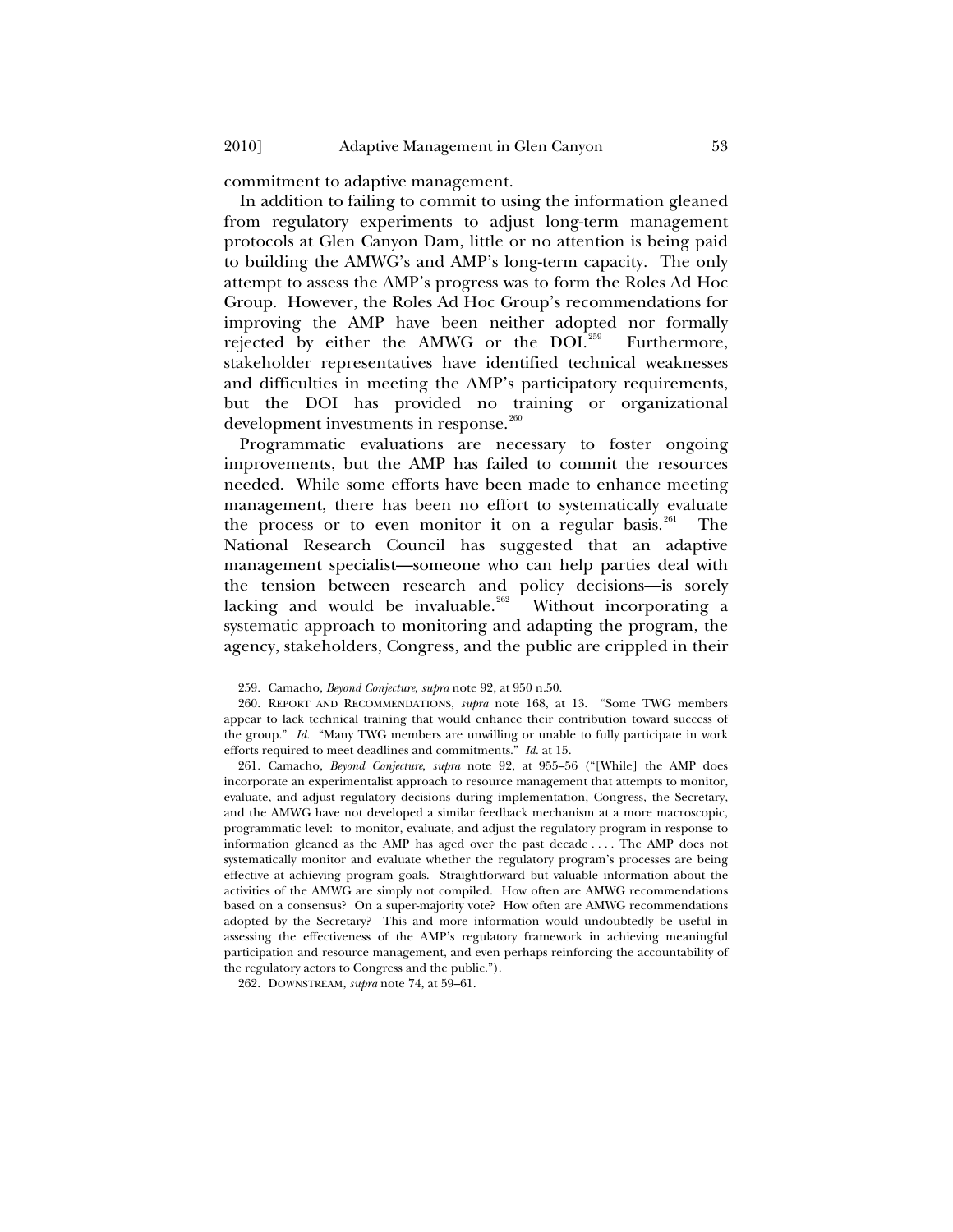<span id="page-53-0"></span>ability to assess and improve the AMP as the program matures.

### **CONCLUSION**

Despite the best of intentions and the availability of considerable resources, the Glen Canyon Dam AMP has failed to bring stakeholders together to jointly increase their understanding of the Colorado River and make useful, broadly supported resource management recommendations. The management of the Dam has not reflected an informed consensus on either scientific or nontechnical questions, and has left the humpback chub and other species and habitats at risk. The AMP has not evolved into an increasingly competent joint management body; rather, it still plays an uncertain advisory role to the Secretary of the Interior. Fundamentally, the failure of the AMP stems from questionable decisions by Congress and the Secretary of Interior regarding the AMP's design and operation.

A better CAM process requires government authorities to adopt clear enabling authority that establishes the goals of the program and makes stakeholders responsible for progressing toward these objectives. Had Congress and the DOI focused on developing a successful dispute resolution process, the AMP would have been better positioned to:

- 1) Identify the various interest groups that should be involved and their interests: $263$
- 2) Ensure that the relevant federal and state agencies understand and respect the interests of the non-governmental stakeholders involved;
- 3) Understand and clarify the priorities that ought to be attached to the competing national interests at stake in the management of the Colorado River, the Dam, and the surrounding area and determine how to reconcile these interests; and
- 4) Encourage joint fact finding and, based on the findings of its scientific advisory groups, agree on a set of adaptive management experiments that would help the AMP gain better information, manage uncertainty, and learn over time how to improve at resource management.

The Glen Canyon Dam AMP shows that a stated commitment to collaboration and adaptive management is insufficient. Effective joint management of natural resources can only be realized

<span id="page-53-1"></span><sup>263.</sup> Susskind & Thomas-Larmer, *supra* note 145.